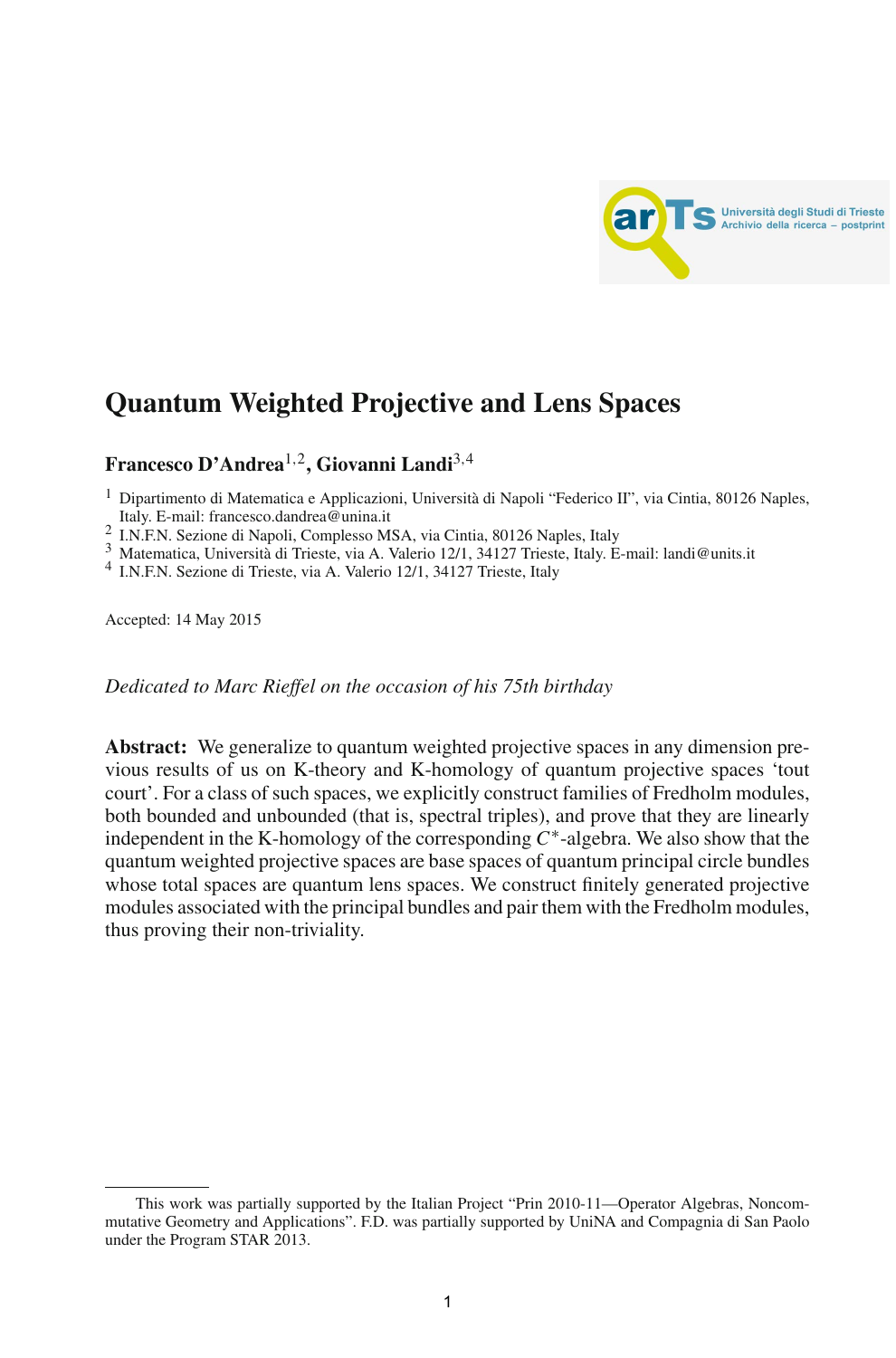### <span id="page-1-0"></span>**1. Introduction**

This paper deals with the geometry of quantum *weighted* projective spaces. For any weight vector  $\underline{\ell} = (\ell_0, \ldots, \ell_n)$ , the quantum weighted projective space  $\mathbb{P}_q(\underline{\ell})$  is the quotient of the odd-dimensional quantum sphere  $S_q^{2n+1}$  by a weighted action of U(1). The latter acts by automorphisms on the coordinate algebra  $\mathcal{O}(S_q^{2n+1})$ : on generators  $z_i$ just by

$$
\alpha_t(z_i) = t^{\ell_i} z_i, \qquad \forall \ t \in \mathcal{U}(1), \ i = 0, \dots, n
$$

(cf. Sect. [3](#page-4-0) for details). The fixed point algebra  $\mathcal{O}(\mathbb{P}_q(\underline{\ell}))$  is defined to be the coordinate algebra of  $\mathbb{P}_q(\underline{\ell})$ . For  $\ell_0 = \cdots = \ell_n = 1$ , one gets in this way the quantum projective space  $\mathbb{C}P_q^n$ .

Quantum weighted projective lines  $\mathbb{P}_q(\ell_0, \ell_1)$  were studied in [\[6](#page-27-0)], with particular attention to quantum teardrops (for which  $\ell_0 = 1$ ), and with more generality in [\[3](#page-27-1)]. The present paper is devoted to the case of arbitrary dimension. While the most general case of an arbitrary weight vector seems intractable at the moment, we select a particularly nice class of weight vectors, which allows us to push things considerably. We focus on weight vectors  $\underline{\ell} = (\ell_0, \ldots, \ell_n)$  for which the classical  $\mathbb{P}(\ell)$  is homeomorphic to the ordinary projective space  $\mathbb{C}P^n$ . (An algebraic characterization of these weight vectors is in Sect. [2.](#page-1-1))

By a fortunate stroke of serendipity, for such a class of weight vectors the coordinate algebra  $\mathcal{O}(\mathbb{P}_q(\underline{\ell}))$  is generated by simple elements, of length 2 (see Sect. [3.1\)](#page-5-0). This gives an alternative characterization of such a class of weight vectors: one belongs to this class if and only if the corresponding coordinate algebra has a set of generators with length no greater than 2.

We next generalize some of the results of [\[11](#page-27-2)] to  $\mathbb{P}_q(\underline{\ell})$ . After an interlude on irreducible representations in Sect. [4,](#page-10-0) we construct a family of 1-summable Fredholm modules in Sect. [5,](#page-11-0) and a class of Dirac operators (and then spectral triples) in Sect. [6.](#page-14-0)

In Sect. [7,](#page-16-0) a quantum weighted projective space  $\mathbb{P}_q(\ell)$  is shown to be the base space of a quantum principal circle bundle whose total space is a quantum lens space  $L_q(p; \underline{\ell})$ , with explicit examples in Sect. [8.](#page-23-0) For the weighted projective lines this was done in [\[6\]](#page-27-0) and in generality in [\[3](#page-27-1)].

In Sect. [9,](#page-24-0) we construct projections in the *C*∗-algebra of quantum weighted projective spaces and prove that the Fredholm modules of Sect. [5](#page-11-0) are linearly independent in Khomology.

We finish by mentioning possible uses of quantum projective lines (and more general quantum projective spaces) for Chern–Simons theories. These theories were generalised in [\[5](#page-27-3)] to circle-bundles over orbifolds (such as weighted projective spaces). However, these applications go beyond the scope of the present paper and should await a future time.

*General notations.* By a ∗*-algebra* we mean a complex unital involutive associative algebra and by a representation of a ∗-algebra we always mean a unital ∗-representation. We will denote by  $m = (m_0, m_1, \ldots, m_n)$  a vector with  $n + 1$  components (labelled from 0 to *n*), and by  $\vec{m} = (m_1, \ldots, m_n)$  a vector with *n* components (labelled from 1 to *n*), when  $n \geq 1$  is the complex dimension of the space considered.

#### <span id="page-1-1"></span>**2. Weighted Projective Spaces**

Classical weighted projective spaces  $\mathbb{P}(\ell)$  are among the best known examples of projective toric varieties. As quotient spaces they have a natural orbifold structure and include,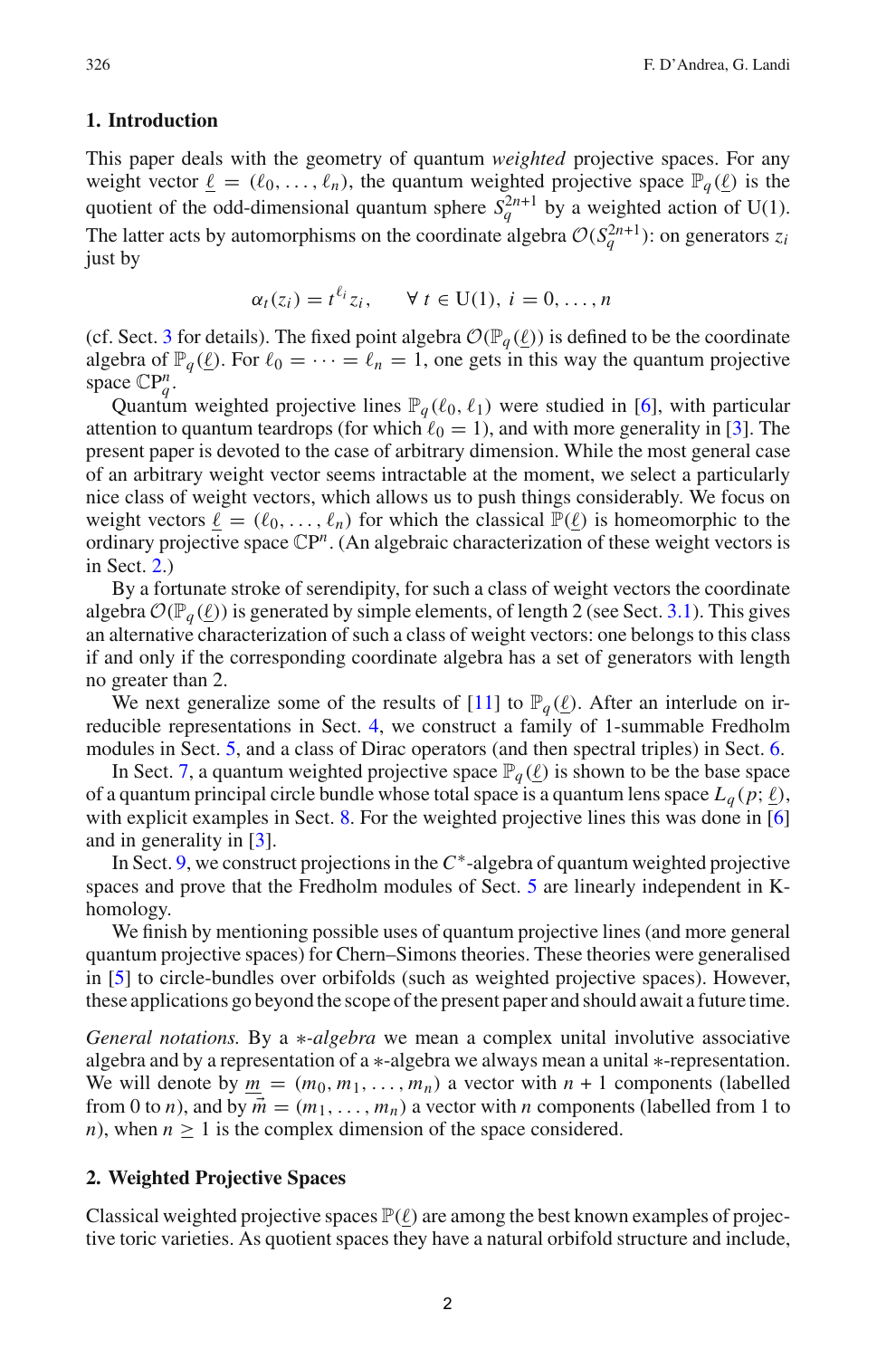in complex dimension 1, the orbifolds named teardrops by Thurston in [\[17\]](#page-28-0). We start by recalling some basic facts about their classification as done in [\[4\]](#page-27-4).

A *weight vector*  $\underline{\ell} = (\ell_0, \ldots, \ell_n)$  is a finite sequence of positive integers, called *weights*. A weight vector is *normalized* if for any prime *p* at least two weights are not divisible by *p*. One says that a weight vector is *coprime* if  $gcd(\ell_0, ..., \ell_n) = 1$ ; and it is *pairwise coprime* if  $gcd(\ell_i, \ell_j) = 1$ , for all  $i \neq j$ . For  $n = 1$ , the only normalized weight vector is (1, 1); if  $n = 2$ , a weight  $\ell$  is pairwise coprime if and only if it is normalized; if  $n \geq 3$ , every pairwise coprime weight vector is normalized but the converse is not true, e.g.  $(1, 1, \ell_2, \ldots, \ell_n)$  is normalized but not necessarily pairwise coprime.

Fixed a weight vector  $\underline{\ell} = (\ell_0, \ldots, \ell_n)$ , an action of  $t \in \mathbb{C}^*$  on  $z = (z_0, \ldots, z_n) \in$  $\mathbb{C}^{n+1} \setminus \{0\}$  is given by  $z \mapsto (t^{\ell_0}z_0, \ldots, t^{\ell_n}z_n)$ . If the action is restricted to the subgroup U(1) ⊂  $\mathbb{C}^*$ , the unit sphere  $S^{2n+1}$  ⊂  $\mathbb{C}^{n+1}$  is an invariant submanifold.

The quotient  $\mathbb{C}^{n+1}\setminus\{0\}/\mathbb{C}^*$  yields the weighted projective space  $\mathbb{P}(\ell) = \mathbb{P}(\ell_0, \ldots, \ell_n);$ when  $\ell_0 = \cdots = \ell_n = 1$ , this is the ordinary complex projective space  $\mathbb{C}P^n$ . In general there is an embedding  $\mathbb{P}(\ell) \hookrightarrow \mathbb{C}P^n$  realizing  $\mathbb{P}(\ell)$  as a complex projective (toric) variety. As a topological space,  $\mathbb{P}(\ell)$  is homeomorphic to the quotient  $S^{2n+1}/U(1)$  with respect to the weighted action defined above, a quotient which has a natural structure of orbifold.

It is known that two weighted projective spaces are isomorphic as projective varieties if and only if they are homeomorphic [\[4](#page-27-4)]. Moreover, every isomorphism class can be represented by a normalized weight, and two such spaces are isomorphic if and only if they have the same normalized weights, up to order. As a corollary, for  $n = 1$  every such space is isomorphic to  $\mathbb{C}P^1$ . Let us stress that, despite this,  $\mathbb{P}(\ell_0, \ell_1)$  has orbifold singularities in every case except  $\ell_0 = \ell_1 = 1$ ; the spaces  $\mathbb{P}(\ell_0, \ell_1)$  are all homeomorphic to  $\mathbb{C}P^1$ , but not isomorphic as orbifolds.

It is useful to have in mind few basic examples.

*Example 2.1.* The map  $S^3 \to \mathbb{R}^3$ ,  $(z_1, z_2) \mapsto (x_1, x_2, x_3) := (\text{Re}(z_1^* z_2^3), \text{Im}(z_1^* z_2^3),$  $z_1 z_1^*$ ), factors to a homeomorphism between  $\mathbb{P}(3, 1)$  and the variety in  $\mathbb{R}^3$  defined by the equation  $x_1^2 + x_2^2 = x_3(1 - x_3)^3$ . The latter has an orbifold singularity (a cusp) at  $x = (0, 0, 1)$ . As a toric variety, the map  $[z_1 : z_2] \mapsto [z_1 : z_2^3]$  is an isomorphism  $\mathbb{P}(3, 1) \rightarrow \mathbb{C}P^1$ .

As the  $\mathbb{P}(3, 1)$  example shows,  $\mathbb{P}(\ell)$  may be isomorphic to  $\mathbb{C}P^n$  as complex algebraic variety and, at the same time, have orbifold singularities.

*Example 2.2.* There is an isomorphism of algebraic varieties between  $\mathbb{P}(1, 1, 2)$  and the cone in  $\mathbb{C}P^3$  with equation  $y_0 y_2 - y_1^2 = 0$ ; the isomorphism is given by

$$
[z_0:z_1:z_2] \mapsto [y_0:y_1:y_2:y_3] \coloneqq [z_0^2:z_0z_1:z_1^2:z_2],
$$

As a preliminary step, we investigate the conditions on the weight vector  $\underline{\ell}$  for which  $\mathbb{P}(\ell) \simeq \mathbb{C}P^n$ . Firstly, the observation that  $\mathbb{P}(\ell) \simeq \mathbb{P}(m\ell)$  for all  $m \ge 1$  allows one to consider coprime weight vectors only (cf. Lemma [3.1](#page-4-1) for the quantum case).

**Definition 2.3.** If  $\underline{\ell} = (\ell_0, \ldots, \ell_n)$  is a weight vector, we denote by  $\underline{\ell}^{\sharp}$  the weight vector whose *i*-th component is equal to  $\prod_{j\neq i} \ell_j$ , for all  $i = 0, ..., n$ .

For all  $p \ge 1$  and  $0 \le k \le n$ , we further define an operation  $\mathcal{M}_k(p)$  on weight vectors as follows: we let  $\mathcal{M}_k(p)\underline{\ell}$  be the weight vector whose *i*-th component is equal to  $\ell_i$  if  $i = k$ , and to  $p\ell_i$  otherwise.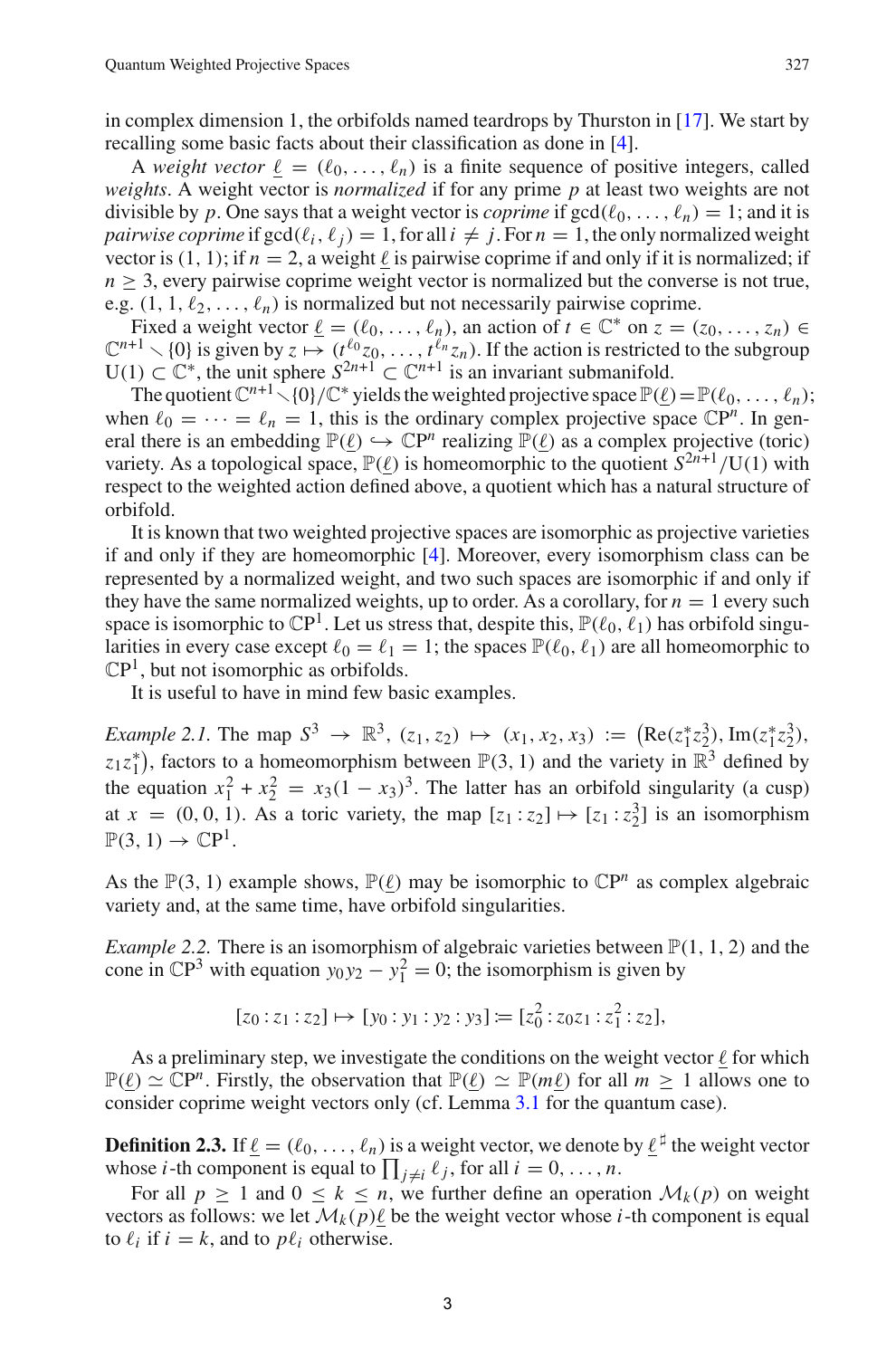The left inverse of  $\mathcal{M}_{k}(p)$  is the operation  $\mathcal{D}_{k}(p)$  partially defined as follows: if *p* divides  $\ell_j$  for all  $j \neq k$ , then  $\mathcal{D}_k(p)\underline{\ell}$  is defined as the weight vector whose *i*-th component is equal to  $\ell_i$  if  $i = k$ , and to  $p^{-1}\ell_i$  otherwise.

The map  $\underline{\ell} \mapsto \underline{\ell}^{\sharp}$  is not exactly an involution, but it satisfies

$$
(\underline{\ell}^{\,\sharp})^{\,\sharp} = m \,\underline{\ell}
$$

with  $m := (\ell_0 \ell_1 \cdots \ell_n)^{n-1}$ . Therefore, from the above mentioned fact that  $\mathbb{P}(\underline{\ell}) \simeq$  $\mathbb{P}(m\underline{\ell})$ , every isomorphism class of weighted projective spaces can be obtained from a weight that is in the image of this map. A similar result holds for the quantum case as well, cf. Lemma [3.1](#page-4-1) below.

**Definition 2.4.** Let  $\underline{\ell}$  be a weight vector. The *multiplication*  $M_k(p)$  is *admissible* on  $\underline{\ell}$ if *p* is a prime number and is not a divisor of  $\ell_k$ . The *division*  $\mathcal{D}_k(p)$  is *admissible* on  $\underline{\ell}$ if *p* is prime, divides  $\ell_i$  for all  $i \neq k$  and does not divide  $\ell_k$ .

Classically, two (coprime) weight vectors correspond to isomorphic weighted projective spaces if and only if one can be obtained from the other with an iterated application (in any order) of admissible multiplications and divisions [\[4\]](#page-27-4). So for example, one has  $\mathbb{P}(1, 2, 2) \simeq \mathbb{P}(2, 3, 6) \simeq \mathbb{C}P^2$  while  $\mathbb{P}(1, 1, 2) \not\cong \mathbb{C}P^2$  (in particular,  $\mathcal{D}_0(2)$  is admissible in the former case, while  $\mathcal{M}_2(2)$  is not admissible in the latter case).

**Lemma 2.5.** *A weight vector*  $\underline{\ell} = \underline{m}^{\sharp}$  *is coprime if and only if* <u>*m*</u> *is pairwise coprime.* 

*Proof of* " $\Leftarrow$ ". Note that  $gcd(\ell_i, \ell_j) = gcd(m_i, m_j) \prod_{k \neq i, j} m_k$  for all  $i \neq j$ .

 $\prod_{i>k} m_i$  for all  $1 \leq k \leq n$  (with the convention that empty products are 1). It follows Let  $\underline{m}$  be pairwise coprime. We prove by induction that  $gcd(\ell_0, \ell_1, \ldots, \ell_k)$ from the equation above when  $k = 1$ . Assume it is true for some  $k \in \{1, \ldots, n-1\}$ . Then

$$
\gcd(\ell_0, \ell_1, \ldots, \ell_{k+1}) = (\gcd(\ell_0, \ell_1, \ldots, \ell_k), \ell_{k+1})
$$
  
= 
$$
\gcd(1, m_0 \cdots m_k) \prod_{i > k+1} m_i = \prod_{i > k+1} m_i.
$$

*Proof of "*  $\Rightarrow$ ". Fix *i*, *j* with  $i \neq j$ . Since  $m_i$  divides  $\ell_k$  for all  $k \neq i$  and  $m_j$  divides  $\ell_i$ , gcd $(m_i, m_j)$  divides  $\ell_k$  for all  $k$ . Hence if  $\underline{\ell}$  is coprime, gcd $(m_i, m_j) = 1$ , for all  $i \neq j$ .  $\Box$ 

<span id="page-3-0"></span>**Theorem 2.6.** Let  $\underline{\ell}$  be coprime. Then  $\mathbb{P}(\underline{\ell}) \simeq \mathbb{C}P^n$  if and only if there is a pairwise *coprime weight vector*  $\underline{p}$  *such that*  $\underline{\ell} = \underline{p}^{\sharp}$ .

*Proof of* " $\Rightarrow$ ". Let <u>*p*</u> be pairwise coprime and <u> $\ell = p^{\sharp}$ </u>.

For any prime *m*,  $M_k(m)$  is admissible if and only if *m* does not divide  $\ell_k = \prod_{i \neq k} p_i$ . It follows that  $gcd(m, p_i) = 1$  for all  $i \neq k$ . The effect of  $\mathcal{M}_k(m)$  is multiplying  $p_k$  by *m*. Note that the new weight vector has still the form  $\underline{\ell}' = \underline{p}'^{\sharp}$  with  $\underline{p}'$  pairwise coprime.

The division  $\mathcal{D}_k(m)$  is admissible if and only if *m* divides  $\ell_j = \prod_{i \neq j} p_i$  for all  $j \neq k$  and does not divide  $\ell_k$ . It follows that  $gcd(m, p_i) = 1$  for all  $i \neq k$ , and *m* divides  $p_k$ . The effect of  $\mathcal{D}_k(m)$  is to divide  $p_k$  by *m*. The new weight vector has still the form  $\underline{\ell}' = \underline{p}'^{\sharp}$  with  $\underline{p}'$  pairwise coprime. Thus, any iterated application of admissible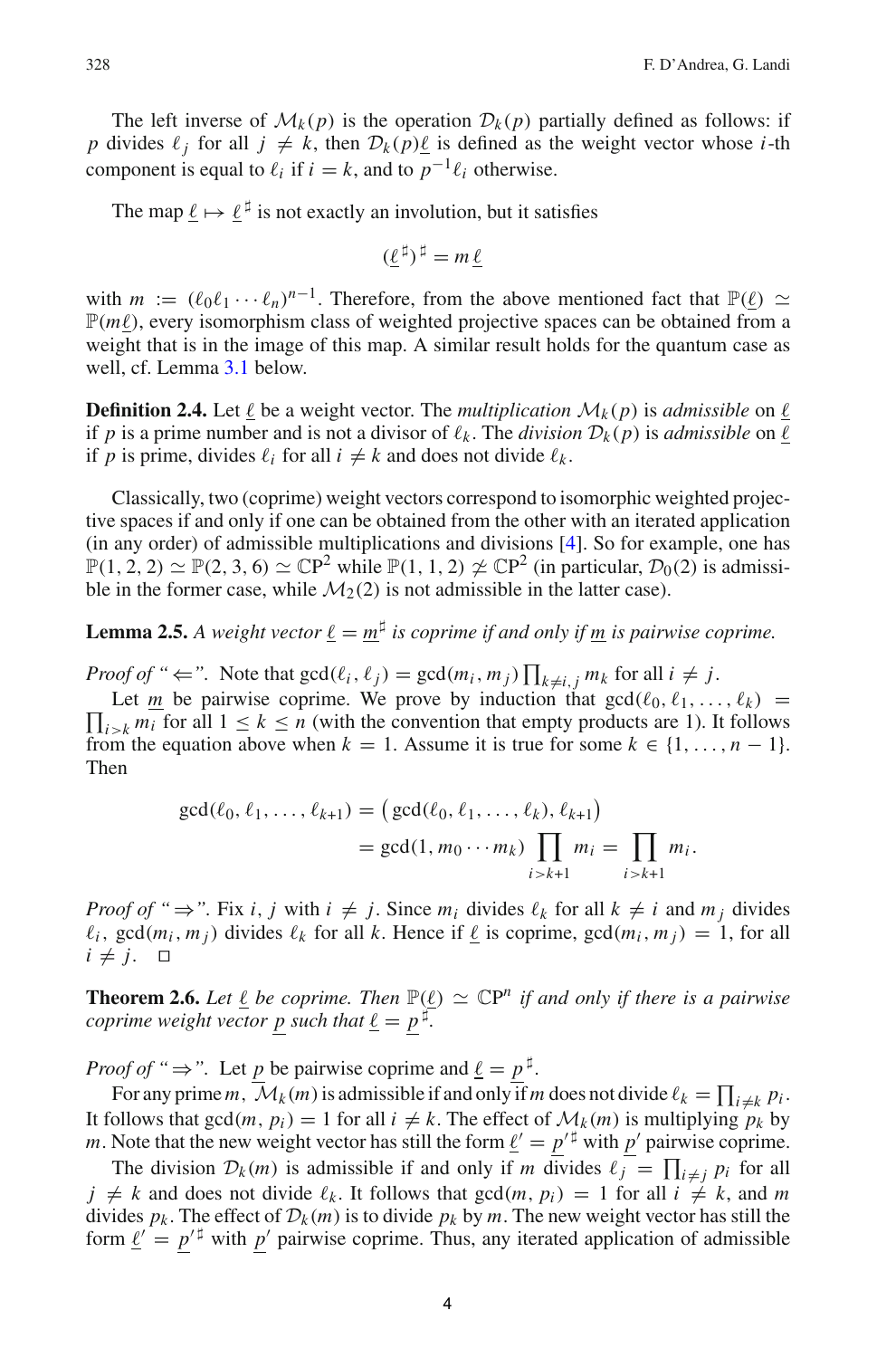multiplications or divisions transforms  $\underline{\ell} = \underline{p}^{\sharp}$  into  $\underline{\ell}' = \underline{p}'^{\sharp}$ , with  $\underline{p}'$  pairwise coprime. Starting with  $\underline{p} = \underline{\ell} = (1, \ldots, 1)$  this proves the implication " $\Rightarrow$ ".

*Proof of* " $\Leftarrow$ ". Let  $\underline{\ell} = \underline{p}^{\sharp}$  with  $\underline{p}$  pairwise coprime. From the discussion above,  $\mathcal{D}_k(m)$  is admissible for any prime factor *m* of  $p_k$ . By repeated application of admissible divisions, we can transform  $\underline{p}$  into  $(1, \ldots, 1)$ , and this proves that  $\mathbb{P}(\underline{\ell}) \simeq \mathbb{C}P^n$ .  $\square$ 

Quantum spaces  $\mathbb{P}_q(\underline{\ell})$  with weight vectors as in Theorem [2.6](#page-3-0) form a nice class of spaces and will be of primary interest in the rest of the paper. The class include any quantum weighted projective line (and in particular all quantum teardrops), since for  $n = 1$  any weight vector is such that  $(\ell_0, \ell_1) = (\ell_1, \ell_0)^{\sharp}$ .

## <span id="page-4-0"></span>**3. Quantum Weighted Projective and Lens Spaces**

<span id="page-4-5"></span>Fix an integer  $n \geq 1$ . The coordinate algebra  $\mathcal{O}(S_q^{2n+1})$  of the  $2n + 1$ -dimensional quantum sphere is generated by  $2(n + 1)$  elements  $\{z_i, z_i^*\}_{i=0,\dots,n}$  with relations [\[18\]](#page-28-1) (see also  $[19]$ ):

<span id="page-4-6"></span>
$$
z_i z_j = q^{-1} z_j z_i \qquad \forall \ 0 \le i < j \le n,\tag{3.1a}
$$

$$
z_i^* z_j = q z_j z_i^* \qquad \qquad \forall \ i \neq j,
$$
 (3.1b)

$$
[z_i^*, z_i] = (1 - q^2) \sum_{j=i+1}^n z_j z_j^* \qquad \forall i = 0, ..., n-1,
$$
 (3.1c)

$$
[z_n^*, z_n] = 0,\t\t(3.1d)
$$

$$
z_0 z_0^* + z_1 z_1^* + \dots + z_n z_n^* = 1.
$$
 (3.1e)

We use the notations of [\[11](#page-27-2)]. We have denoted by  $q$  the deformation parameter, and assume that  $0 < q < 1$ . The original notation of [\[18](#page-28-1)] is obtained by setting  $q = e^{h/2}$ ; the generators  $x_i$  used in [\[13\]](#page-27-5) are related to ours by  $x_i = z_{n+1-i}^*$  and replacing  $q \to q^{-1}$ .

Let  $\underline{\ell}$  be a weight vector and U(1) = { $t \in \mathbb{C}$ ,  $|t| = 1$ }. An action by  $*$ -automorphisms  $\alpha$ : U(1)  $\rightarrow$  Aut  $\mathcal{O}(S_q^{2n+1})$  is defined on generators by:

<span id="page-4-8"></span><span id="page-4-7"></span><span id="page-4-4"></span><span id="page-4-2"></span>
$$
\alpha_t(z_i) := t^{\ell_i} z_i, \qquad \forall \ i = 0, \dots, n. \tag{3.2}
$$

Invariant elements form a ∗-subalgebra

$$
\mathcal{O}(\mathbb{P}_q(\underline{\ell})) := \left\{ a \in \mathcal{O}(S_q^{2n+1}) : \alpha_t(a) = a \,\,\forall \,\, t \in \mathrm{U}(1) \right\}. \tag{3.3}
$$

The virtual underlying quantum space is called *quantum weighted (complex) projective space*  $\mathbb{P}_q(\ell)$  in [\[6](#page-27-0)] (with a slightly different notation for quantum spheres that the one used there). In particular,  $\mathbb{P}_q(\underbrace{1,\ldots,1}_{\ldots}) = \mathbb{C}P_q^n$  is a quantum projective space 'tout court'.  $\overline{1}$  *<sup>n</sup>*

Next, let *p* be a positive integer and  $\mathbb{Z}_p \subset U(1)$  the subgroup of *p*-th roots of unity. We call *quantum lens space*  $L_q(p; \underline{\ell})$  the virtual space underlying the algebra

$$
\mathcal{O}(L_q(p; \underline{\ell})) := \{ a \in \mathcal{O}(S_q^{2n+1}) : \alpha_t(a) = a \,\,\forall \,\, t \in \mathbb{Z}_p \}. \tag{3.4}
$$

The above definition of quantum lens space in arbitrary dimension was introduced in [\[14](#page-27-6)], in the framework of graph *C*∗-algebras.

Clearly  $L_q(1, \underline{\ell}) = S_q^{2n+1}$  and [\(3.3\)](#page-4-2) is a  $\ast$ -subalgebra of [\(3.4\)](#page-4-3), for any *p*:

<span id="page-4-3"></span>
$$
\mathcal{O}(\mathbb{P}_q(\underline{\ell})) \hookrightarrow \mathcal{O}(L_q(p; \underline{\ell})).
$$

<span id="page-4-1"></span>We shall have a closer look at this inclusion later on in Sect. [7.](#page-16-0)

As for  $q = 1$ , we do not lose generality by working with coprime weights. Indeed,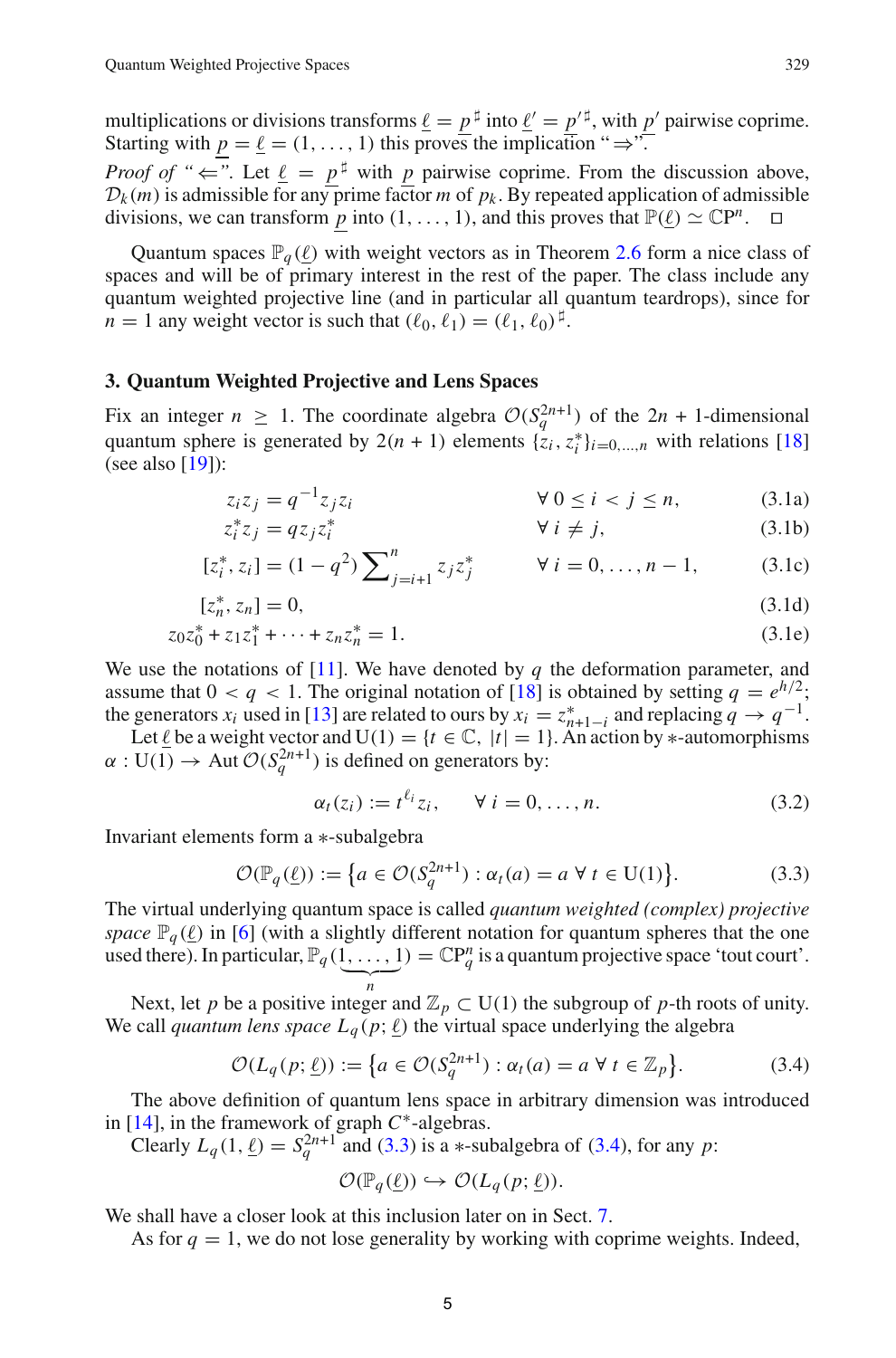**Lemma 3.1.** *For all*  $m \geq 1$ *, it holds that*  $\mathcal{O}(\mathbb{P}_q(\underline{\ell})) \simeq \mathcal{O}(\mathbb{P}_q(m\underline{\ell})).$ 

*Proof.* Let  $\alpha_{\underline{\ell}}(t)$  be the action in [\(3.2\)](#page-4-4). The inclusion  $\mathcal{O}(\mathbb{P}_q(\underline{\ell})) \subset \mathcal{O}(\mathbb{P}_q(m\underline{\ell}))$  is obvious: invariance under  $\alpha_{\underline{\ell}}(t)$  for  $t \in U(1)$  implies invariance under  $\alpha_{\underline{\ell}}(t^m) = \alpha_{m\underline{\ell}}(t)$  for  $t \in U(1)$ .

The opposite inclusion follows from surjectivity of the map  $U(1) \rightarrow U(1)$ ,  $t \mapsto$  $t' = t^m$ : if  $\alpha_{m\underline{\ell}}(t)(a) = a$  for  $t \in U(1)$ , then  $\alpha_{\underline{\ell}}(t')(a) = a$  for  $t' = t^m \in U(1)$ .  $\Box$ 

<span id="page-5-0"></span>*3.1. Generators of the algebra.* Let us start again from the generators  $\{z_i, z_i^*\}_{i=0,\dots,n}$ of the sphere algebra  $O(S_q^{2n+1})$ . To simplify the notations, we also denote by  $z_i^{-1}$  the adjoint  $z_i^*$  (there is no ambiguity, since  $z_i$  is not invertible). For  $\underline{k} = (k_0, \ldots, k_n) \in \mathbb{Z}^{n+1}$ , let

$$
z^{\underline{k}} := z_0^{k_0} z_1^{k_1} \dots z_n^{k_n}.
$$

<span id="page-5-2"></span>Let  $\underline{x} \cdot y = x_0 y_0 + \cdots + x_n y_n$  be the Euclidean inner product. Next lemma is true for an arbitrary weight vector  $\underline{\ell}$ .

**Lemma 3.2.** For any weight vector  $\underline{\ell}$ , a set of generators for the weighted projective *space algebra*  $\mathcal{O}(\mathbb{P}_q(\underline{\ell}))$  *is given by the elements:* 

$$
z_i^* z_i, \quad \forall \ i = 0, \dots, n
$$
  

$$
z^{\underline{k}}, \quad \forall \ \underline{k} \in \mathbb{Z}^{n+1} \quad \text{s.t.} \quad \underline{\ell} \cdot \underline{k} = 0.
$$

*Proof.* A linear basis of  $O(S_q^{2n+1})$  is given by monomials

$$
z_0^{j_0} z_1^{j_1} (z_1^*)^{k_1} \dots z_n^{j_n} (z_n^*)^{k_n}, \qquad (z_0^*)^{k_0} z_1^{j_1} (z_1^*)^{k_1} \dots z_n^{j_n} (z_n^*)^{k_n},
$$

where  $j_0, \ldots, j_n, k_0, \ldots, k_n$  are non-negative integers. Using the commutation rules of  $S_q^{2n+1}$ , these can be always rewritten as sums of products of elements  $z_i^* z_i$ , which clearly belong to  $\mathcal{O}(\mathbb{P}_q(\underline{\ell}))$ , and elements  $z^{\underline{k}}$ . Under the action [\(3.2\)](#page-4-4):

<span id="page-5-1"></span>
$$
z^{\underline{k}} \mapsto t^{\underline{k}\cdot \underline{\ell}} z^{\underline{k}},
$$

hence  $z^{\underline{k}}$  belongs to  $\mathcal{O}(\mathbb{P}_q(\underline{\ell}))$  if and only if  $\underline{k} \cdot \underline{\ell} = 0$ .  $\square$ 

**Definition 3.3.** The number of non-zero components of *k* is called the *length* of  $z^{\underline{k}}$ .

With  $\ell_{i:j} := \ell_i / \gcd(\ell_i, \ell_j)$ , consider the invariant elements

$$
\xi_{i,j} := (z_i^*)^{\ell_{j,i}} z_j^{\ell_{i,j}}, \qquad \forall \ i, j = 0, \dots, n. \tag{3.5}
$$

**Lemma 3.4.** *Any length* 2 *element*  $z^{\underline{k}} \in \mathcal{O}(\mathbb{P}_q(\underline{\ell}))$  *is a power of some*  $\xi_{i,j}$  *as in* [\(3.5\)](#page-5-1)*.* 

*Proof.* Let  $i \neq j$ . A length 2 element  $z^{\underline{k}} = z_i^{k_i} z_j^{k_j}$  is invariant under the coaction [\(3.2\)](#page-4-4) if and only if  $k_i \ell_{i:j} + k_j \ell_{j:i} = 0$ . Since  $\ell_{i:j}$  and  $\ell_{j:i}$  are coprime, this implies that  $k_i = m \ell_{j:i}$ and  $k_j = -m\ell_{i:j}$  for some  $m \in \mathbb{Z}$ . From [\(3.1\)](#page-4-5), it follows that  $z^{\underline{k}} = z_i^{m\ell_{j:i}} z_j^{-m\ell_{i:j}}$  is, modulo a multiplicative coefficient, either  $(\xi_{i,j})^{|m|}$  or  $(\xi_{i,j})^{|m|}$  (depending on the sign of  $m$ ).  $\Box$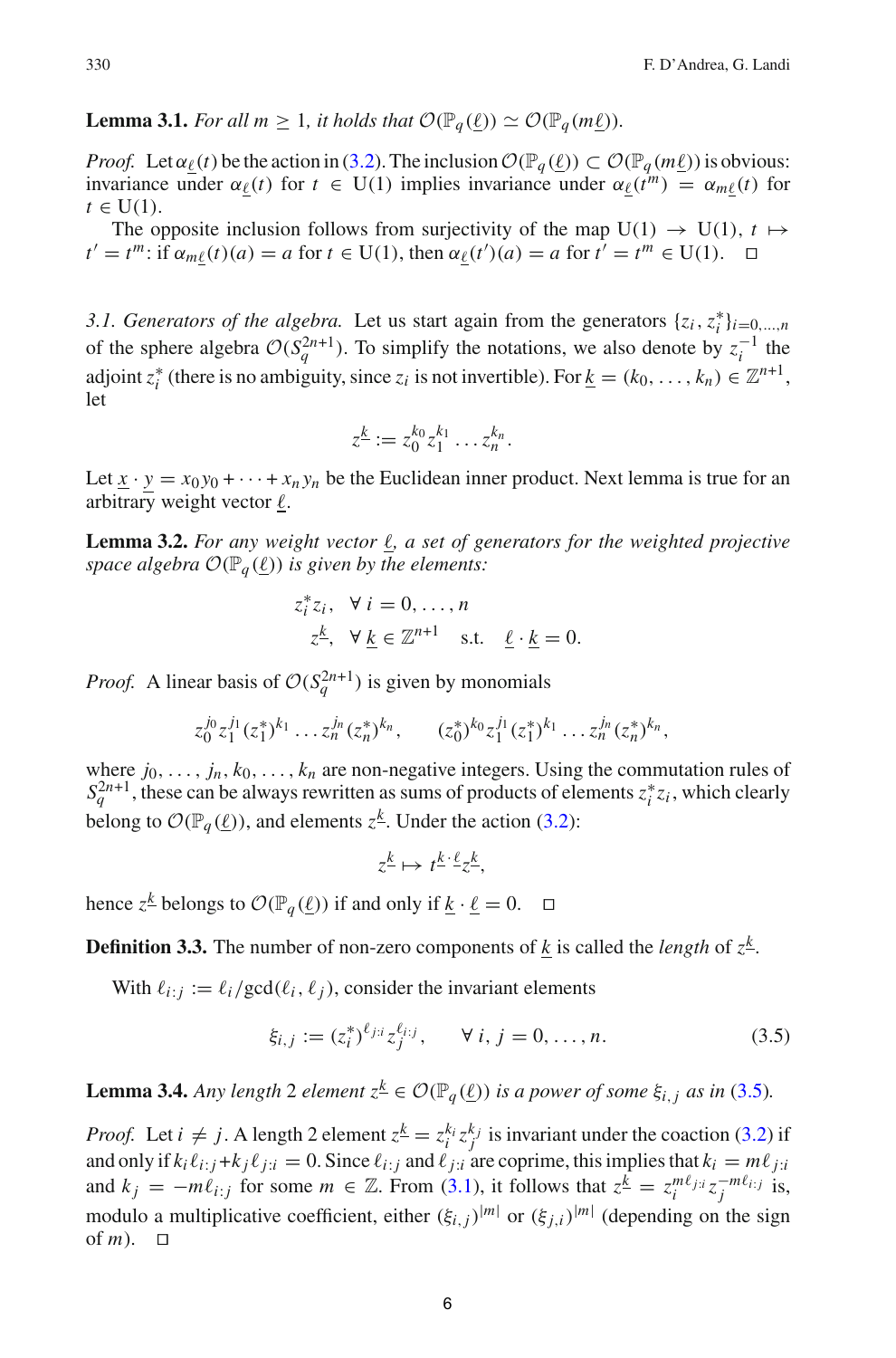Clearly,  $\xi_{i,i} = z_i^* z_i$  for all  $i = 0, \ldots, n$ . We task ourself to select the class of quantum weighted projective spaces for which the elements [\(3.5\)](#page-5-1) generate the whole of  $\mathcal{O}(\mathbb{P}_q(\underline{\ell}))$ .

If  $n = 1$ , and for every  $\underline{\ell}$ , it is clearly true: in this case  $z^{\underline{k}}$  has at most length 2, and there are no invariant monomials of length 1. For arbitrary *n*, if  $\ell_0 = \cdots = \ell_n = 1$  again [\(3.5\)](#page-5-1) gives a set of generators, the matrix elements of the defining projection of  $\mathbb{CP}_q^n$ , as shown in [\[11](#page-27-2)].

On the other hand, it is not difficult to find examples that do not satisfy this property. If  $\underline{\ell} = (1, 2, 3)$  the element  $z_0 z_1 z_2^*$  is irreducible in  $\mathcal{O}(\mathbb{P}_q(\underline{\ell}))$  (it is not the product of invariant monomials of smaller length), hence one needs both monomials of length 2 and 3 to generate the algebra. Similarly, if  $\underline{\ell} = (1, 2, 3, 7)$  the element  $z_0^2 z_1 z_2 z_3^*$  is irreducible in  $\mathcal{O}(\mathbb{P}_q(\underline{\ell}))$ , and one needs elements of length 2, 3 and 4 to generate the algebra.

It turns out (cf. Theorem [3.8](#page-7-0) below) that the set of elements  $\xi_{i,j}$  as in [\(3.5\)](#page-5-1) generate the algebra  $O(\mathbb{P}_q(\underline{\ell}))$  if and only if the weight vector  $\underline{\ell}$  is as in Theorem [2.6,](#page-3-0) hence classically  $\mathbb{P}(\ell) \simeq \mathbb{C}P^n$ . We need some preliminary lemmas. First of all, let us recall:

<span id="page-6-2"></span>**Lemma 3.5.** (Bézout's identity). Let R be a principal ideal domain. For any  $a, b \in R$ *there exists*  $x, y \in R$  *such that*  $gcd(a, b) = ax + by$ .

<span id="page-6-1"></span>When  $R = \mathbb{Z}$  and a,  $b > 1$ , it is an easy exercise to prove that one can always choose *x*, *y* different from zero and with opposite sign. So, as a corollary:

**Corollary 3.6.** *For any three positive integers a*, *b*, *k there exists two non-zero integers r*, *s* with opposite sign such that  $ar + bs = k \gcd(a, b)$ .

<span id="page-6-0"></span> ${\bf Lemma}$   ${\bf 3.7.}$  Let  $\underline{\ell}$  be a coprime weight vector. There is a pairwise coprime weight vector  $p$  *such that*  $\underline{\ell} = \underline{p}^{\sharp}$  *if and only if*  $\ell_{i:j} = \ell_i/\text{gcd}(\ell_i, \ell_j)$  *divides*  $\ell_k$  *for all*  $i \neq j$  *and*  $\overline{j} \neq k$ .

*Proof of* " $\Rightarrow$ ". If  $\underline{\ell} = \underline{p}^{\sharp}$  with  $\underline{p}$  pairwise coprime, one has  $\ell_{i:j} = p_j$  for any  $i \neq j$ . Hence  $\ell_{i:j}$  divides  $\ell_k$  for all  $k \neq j$ .

*Proof of "*  $\Leftarrow$ ". We prove it by induction. The statement is trivial if  $n = 0, 1$ . Let  $n \ge 2$ .

Define  $p_0 = \ell_{1:0}$ ,  $p_1 = \ell_{0:1}$  and  $p'_2 = \gcd(\ell_0, \ell_1)$ . Note that  $p_0$  and  $p_1$  are coprime. By construction  $\ell_0 = p_1 p_2'$  and  $\ell_1 = p_0 p_2'$ . By hypothesis  $p_0$  and  $p_1$  divide  $\ell_2, \ldots, \ell_n$ . Since they are coprime, for all  $k \ge 2$ , there exists integers  $r_k$ ,  $s_k$ ,  $\ell'_k \ge 1$  such that  $\ell_k = \ell'_k p_0^{r_k} p_1^{s_k}$  and  $\ell'_k$  is not divisible by *p*<sub>0</sub> or *p*<sub>1</sub> (this is just the decomposition of an integer number in prime factors). Since  $gcd(p_0, p'_2)$  divides all weights, it must be 1. Hence  $p'_2$  is coprime to  $p_0$ , and similarly is coprime to  $p_1$ . It follows that  $gcd(\ell_k, \ell_0)$  =  $p_1 \gcd(\ell'_k, p'_2)$  and that

$$
\ell_{k:0} = \frac{\ell'_k}{\gcd(\ell'_k, p'_2)} \cdot p_0^{r_k} p_1^{s_k - 1}.
$$

By hypothesis  $\ell_{k:0}$  divides  $\ell_1$ , hence  $p_0^{r_k-1}$  and  $p_1^{s_k-1}$  divides  $p_2'$ . Since  $p_0, p_1, p_2'$  are pairwise coprime, this implies  $r_k = s_k = 1$ .

Since again  $\ell_{k:0} = p_0 \ell'_k / \gcd(\ell'_k, p'_2)$  divides  $\ell_1$ , then  $\ell'_k / \gcd(\ell'_k, p'_2)$  divides  $p'_2$ , which is only possible if  $p'_2$  is a multiple of  $\ell'_k$ . Since  $p'_2$  is coprime to  $p_0$  and  $p_1$ ,  $\ell'_k$ is coprime to  $p_0$  and  $p_1$  for all  $k \geq 2$ . Furthermore,  $gcd(\ell'_2, \ldots, \ell'_n)$  divides  $\ell_i$  for all  $i = 0, \ldots, n$ , but <u> $\ell$ </u> is coprime, so  $\ell'$  must be coprime too.

The next step is to show that the weight vector  $\underline{\ell}'$  satisfies the condition of Lemma [3.7.](#page-6-0) Let  $i \neq j$  and  $i, j \geq 2$ . Being  $\ell'_i$  coprime to  $p_0$  and  $p_1$ , so is  $\ell'_{i,j}$ . But  $\ell'_{i,j}$  $\ell'_i$  /  $gcd(\ell'_i, \ell'_j) = \ell_{i:j}$  and  $\ell_{i:j}$  divides  $\ell_k$ ; hence  $\ell'_{i:j}$  divides  $\ell'_k$  (for all  $k \neq j, k \geq 2$ ).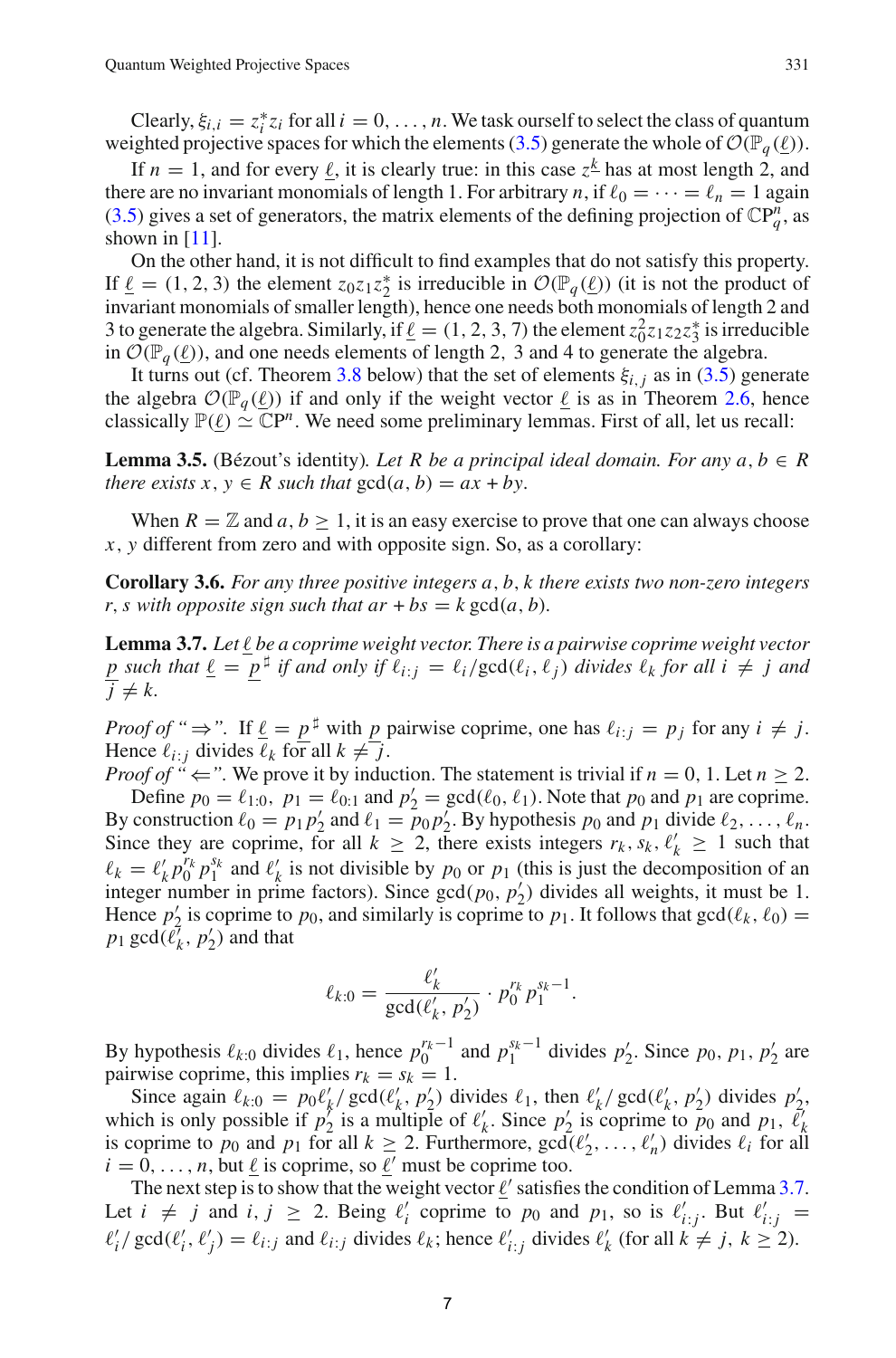Now we use the inductive hypothesis,  $\underline{\ell}' = (\underline{p}^{\geq 2})^{\sharp}$  for some  $\underline{p}^{\geq 2} = (p_2, p_3, \dots, p_n)$ pairwise coprime. Since  $\ell'_2, \ldots, \ell'_n$  are coprime to  $p_0$  and  $p_1$ , the vector  $\underline{p} := (p_0, \ldots, p_n)$ is pairwise coprime. Moreover,  $\ell_i = \prod_{j \neq i} p_j$  for all  $i \geq 2$ . It remains to prove that  $p'_2 = p_2 p_3 \dots p_n.$ 

For all  $i \neq j$  with  $i, j \geq 2$ ,  $\ell_{i,j} = p_j$  divides  $\ell_0$ . Hence  $\ell_0 = rp_1 p_2^{k_2} p_3^{k_3} \dots p_n^{k_n}$  for integers *r*, *k*<sub>2</sub>,..., *k<sub>n</sub>* ≥ 1. Since  $\ell_{0.2} = rp_2^{k_2}p_3^{k_3-1}$ ...  $p_n^{k_n-1}$  divides  $\ell_3$ ,  $p_3^{k_3-1}$  divides  $\ell_3$ , and then  $k_3 = 1$ . Similarly one shows that  $k_i = 1$  for all  $i \ge 2$ . So,  $p'_2 = rp_2p_3 \dots p_n$ . From the above expression for  $\ell_{0.2}$  it follows that *r* divides  $\ell_3$ , and similarly  $\ell_i$  for all  $i \ge 2$ . On the other hand, *r* divides  $p'_2$  and then  $\ell_0$  and  $\ell_1$ . Since  $\underline{\ell}$  is a coprime vector, it must be  $r = 1$ .  $\Box$ 

<span id="page-7-0"></span>**Theorem 3.8.** Let  $\underline{\ell}$  be a coprime weight vector. Then  $\mathcal{O}(\mathbb{P}_q(\underline{\ell}))$  is generated by the  $e$ lements  $\xi_{i,j}$  *if and only if there is a pairwise coprime weight vector*  $\underline{p}$  *such that*  $\underline{\ell} = \underline{p}^{\,\sharp}.$ 

*Proof of "* $\Rightarrow$ ". Since the statement is trivial for *n* = 1, we assume *n* > 2. We assume the thesis is false, and prove that this contradicts the hypothesis, i.e. we assume there is no *p* such that  $\underline{\ell} = p^{\sharp}$ , and prove the existence of an irreducible monomial with length 3.

By Lemma [3.7,](#page-6-0) there exists indices *i*, *j*, *k* with  $i \neq j$  and  $j \neq k$  such that  $\ell_{i,j}$  does not divide  $\ell_k$ . It must be  $k \neq i$ , since  $\ell_{i,j}$  always divides  $\ell_i$ . To simplify the notations, we may assume  $i = 0$ ,  $j = 1$ ,  $k = 2$ , the general case being the same.

<span id="page-7-1"></span>Using Corollary [3.6](#page-6-1) for  $a = \ell_0$ ,  $b = \ell_2$  and  $k = \ell_1$  one can find non-zero integers *r*, *s* with opposite sign such that  $\ell_0 r + \ell_2 s = \ell_1 \gcd(\ell_0, \ell_2)$ . If *r* is positive, the length 3 monomial

$$
(z_0^*)^{|r|} z_1^{\gcd(\ell_0, \ell_2)} z_2^{|s|} \tag{3.6}
$$

belongs to  $\mathcal{O}(\mathbb{P}_q(\underline{\ell}))$ . By hypothesis  $\ell_{0:1}$  does not divide  $\ell_2$ , thus it does not divide  $gcd(\ell_0, \ell_2)$ . On the other hand, if an invariant element of the form  $(z_0^*)^{k_0} z_1^{k_1} z_2^{k_2}$  (with positive  $k_0, k_1, k_2$ ) is generated by element  $\xi_{i,j}$  as in [\(3.5\)](#page-5-1), then  $\ell_{0:1}$  divides  $k_1$  (since  $\xi_{0,1}^{\alpha} \xi_{0,2}^{\beta} = (z_0^*)^{\alpha \ell_{1:0} + \beta \ell_{2:0}} z_1^{\alpha \ell_{0:1}} z_2^{\beta \ell_{0:2}}$  for all  $\alpha, \beta \ge 1$ ). This proves that [\(3.6\)](#page-7-1) is not a product of elements in  $(3.5)$ . For *r* negative, we repeat the proof with the monomial  $z_0^{|r|} z_1^{\gcd(\ell_0,\ell_2)}(z_2^*)^{|s|}.$ 

*Proof of* "  $\Leftarrow$ ". Let  $\underline{\ell} = \underline{p}^{\sharp}$  with  $\underline{p}$  pairwise coprime. If  $z^{\underline{k}}$  is U(1)-invariant, one has that

$$
-k_0\ell_0=k_1\ell_1+\cdots+k_n\ell_n.
$$

Since  $p_0$  divides every weight in the right hand side, it divides  $k_0 \ell_0$ ; since it does not divide  $\ell_0$ , it has to divide  $k_0$ . Similarly  $p_i$  divides  $k_i$  for all  $i = 1, ..., n$ . After reparametrization, any invariant monomial  $z^{\underline{k}}$  in Lemma [3.2](#page-5-2) is of the form  $\zeta^{\underline{k}} := \zeta_0^{k_0} \zeta_1^{k_1} \dots \zeta_n^{k_n}$ with  $\zeta_i := z_i^{p_i}$ . Note that for all  $i \neq j$ , being  $\ell_{i:j} = p_j$ , elements in [\(3.5\)](#page-5-1) are given by

$$
\xi_{i,j}=\zeta_i^*\zeta_j.
$$

Named  $p := \prod_{j=0}^n p_j$ , since  $\alpha_t(\zeta_i) = t^p \zeta_i$  for all  $i = 0, \ldots, n$  ( $p_i \ell_i = p$  for all *i*), an invariant monomial  $\zeta^{\underline{k}}$  contains the same number of  $\zeta_i$ 's and of  $\zeta_i^*$ 's (each counted with multiplicities). Using the relation [\(3.1b\)](#page-4-6) the factors can be reordered so that  $\zeta_i$ 's and  $\zeta_i^*$ 's are alternating, i.e. we can write an invariant  $\zeta^{\underline{k}}$  as a product of elements  $\xi_{i,j} = \zeta_i^* \zeta_j$ .  $\Box$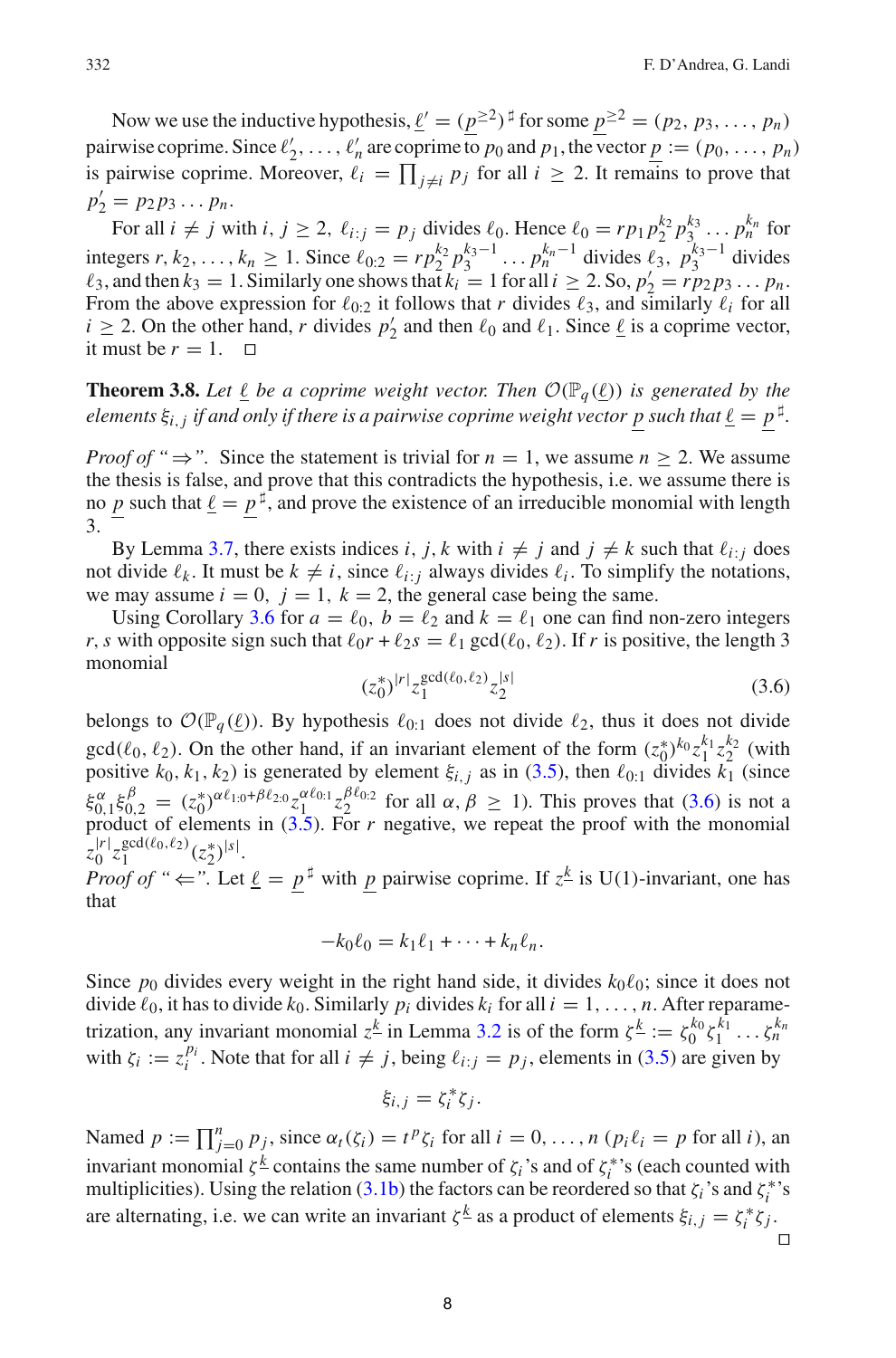For the classes of spaces in Theorem [3.8,](#page-7-0) it is clear from the proof that  $\mathcal{O}(\mathbb{P}_q(\underline{\ell}))$  is a ∗-subalgebra of the algebra generated by the elements:

<span id="page-8-0"></span>
$$
x_i := z_i z_i^*, \quad \zeta_i := z_i^{p_i}, \quad \zeta_i^*, \quad \text{for} \quad i = 0, \dots, n.
$$
 (3.7)

If  $\underline{\ell} = \underline{p}^{\sharp}$  with *p* pairwise coprime, this algebra is the lens space algebra  $\mathcal{O}(L_q(p;\underline{\ell}))$ defined in  $(3.4)$ , for the action of the cyclic group  $\mathbb{Z}_p$ , with parameter p now given by  $p := p_0 p_1 \ldots p_n$ .

<span id="page-8-9"></span>**Theorem 3.9.** Let  $\underline{\ell} = \underline{p}^{\sharp}$  with <u>*p*</u> pairwise coprime, and let  $p := p_0 p_1 \dots p_n$ . Then the *algebra*  $\mathcal{O}(L_q(p;\underline{\ell}))$  *is generated by the elements* [\(3.7\)](#page-8-0)*.* 

*Proof.* By arguing as in the proof of Lemma [3.2,](#page-5-2) clearly  $\mathcal{O}(L_q(p; \underline{\ell}))$  is generated by the elements  $x_i = z_i z_i^*$  and by monomials  $z^{\underline{k}}$  that are  $\mathbb{Z}_p$ -invariant, which happens if and only if  $\underline{k} \cdot \underline{\ell} \in p\mathbb{Z}$ . Using  $\underline{\ell} = \underline{p}^{\sharp}$  the invariance condition becomes

<span id="page-8-7"></span><span id="page-8-1"></span>
$$
\sum_{i=0}^n k_i \prod_{j\neq i} p_j \in (p_0 \dots p_n) \mathbb{Z}.
$$

Every summand in the equation above besides the 0-th is divisible by  $p_0$ , hence  $k_0 \ell_0$ must be divisible by  $p_0$ , i.e.  $k_0$  is divisible by  $p_0$ . Similarly  $k_i \in p_i \mathbb{Z}$  for all *i*. Thus  $z^{\underline{k}} = \zeta_0^{h_0} \zeta_1^{h_1} \dots \zeta_n^{h_n}$  where  $h_i = k_i / p_i$ . Since each  $\zeta_i$  is  $\mathbb{Z}_p$ -invariant, such a monomial clearly belongs to  $\mathcal{O}(L_q(p; \underline{\ell}))$ , thus concluding the proof.  $\Box$ 

<span id="page-8-8"></span>We close this section by computing the relations among the generating elements  $(3.7).$  $(3.7).$ 

**Proposition 3.10.** *The elements*  $x_i$ ,  $\zeta_i$ ,  $\zeta_i^*$  *satisfy the commutation relations* 

<span id="page-8-2"></span> $x_i x_j = x_j x_i$  for all *i*, *j*, (3.8a)

| $x_i \zeta_j = \zeta_j x_i$                         | for all $0 \le i < j \le n$ , (3.8b) |
|-----------------------------------------------------|--------------------------------------|
| $x_j \zeta_i = q^{2p_i} \zeta_i x_j$                | for all $0 \le i < j \le n$ , (3.8c) |
| $\zeta_i \zeta_j = q^{-p_i p_j} \zeta_j \zeta_i$    | for all $0 \le i < j \le n$ , (3.8d) |
| $\zeta_i^* \zeta_j = q^{p_i p_j} \zeta_j \zeta_i^*$ | for all $i \ne j$ , (3.8e)           |

$$
[x_i, \zeta_i] = (1 - q^{2p_i}) \zeta_i \sum_{j > i} x_j \quad \text{for all} \quad i = 0, ..., n,
$$
 (3.8f)

*together with the relations:*

<span id="page-8-6"></span><span id="page-8-4"></span><span id="page-8-3"></span>
$$
x_0 + x_1 + \dots + x_n = 1,\tag{3.8g}
$$

$$
\zeta_i \zeta_i^* = \prod_{k=0}^{p_i - 1} \left\{ x_i + (1 - q^{-2k}) \sum_{j > i} x_j \right\} \quad \text{for all} \quad i = 0, \dots, n, \tag{3.8h}
$$

<span id="page-8-5"></span>
$$
\zeta_i^* \zeta_i = \prod_{k=1}^{p_i} \left\{ x_i + (1 - q^{2k}) \sum_{j>i} x_j \right\} \qquad \text{for all} \ \ i = 0, \dots, n. \tag{3.8i}
$$

*It is understood that an empty sum is* 0*.*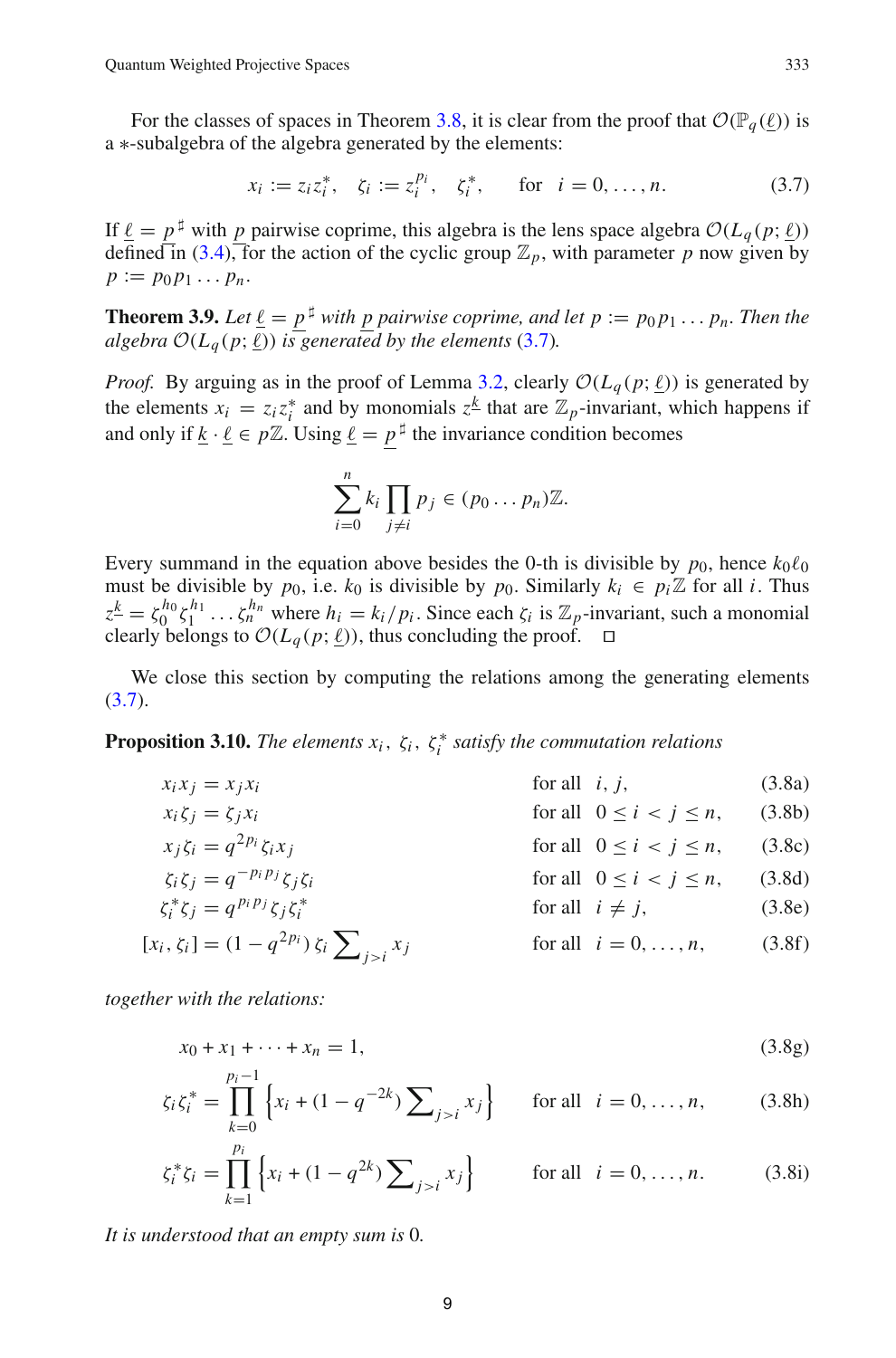*Proof.* The relations from [\(3.8a\)](#page-8-1) to [\(3.8e\)](#page-8-2) are easy to derive. We move to the next. Let

<span id="page-9-0"></span>
$$
X_i := \sum\nolimits_{j>i} x_j
$$

and note that  $X_i z_i = q^2 z_i X_i$ . It follows by induction on  $k \ge 1$  that

$$
[z_i^*, z_i^k] = (1 - q^{2k}) z_i^{k-1} X_i.
$$
 (3.9)

For  $k = 1$  this is just [\(3.1c\)](#page-4-7), and from the algebraic identity

$$
[z_i^*, z_i^{k+1}] = [z_i^*, z_i^k]z_i + z_i^k [z_i^*, z_i] = (1 - q^{2k})z_i^{k-1}X_i z_i + (1 - q^2)z_i^k X_i
$$
  
= 
$$
(1 - q^{2k})q^2 z_i^k X_i + (1 - q^2)z_i^k X_i = (1 - q^{2k+2})z_i^k X_i
$$

the inductive step follows. From [\(3.9\)](#page-9-0) and  $[x_i, z_i^{k+1}] = z_i[z_i^*, z_i^{k+1}]$  we get [\(3.8f\)](#page-8-3) for  $k = p_i$ .

For  $k \geq 1$ , it follows from [\(3.9\)](#page-9-0) that

$$
z_i^{k+1}(z_i^*)^{k+1} = z_i z_i^* z_i^k (z_i^*)^k - z_i [z_i^*, z_i^k] (z_i^*)^k = \{x_i + (1 - q^{-2k}) X_i\} z_i^k (z_i^*)^k.
$$

<span id="page-9-1"></span>That is

$$
Y_i(k) = \left\{ x_i + (1 - q^{-2(k-1)}) X_i \right\} Y_i(k-1),\tag{3.10}
$$

where  $Y_i(k) := z_i^k (z_i^*)^k$  if  $k \ge 1$  and  $Y_i(0) = 1$ . By iterated use of [\(3.10\)](#page-9-1) we find:

$$
Y_i(k) = \prod_{j=0}^{k-1} \{x_i + (1 - q^{-2j})X_i\}.
$$

This gives [\(3.8h\)](#page-8-4) when  $k = p_i$ . Note that the order in the product does not matter, since it follows from  $(3.8a)$  that  $x_i$  and  $X_i$  commute.

Similarly, using the conjugate of [\(3.9\)](#page-9-0):

$$
-[z_i, (z_i^*)^k] = (1 - q^{2k})X_i(z_i^*)^{k-1},
$$

and

$$
(z_i^*)^{k+1} z_i^{k+1} = z_i^* z_i (z_i^*)^k z_i^k - z_i^* [z_i, (z_i^*)^k] z_i^k,
$$

for  $Z_i(k) := (z_i^*)^k z_i^k$ , we find

$$
Z_i(k+1) = \left\{ z_i^* z_i + (1 - q^{2k}) q^2 X_i \right\} Z_i(k)
$$
  
= 
$$
\left\{ x_i + (1 - q^2) X_i + (1 - q^{2k}) q^2 X_i \right\} Z_i(k) = \left\{ x_i + (1 - q^{2k+2}) X_i \right\} Z_i(k).
$$

By iterated use of this equation we arrive at:

$$
Z_i(k) = \prod_{j=1}^k \{x_i + (1 - q^{2j})X_i\}.
$$

This implies  $(3.8i)$ . Last relation  $(3.8g)$  is simply  $(3.1e)$ .  $\Box$ 

From  $(3.8h)$  and  $(3.8i)$  one also computes for all  $i = 0, \ldots, n$ , the commutator:

$$
[\zeta_i^*, \zeta_i] = (q - q^{-1}) \sum_{k=0}^{p_0} \begin{bmatrix} p_0 \\ k \end{bmatrix}_q [p_0 k]_q \left( -q \sum_{j \geq i} x_j \right)^k \left( \sum_{j \geq i+1} x_j \right)^{p_0 - k},
$$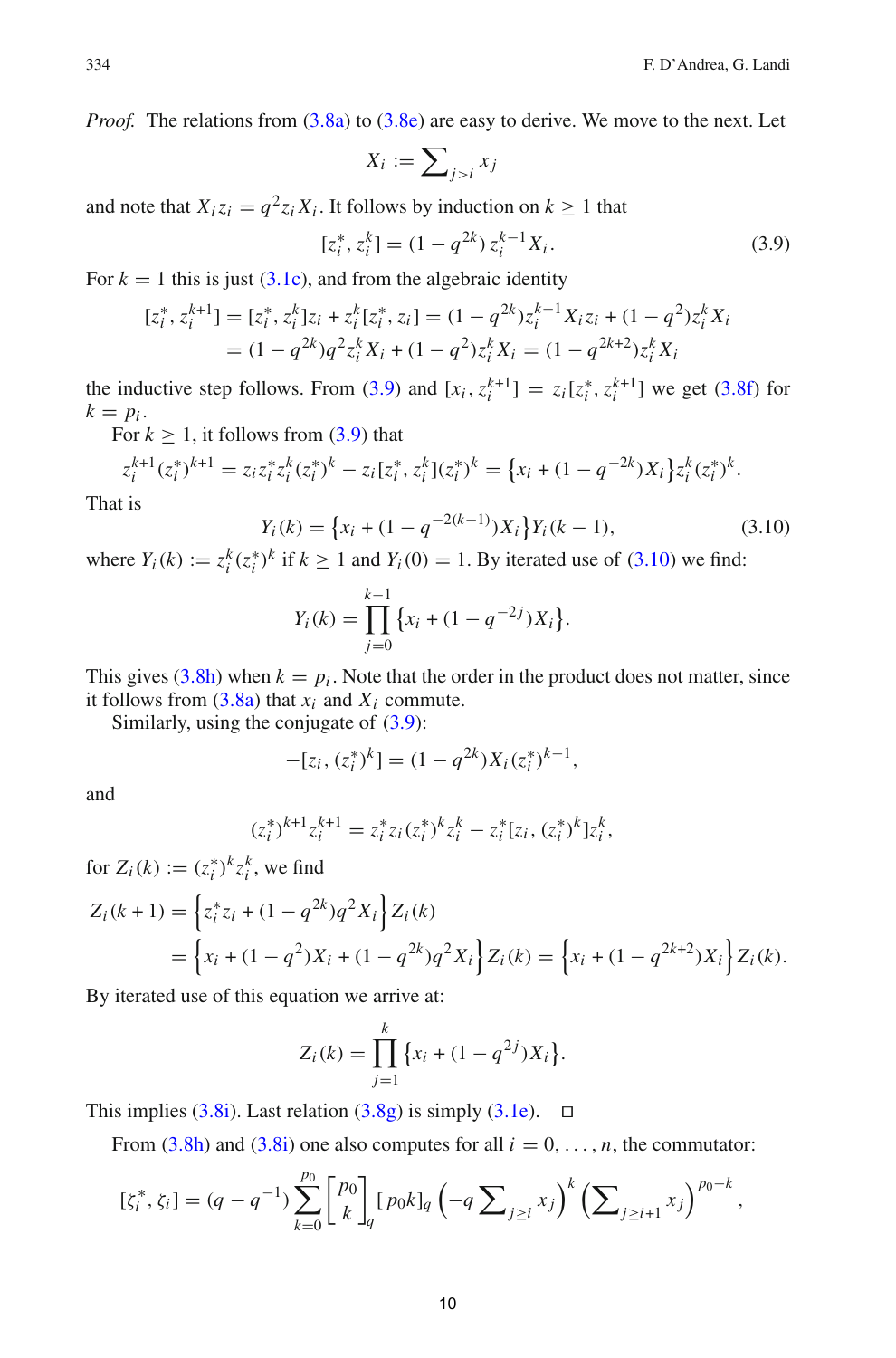where  $\begin{bmatrix} p_0 \\ k \end{bmatrix}_q$  is the *q*-binomial (cf. [\(7.6\)](#page-21-0)). In the equations [\(3.8\)](#page-8-7) we separated a first group of relations, reducing to the property of the algebra being commutative when  $q = 1$ , and a second group which is a deformation of the algebraic equations defining the lens space  $L(p; \underline{\ell})$ .

*Remark 3.11.* For  $n = 1$ , the algebra  $\mathcal{O}(L_q(p; 1, p))$  is isomorphic to the abstract unital ∗-algebra generated by elements as in [\(3.7\)](#page-8-0) with relations as in Proposition [3.10](#page-8-8) (essentially meaning there are no additional relations among the generators). While it ought to be possible to establish an analogous statement for general  $n$  and any weight  $\underline{\ell}$  as in Theorem [3.9,](#page-8-9) such a result is not needed in the following.

#### <span id="page-10-0"></span>**4. Irreducible Representations**

Irreducible representation of quantum spheres were constructed in [\[13\]](#page-27-5). From these, by restriction one gets irreducible representations of quantum lens and weighted projective spaces. They will be used in the next section to construct Fredholm modules.

Denote by  $|\vec{k}\rangle$  the canonical orthonormal basis of  $\ell^2(\mathbb{N}^n)$ , where  $\vec{k} = (k_1, \ldots, k_n) \in$  $\mathbb{N}^n$ , and by  $\vec{e}_i$  the vector with *i*-th component equal to 1 and all the others equal to zero (for  $i = 1, ..., n$ ). A faithful representation of  $\mathcal{O}(S_q^{2n+1})$  on  $\ell^2(\mathbb{N}^n)$  is given on generators by

$$
z_i |\vec{k}\rangle = q^{k_1 + \dots + k_i} \sqrt{1 - q^{2(k_{i+1}+1)}} |\vec{k} + \vec{e}_{i+1}\rangle, \quad \text{for } 0 \le i < n,
$$
\n
$$
z_n |\vec{k}\rangle = q^{k_1 + \dots + k_n} |\vec{k}\rangle,
$$

where we omit the representation symbol. This is the representation  $\psi_1^{(2n+1)}$  of [\[13](#page-27-5)], modulo a renaming of the generators and a redefinition of the parameters.

Assume now that the hypothesis of Theorem [3.9,](#page-8-9) are satisfied, that is let  $\underline{\ell} = \underline{p}^{\sharp}$  be a weight vector, with *p* pairwise coprime, and let  $p := p_0 p_1 \dots p_n$ . On the generators  $(3.7)$  of  $\mathcal{O}(L_q(p;\underline{\ell}))$  the representation above gives:

$$
x_{i} | \vec{k} \rangle = q^{2(k_{1} + \dots + k_{i})} (1 - q^{2k_{i+1}}) | \vec{k} \rangle, \qquad \text{for } 0 \le i < n,
$$
  
\n
$$
x_{n} | \vec{k} \rangle = q^{2(k_{1} + \dots + k_{n})} | \vec{k} \rangle,
$$
  
\n
$$
\zeta_{i} | \vec{k} \rangle = q^{p_{i}(k_{1} + \dots + k_{i})} \sqrt{\left\{ \frac{k_{i+1} + p_{i}}{k_{i+1}} \right\}}_{q} | \vec{k} + p_{i} \vec{e}_{i+1} \rangle, \qquad \text{for } 0 \le i < n,
$$
  
\n
$$
\zeta_{n} | \vec{k} \rangle = q^{p_{n}(k_{1} + \dots + k_{n})} | \vec{k} \rangle,
$$

where, for  $0 \leq k < m$ ,

$$
\begin{bmatrix} m \\ k \end{bmatrix}_q := (1 - q^{2k+2})(1 - q^{2k+4}) \dots (1 - q^{2m})
$$

is just a shorthand notation for the *q*-shifted factorial  $(q^{2k+2}; q^2)_{m-k-1}$ .

This representation breaks into irreducible components for  $\mathcal{O}(L_q(p; \underline{\ell}))$ . To see this, we relabel the basis vectors as follows. For all  $i = 1, \ldots, n$  let

$$
k_i = p_{i-1}(m_i - m_{i-1}) + r_{i-1},
$$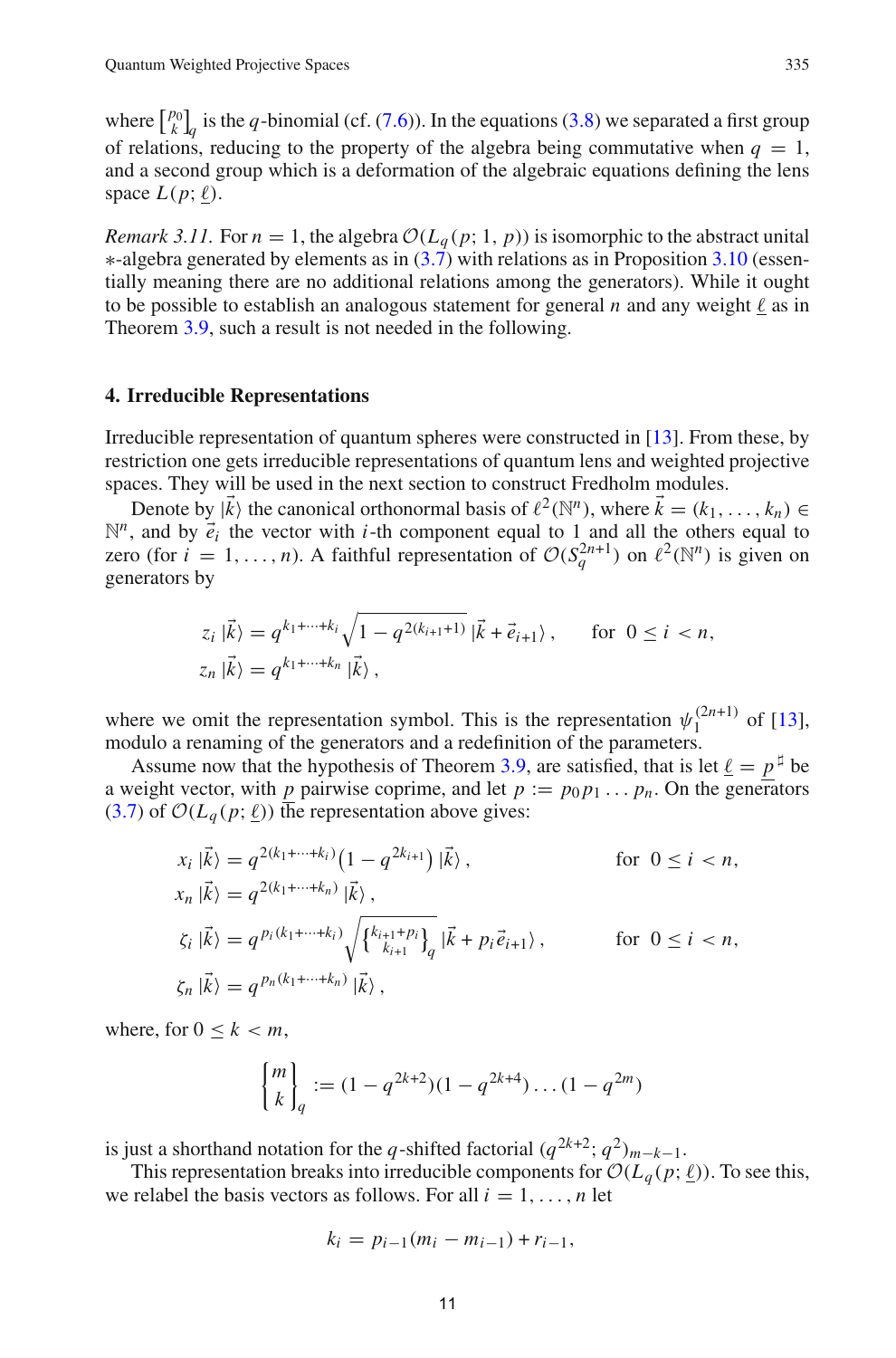where  $\vec{m} = (m_1, \ldots, m_n) \in \mathbb{N}^n$  satisfies  $0 \le m_1 \le m_2 \le \cdots \le m_n$ , we set  $m_0 := 0$ , and  $r_i \in \{0, \ldots, p_i - 1\}$  are the remainders. The inverse transformation is then

<span id="page-11-4"></span>
$$
m_i = \sum_{j=1}^{i} \frac{k_j - r_{j-1}}{p_{j-1}}.
$$
\n(4.1)

<span id="page-11-1"></span>Basis vectors will be renamed accordingly  $|\vec{m}; r\rangle$  and the representation breaks into the irreducible sub-representations of  $\mathcal{O}(L_q(p;\underline{\ell}))$  given in the next proposition.

**Proposition 4.1.** *Fix a vector*  $\mathbf{r} = (r_0, \ldots, r_{n-1}) \in \mathbb{N}^n$  *with constraints on the components*

$$
0 \leq r_i < p_i, \quad \text{for } i = 0, \dots, n-1.
$$

*Let*  $\mathcal{H}_r$  *be the Hilbert space with orthonormal basis*  $|\vec{m}; \mathbf{r}\rangle$  *and*  $\vec{m} = (m_1, \ldots, m_n)$  *such that*

$$
0\leq m_1\leq m_2\leq\cdots\leq m_n.
$$

An irreducible representation of the lens algebra  $\mathcal{O}(L_q(p;\underline{\ell}))$  is given on generators by

$$
x_i \, |\vec{m}; \, \mathbf{r} \rangle = q^{2 \sum_{j=0}^{i-1} r_j} q^{2 \sum_{j=1}^{i} p_{j-1}(m_j - m_{j-1})} \left(1 - q^{2r_i} q^{2p_i(m_{i+1} - m_i)}\right) |\vec{m}; \, \mathbf{r} \rangle \,,
$$
  

$$
\zeta_i \, |\vec{m}; \, \mathbf{r} \rangle = q^{p_i \sum_{j=0}^{i-1} r_j} q^{\sum_{j=1}^{i} p_{j-1}(m_j - m_{j-1})} \sqrt{\left\{\n\begin{array}{l} p_i(m_{i+1} - m_i + 1) \\ p_i(m_{i+1} - m_i) \end{array}\n\right\}}_q |\vec{m} \, + \vec{e}_{in}; \, \mathbf{r} \rangle \,,
$$

*for all i* = 0, ...,  $n-1$  *and* 

$$
x_n |\vec{m}; \, \mathbf{r} \rangle = q^{2 \sum_{j=0}^{n-1} r_j} q^{2 \sum_{j=1}^{n} p_{j-1}(m_j - m_{j-1})} |\vec{m}; \, \mathbf{r} \rangle ,
$$
  

$$
\zeta_n |\vec{m}; \, \mathbf{r} \rangle = q^{p_n \sum_{j=0}^{n-1} r_j} q^{\sum_{j=1}^{n} p_{j-1}(m_j - m_{j-1})} |\vec{m}; \, \mathbf{r} \rangle ,
$$

 $where \ \vec{e}_{in} := (\overline{0, 0, \ldots, 0}, \overline{1, 1, \ldots, 1}), for all \ 0 \leq i < n, with \ m_0 := 0.$ *i* times *n*−*i* times

#### <span id="page-11-0"></span>**5. Fredholm Modules**

Here we present some basic Fredholm modules for the algebra  $\mathcal{O}(\mathbb{P}_q(\underline{\ell}))$  constructed using faithful representations. Additional Fredholm modules can then be obtained by iterated pullbacks from 'lower dimensions'. Indeed, the epimorphism  $O(S_q^{2n+1}) \rightarrow$  $\mathcal{O}(S_q^{2n-1})$  given by  $z_n \mapsto 0$  induces an epimorphism  $\mathcal{O}(\mathbb{P}_q(\ell_0,\ldots,\ell_n)) \to \mathcal{O}(\mathbb{P}_q)$  $(\ell_0, \ldots, \ell_{n-1}))$ .

<span id="page-11-2"></span>The building block representations are the ones described in Sect. [4.](#page-10-0) As done there, we assume that the hypothesis of Theorem [3.9](#page-8-9) are satisfied: that is  $\underline{\ell} = \underline{p}^{\sharp}$  with  $\underline{p}$ pairwise coprime. The next definition is the analogue of  $[11, Det. 1]$  $[11, Det. 1]$ . Through the whole section, we assume we fixed a sequence of integers  $\mathbf{r} = (r_0, \ldots, r_{n-1})$  satisfying

<span id="page-11-3"></span>
$$
0 \le r_i < p_i, \quad \text{for} \quad i = 0, \dots, n - 1.
$$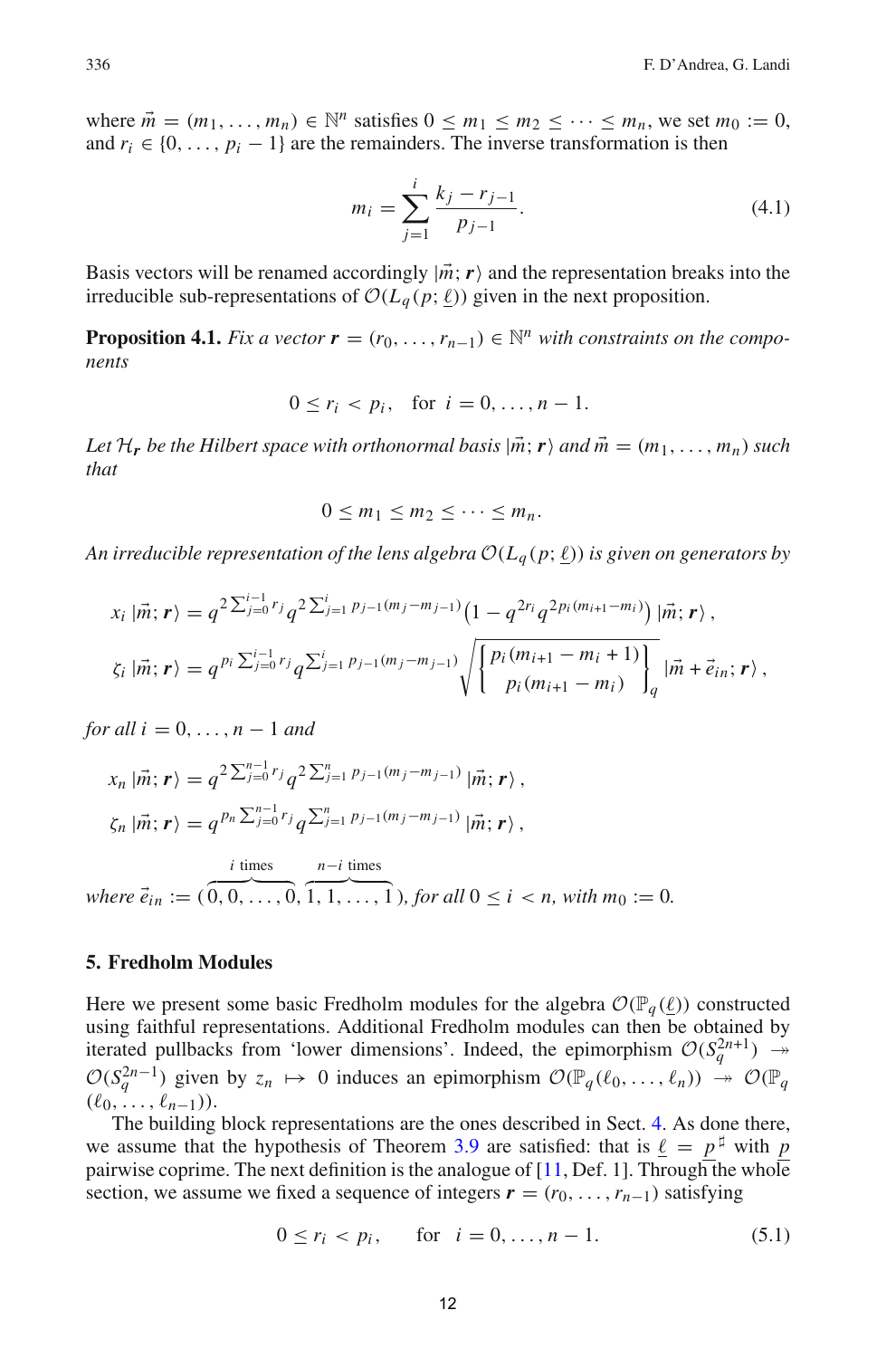<span id="page-12-4"></span>**Definition 5.1.** Let  $\mathcal{H}_n := \ell^2(\mathbb{N}^n)$ , with orthonormal basis  $|\vec{m}\rangle$ ,  $\vec{m} = (m_1, \ldots, m_n) \in \mathbb{N}^n$ .  $\mathbb{N}^n$ . For  $0 \le k \le n$  let  $\mathcal{V}_k^n$  ⊂  $\mathcal{H}_n$  be the linear span of basis vectors  $|\vec{m}\rangle$  satisfying the constraints

$$
0 \le m_1 \le m_2 \le \cdots \le m_k, \qquad m_{k+1} > m_{k+2} > \cdots > m_n \ge 0,
$$
 (5.2)

the former condition being empty if  $k = 0$ , and the latter one being empty if  $k = n$ . For every  $0 \le k \le n$ , a representation  $\pi_k^{(n)}$ :  $\mathcal{O}(L_q(p;\underline{\ell})) \rightarrow \mathcal{B}(\mathcal{H}_n)$  is defined as follows (all the representations are on the same Hilbert space). Firstly, for  $0 \le i \le k \le n$ , denote by  $\vec{e}_{ik} \in \{0, 1\}^n$  the array

$$
\vec{e}_{ik} := (\overbrace{0,0,\ldots,0}^{i \text{ times}}, \overbrace{1,1,\ldots,1}^{k-i \text{ times}}, \overbrace{0,0,\ldots,0}^{n-k \text{ times}}).
$$

Then, we set  $\pi_k^{(n)}(x_i) = \pi_k^{(n)}(\zeta_i) = 0$  if  $i > k$ , while the remaining generators are given by:

$$
\pi_k^{(n)}(x_i) | \vec{m} \rangle = q^{2 \sum_{j=0}^{i-1} r_j} q^{2 \sum_{j=1}^{i} p_{j-1}(m_j - m_{j-1})} \left( 1 - q^{2r_i} q^{2p_i(m_{i+1} - m_i)} \right) | \vec{m} \rangle ,
$$
  
\nfor  $0 \le i < k$ ,  
\n
$$
\pi_k^{(n)}(x_k) | \vec{m} \rangle = q^{2 \sum_{j=0}^{k-1} r_j} q^{2 \sum_{j=1}^{k} p_{j-1}(m_j - m_{j-1})} | \vec{m} \rangle ,
$$
  
\n
$$
\pi_k^{(n)}(\zeta_i) | \vec{m} \rangle = q^{p_i \sum_{j=0}^{i-1} r_j} q^{\sum_{j=1}^{i} p_{j-1}(m_j - m_{j-1})} \sqrt{\left\{ \begin{aligned} p_i(m_{i+1} - m_i + 1) \\ p_i(m_{i+1} - m_i) \end{aligned} \right\}} q^{|\vec{m} + \vec{e}_{ik} \rangle ,
$$
  
\nfor  $0 \le i < k$ ,  
\n
$$
\pi_k^{(n)}(\zeta_k) | \vec{m} \rangle = q^{p_k \sum_{j=0}^{k-1} r_j} q^{\sum_{j=1}^{k} p_{j-1}(m_j - m_{j-1})} | \vec{m} \rangle ,
$$

(with  $m_0 := 0$ ) on the subspace  $V_k^n$  and they are zero on the orthogonal subspace.

The representation  $\pi_k^{(n)}$ , when restricted to  $\mathcal{V}_k^n$ , is the direct sum of several copies of the irreducible representation for  $O(L_q(p_0 \ldots p_k; \ell_0, \ldots, \ell_k))$  given in Proposition [4.1,](#page-11-1) and pulled back to  $\mathcal{O}(L_q(p;\ell_0,\ldots,\ell_n))$ : one copy of the representation for each value of the additional labels  $m_{k+1}, \ldots, m_n$ .

Lemma 2 of [\[11\]](#page-27-2) still holds (and we do not repeat the proof here):

<span id="page-12-0"></span>**Lemma 5.2.** The spaces  $V_k^n$  are such that  $V_k^n \perp V_k^n$  if  $|j - k| > 1$ , while  $V_{k-1}^n \cap V_k^n$ , for  $1 \leq k \leq n$ , is the span of vectors  $|\vec{m}\rangle$  satisfying:

<span id="page-12-1"></span>
$$
0 \le m_1 \le m_2 \le \cdots \le m_k, \qquad m_k > m_{k+1} > \cdots > m_n \ge 0. \tag{5.3}
$$

As a consequence  $\pi_j^{(n)}(a)\pi_k^{(n)}(b) = 0$  for all  $a, b \in \mathcal{O}(L_q(p; \underline{\ell}))$ , if  $|j - k| > 1$ , and the maps  $\pi_{\pm}^{(n)} : \mathcal{O}(L_q(p; \underline{\ell})) \to \mathcal{B}(\mathcal{H}_n)$  defined by

<span id="page-12-3"></span>
$$
\pi_{+}^{(n)}(a) := \sum_{\substack{0 \le k \le n \\ k \text{ even}}} \pi_{k}^{(n)}(a), \qquad \pi_{-}^{(n)}(a) := \sum_{\substack{0 \le k \le n \\ k \text{ odd}}} \pi_{k}^{(n)}(a), \tag{5.4}
$$

<span id="page-12-2"></span>are representations of the algebra  $\mathcal{O}(L_q(p; \underline{\ell}))$ . We then generalize [\[11](#page-27-2), Prop. 3].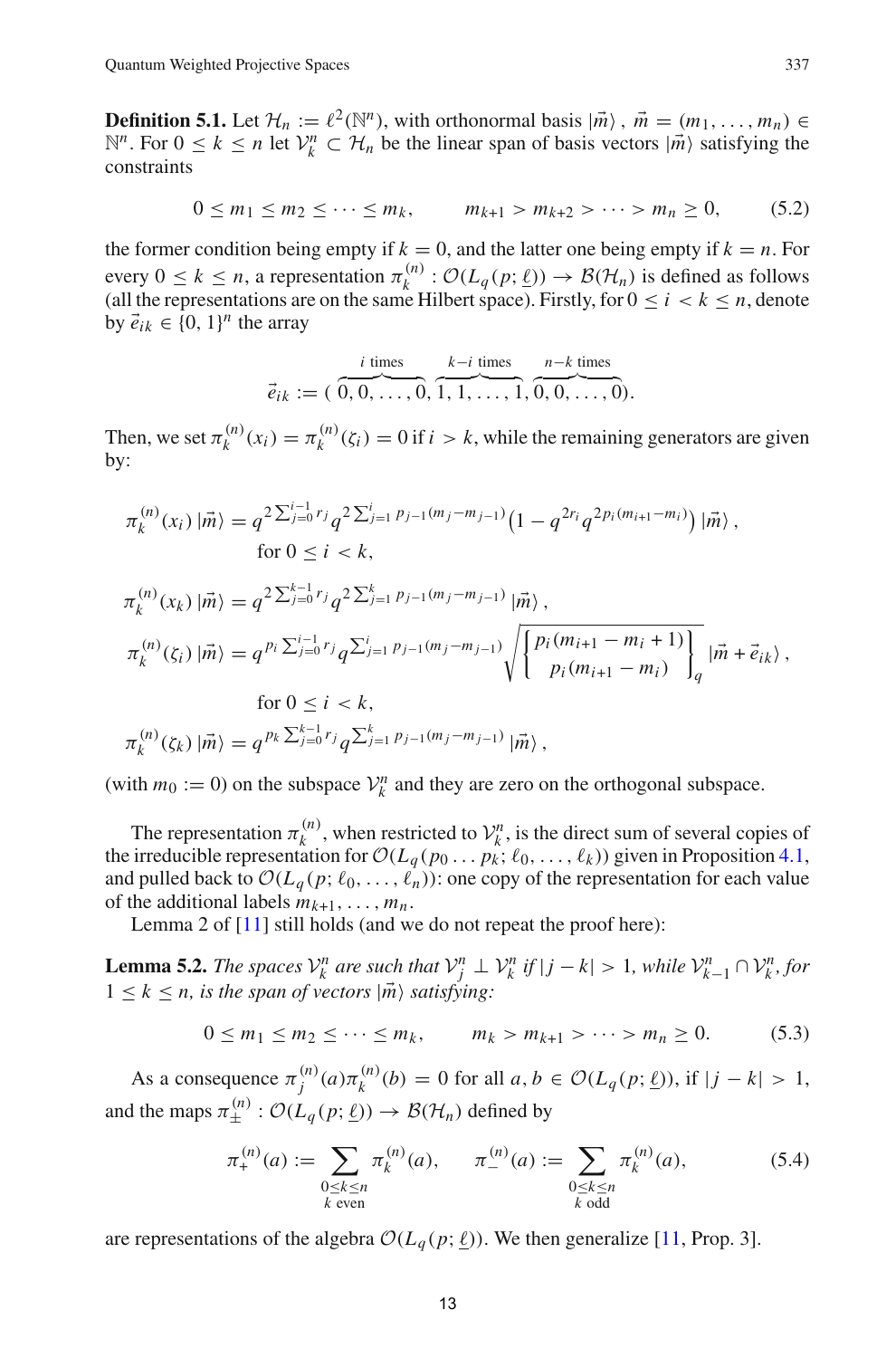**Proposition 5.3.** *For all*  $a \in \mathcal{O}(\mathbb{P}_q(\underline{\ell}))$ *, the operator*  $\pi^{(n)}_+(a) - \pi^{(n)}_-(a)$  *is of trace class on Hn; furthermore, the trace is given by a series which—as a function of q—is absolutely convergent in the open interval*  $0 < q < 1$ *.* 

*Proof.* The space  $\mathcal{H}_n$  is the orthogonal direct sum of  $\mathcal{V}_{k-1}^n \cap \mathcal{V}_k^n$ , for all  $1 \le k \le n$ , plus the ight learned of all the geomegentations involved. From Lemma 5.2, on  $\mathcal{V}_k^n$ ,  $\bigcirc \mathcal{V}_k^n$  and  $\bigcirc \mathcal$ the joint kernel of all the representations involved. From Lemma [5.2,](#page-12-0) on  $\mathcal{V}_{k-1}^n \cap \mathcal{V}_k^n$  only the representations  $\pi_{k-1}^{(n)}$  and  $\pi_k^{(n)}$  are different from zero (accordingly to the parity of *k* one contributes to  $\pi^{(n)}_+$  and the other to  $\pi^{(n)}_-$ ). It then suffices to prove that  $\pi^{(n)}_{k-1}(a)$  −  $\pi_k^{(n)}(a)$  is of trace class, and that the trace is absolutely convergent for any  $0 < q < 1$ . Moreover, it is enough to show this for  $a = \xi_{i,j}$  a generator of  $\mathcal{O}(\mathbb{P}_q(\underline{\ell}))$  as given in [\(3.5\)](#page-5-1), with  $0 \le i \le j \le n$ . Remember that  $\xi_{i,i} = z_i^* z_i$  (these can be replaced by the generators  $x_i = z_i z_i^*$ , and that  $\xi_{i,j} = \zeta_i^* \zeta_j$  for all  $i \neq j$ .

The explicit expressions in Definition [5.1,](#page-11-2) yields that both  $\pi_{k-1}^{(n)}(\xi_{i,j})$  and  $\pi_k^{(n)}(\xi_{i,j})$ vanish if  $j > k$ . For  $j = k$ ,  $\pi_{k-1}^{(n)}(\xi_{i,k})$  vanishes and  $\pi_k^{(n)}(\xi_{i,k})$  has matrix coefficients bounded by

$$
q^{\sum_{j=1}^{k} p_{j-1}(m_j - m_{j-1})}.
$$
\n(5.5)

<span id="page-13-0"></span>For  $j = k - 1$ , one uses the inequality  $|1 - \sqrt{1 - x^2}| \le x$  (which is valid for  $0 \le x \le 1$ ) to prove that  $\pi_{k-1}^{(n)}(\xi_{i,j}) - \pi_k^{(n)}(\xi_{i,j})$  still has matrix coefficients bounded by [\(5.5\)](#page-13-0). For  $0 \le i \le j \le k-2$ , the operators  $\pi_{k-1}^{(n)}(\xi_{i,j})$  and  $\pi_k^{(n)}(\xi_{i,j})$  coincide on  $\mathcal{V}_{k-1}^n \cap \mathcal{V}_k^n$ .

Since  $m_j - m_{j-1} \ge 0$  for  $1 \le j \le k$  and  $p_{j-1} \ge 1$ ,  $q^{p_{j-1}(m_j - m_{j-1})} \le q^{m_j - m_{j-1}}$ and the coefficient in  $(5.5)$  is bounded by  $q^{m_k}$ . The observation that the series

$$
\sum_{\vec{m} \text{ satisfying (5.3)}} q^{m_k} = \sum_{m_k=n-k}^{\infty} {m_k + k - 1 \choose k - 1} {m_k \choose n - k} q^{m_k}
$$

is absolutely convergent for  $0 < q < 1$  concludes the proof.  $\Box$ 

-

As a consequence of Proposition [5.3,](#page-12-2) using the direct sum of the representation  $\pi$ + and  $\pi_$  we can construct a Fredholm module in a standard manner.

Let us introduce the label  $r$  for book-keeping. Let  $\pi_{n,r}^{\pm}$  be the representations in [\(5.4\)](#page-12-3) and  $\mathcal{H}_{n,r}^{\pm}$  two copies of the underlying Hilbert space previously denoted  $\mathcal{H}_n$ . Let

$$
\pi_{n,r} = \pi_{n,r}^+ \oplus \pi_{n,r}^- , \qquad \mathcal{H}_{n,r} = \mathcal{H}_{n,r}^+ \oplus \mathcal{H}_{n,r}^- ,
$$

let  $\gamma_{n,r}$  be the obvious grading on  $\mathcal{H}_{n,r}$  and  $F_{n,r}$  the flip operator:  $F_{n,r}(v \oplus w) = w \oplus v$ . Then, for  $\underline{\ell} = \underline{p}^{\sharp}$  with  $\underline{p}$  a pairwise coprime weight vector, the datum

<span id="page-13-1"></span>
$$
\left(\mathcal{O}(\mathbb{P}_q(\underline{\ell})),\,\mathcal{H}_{n,r},\,\pi_{n,r},\,F_{n,r},\,\gamma_{n,r}\right) \tag{5.6}
$$

is a 1-summable even Fredholm module. Due to [\(5.1\)](#page-11-3), the number of such Fredholm modules is the number of possible values of the label *r*, that is  $p_0 p_1 \ldots p_{n-1}$ .

Additional Fredholm modules are obtained by pullback, applying the same construction to  $\mathcal{O}(\mathbb{P}_q(\ell_0,\ldots,\ell_k))$ , for all  $k = 1,\ldots,n-1$ . Note that  $\mathcal{O}(\mathbb{P}_q(\ell_0,\ldots,\ell_k))$  coincides with the algebra having coprime weight vector  $(p_0, \ldots, p_k)^\sharp$  (since  $gcd(\ell_0, \ldots, \ell_k)$ )  $\ell_k$ ) =  $p_{k+1} \dots p_n$ ).

A final Fredholm module is the pullback of the canonical non-trivial Fredholm module of  $\mathbb{C}$ , given on  $\mathbb{C} \oplus \mathbb{C}$  by the representation  $c \mapsto c \oplus 0$  and by the usual  $\gamma$  and F operators.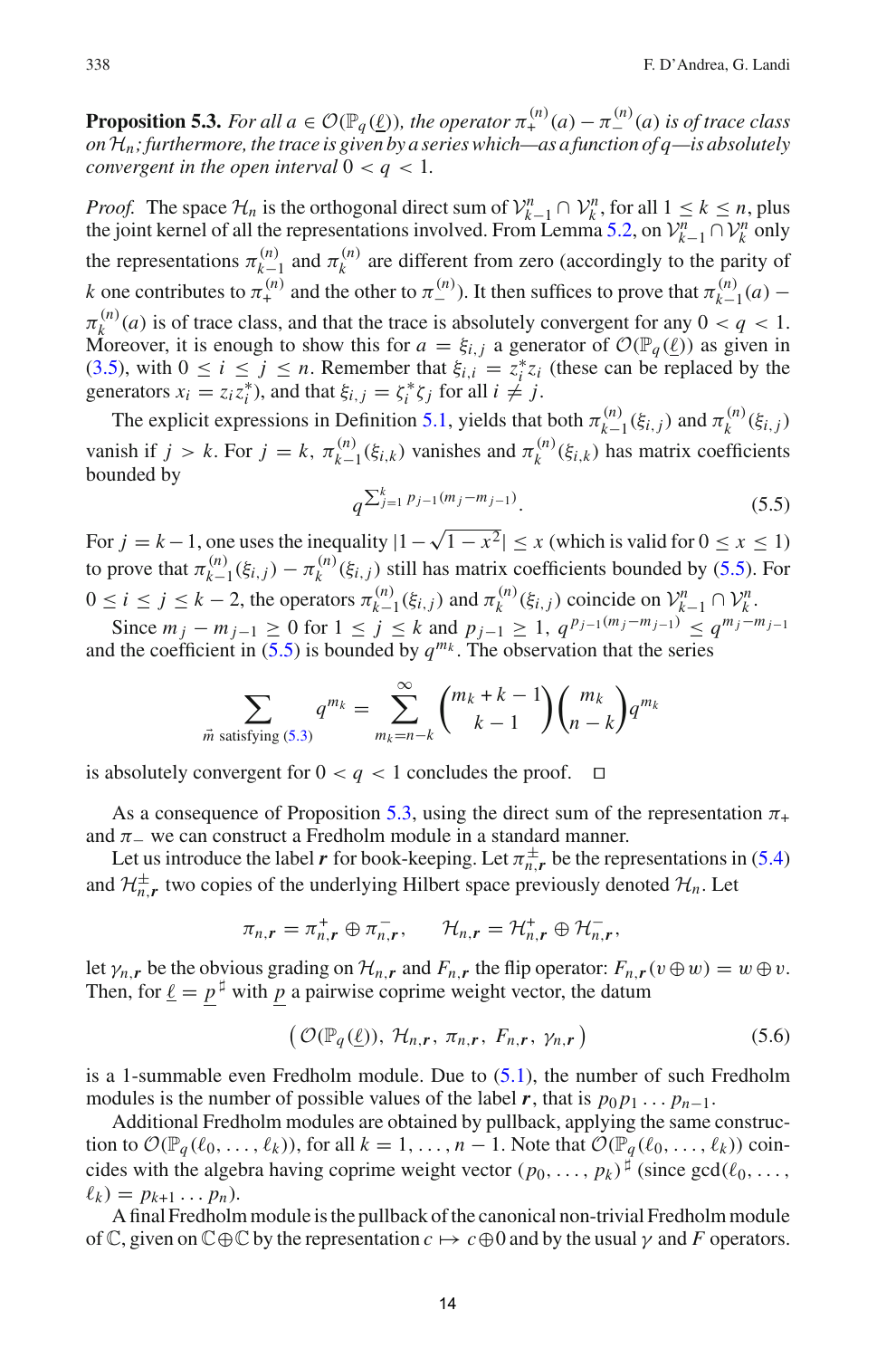<span id="page-14-5"></span>The number of Fredholm modules we get in this way for the algebra  $\mathcal{O}(\mathbb{P}_q(\underline{\ell}))$  is then

$$
1 + \sum_{k=1}^{n} p_0 p_1 \dots p_{k-1}.
$$
 (5.7)

For  $k \ge 1$  and  $r = (r_0, \ldots, r_{k-1})$ , with  $0 \le r_i < p_i$  for  $0 \le i < k$ , we will denote the class of the Fredholm module  $(\mathcal{H}_{k,r}, \pi_{k,r}, F_{k,r}, \gamma_{k,r})$ , pulled-back to  $\mathcal{O}(\mathbb{P}_q(\underline{\ell}))$ , by  $\mathcal{F}_{k,r}$ . The class of last Fredholm module is denoted by  $\mathcal{F}_{0,r}$ , with the convention that  $r = \emptyset$  in this case.

#### <span id="page-14-0"></span>**6. Spectral Triples**

Let  $(\mathcal{O}(\mathbb{P}_q(\underline{\ell}))$ ,  $\mathcal{H}_{n,r}$ ,  $\pi_{n,r}$ ,  $F_{n,r}$ ,  $\gamma_{n,r}$  be the (irreducible) Fredholm module in [\(5.6\)](#page-13-1). Recall that  $\mathcal{H}_{n,r} = \mathcal{H}_{n,r}^+ \oplus \mathcal{H}_{n,r}^- \simeq \ell^2(\mathbb{N}^n) \otimes \mathbb{C}^2$  and that  $\pi_{n,r} = \pi_{n,r}^+ \oplus \pi_{n,r}^-$ , where each summand is the sum of several orthogonal representations  $\pi_k^{(n)}$  (cf. equation [\(5.4\)](#page-12-3) and Definition [5.1\)](#page-11-2). Let us denote  $\|\vec{m}\|_1 := m_1 + \cdots + m_n$  and let

<span id="page-14-4"></span><span id="page-14-2"></span>
$$
D_{n,r} := |D_{n,r}| F_{n,r}
$$

with  $|D_{n,r}|$  the selfadjoint operator on  $\ell^2(\mathbb{N}^n)$  defined by:

$$
|D_{n,r}| \, |\vec{m}\rangle = \|\vec{m}\|_1 \, |\vec{m}\rangle \,, \quad \forall \, \vec{m} \in \mathbb{N}^n. \tag{6.1}
$$

Given  $\vec{k} \in \mathbb{N}^n$  and a bounded function  $c : \mathbb{N}^n \to \mathbb{C}$ , we call the bounded operator

$$
S(\vec{k}, c) : |\vec{m}\rangle \mapsto c(\vec{m}) |\vec{m} + \vec{k}\rangle \tag{6.2}
$$

<span id="page-14-1"></span>and its adjoint *weighted shifts*. Weighted shifts are eigenvectors of the derivation  $[|D_{n,r}|, \cdot]$ , that is to say  $[|D_{n,r}|, S(k,c)] = ||k||_1 S(k,c)$ , and similarly for the adjoint.

**Proposition 6.1.** *The datum*  $(\mathcal{O}(\mathbb{P}_q(\underline{\ell}))$ ,  $\mathcal{H}_{n,r}$ ,  $\pi_{n,r}$ ,  $D_{n,r}$ ,  $\gamma_{n,r}$  *is an even spectral triple of metric dimension n.*

*Proof.* We have to show that  $[D_{n,r}, \pi_{n,r}(a)]$  is bounded for any generator *a* of  $\mathcal{O}(\mathbb{P}_q(\underline{\ell}))$ (and thus for every element of the algebra, due to the Leibniz rule), and that  $|D_{n,r}|^{-k}$  is traceclass (outside ker  $|D_{n,r}|$ ) for every  $k > n$ . Observe that:

$$
[D_{n,r}, \pi_{n,r}(a)] = [|D_{n,r}|, \pi_{n,r}(a)]F_{n,r} + |D_{n,r}|[F_{n,r}, \pi_{n,r}(a)].
$$

Let  $\xi_{i,j}$  be a generator as in [\(3.5\)](#page-5-1). From the proof of Proposition [5.3](#page-12-2) we know that

<span id="page-14-3"></span>
$$
[F_{n,r}, \pi_{n,r}(\xi_{i,j})] = {0-1 \choose 1} \left\{ \pi_{n,r}^+(\xi_{i,j}) - \pi_{n,r}^-(\xi_{i,j}) \right\},\tag{6.3}
$$

and  $\pi^+_{n,r}(\xi_{i,j}) - \pi^-_{n,r}(\xi_{i,j})$  is either zero or a weighted shift with matrix coefficients bounded by  $q^{m_k}$  on  $\mathcal{V}_{k-1}^n \cap \mathcal{V}_k^n$ , for each  $1 \leq k \leq n$ . Furthermore, for  $\vec{m}$  satis-<br>fring (5.2), and has  $\frac{1}{n-1}$ fying [\(5.3\)](#page-12-1), one has  $\|\vec{m}\|_1 \leq \hat{n}m_k$ . Since the sequence  $\{n m_k q^{m_k}\}_{m_k \geq 0}$  is bounded,  $|D_{n,r}|[F_{n,r}, \pi_{n,r}(a)]$  is bounded on each  $V_{k-1}^n \cap V_k^n$ , and then on the whole Hilbert space.

Since  $\pi_{n,r}^{\pm}(\xi_{i,j})$  is either zero or a weighted shift on each  $V_{k-1}^n \cap V_k^n$ , there  $[|D_{n,r}|,$  $\pi^{\pm}_{n,r}(\xi_{i,j})$ ] is proportional to  $\pi^{\pm}_{n,r}(\xi_{i,j})$ , hence bounded. This establishes the commutator condition.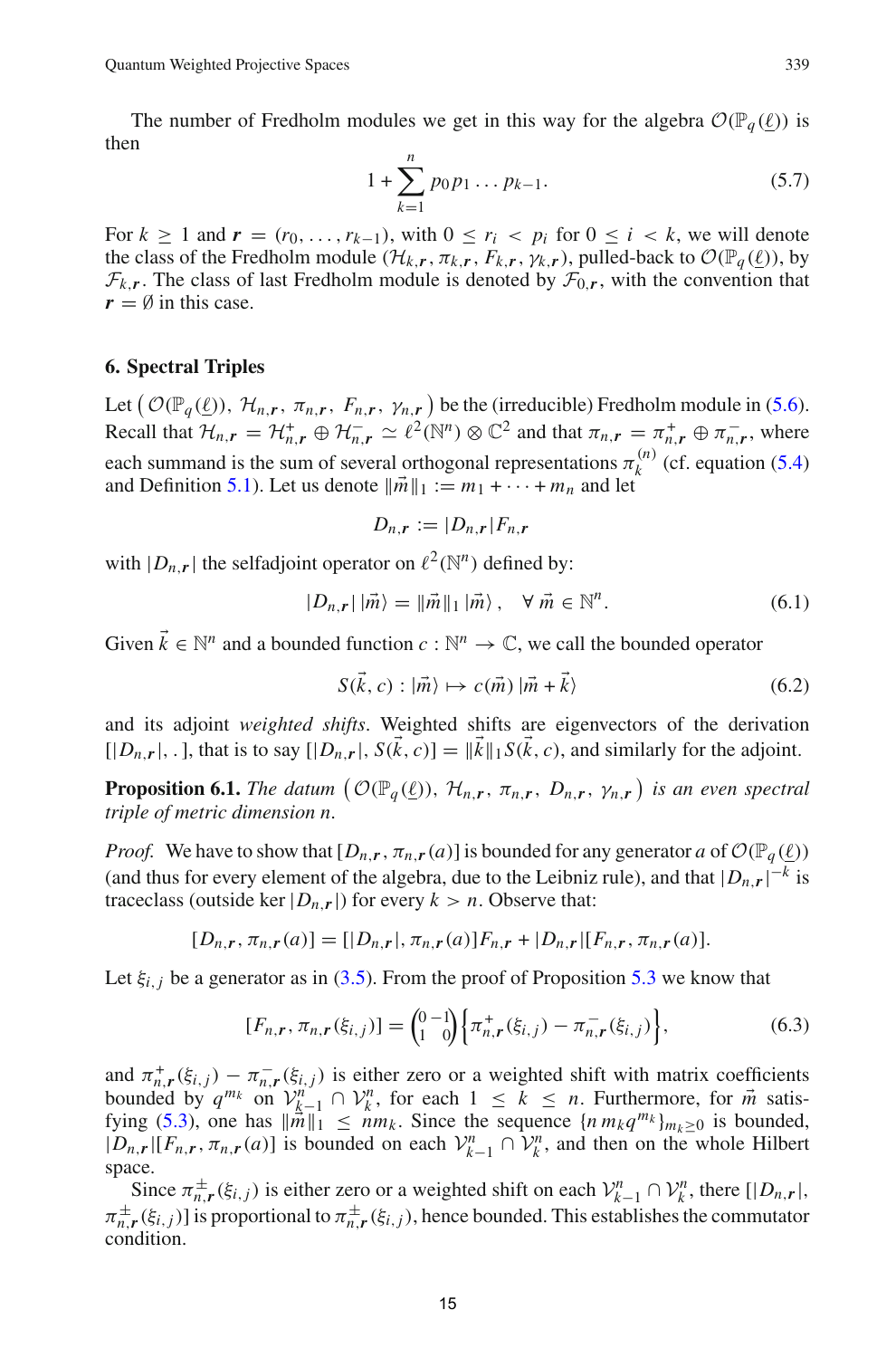Next, the multiplicity  $\mu_{\lambda}$  of the eigenvalue  $\lambda \in \mathbb{N}$  of  $|D_n r|$  is given by the number of vectors  $\vec{m}$  satisfying  $\|\vec{m}\|_1 = \lambda$ . With the notation  $k_i := m_1 + m_2 + \cdots + m_i + i$ , this  $\mu_{\lambda}$  is the number of  $\vec{k} \in \mathbb{N}^n$  satisfying  $1 \le k_1 < k_2 < \cdots < k_n = \lambda + n$ , that is the number of *n* − 1 partitions of  $\lambda + n - 1$ . So  $\mu_{\lambda} = \binom{\lambda + n - 1}{n - 1}$  $\binom{+n-1}{n-1}$ . Since the latter is a polynomial of order  $n-1$  in  $\lambda$ ,  $\sum_{\lambda \geq 1} \mu_{\lambda} \lambda^{-k} < \infty$  for all  $n-1-k < -1$ , that means  $k > n$  as expected.  $\Box$ 

The metric dimension of the spectral triple in Proposition [6.1](#page-14-1) coincides with the classical *complex* dimension:  $n = \dim_{\mathbb{C}} \mathbb{P}(\underline{\ell})$ . One gets additional spectral triples of any dimension  $k < n$  by pulling back spectral triples from spaces  $\mathbb{P}_q(\ell_0, \ldots, \ell_k)$ .

One possible generalization of the previous proposition goes as follows. Recall first that the Lipschitz norm of a function  $g : \mathbb{R} \to \mathbb{R}$  is defined as

$$
\|g\|_{\text{Lip}} := \sup_{t \neq s} \left| \frac{g(t) - g(s)}{t - s} \right|.
$$

A function is Lipschitz continuous if  $\|g\|_{\text{Lip}} < \infty$ . Lipschitz continuous functions are a.e. differentiable, and their Lipschitz norm coincides with  $\|g'\|_{\infty}$  (the sup norm of the derivative).

With  $\lambda : \mathbb{R}_{>0} \to \mathbb{R}_{>0}$  an increasing function, replace the operator [\(6.1\)](#page-14-2) by the more general

$$
|D_{n,r}^{\lambda}| \, |\vec{m}\rangle = \lambda(\|\vec{m}\|_1) \, |\vec{m}\rangle \, , \quad \forall \, \vec{m} \in \mathbb{N}^n ,
$$

<span id="page-15-0"></span>and define  $D_{n,r}^{\lambda} := |D_{n,r}^{\lambda}|F_{n,r}$ . Then:

**Proposition 6.2.** If  $\lambda$  is Lipschitz continuous, the datum  $(\mathcal{O}(\mathbb{P}_q(\underline{\ell}))$ ,  $\mathcal{H}_{n,r}$ ,  $\pi_{n,r}$ ,  $D_{n,r}^{\lambda}$ ,  $\gamma_{n,r}$ ) is an even spectral triple.

*Proof.* The proof of Proposition [6.1](#page-14-1) can be repeated with minor changes. Following that proof, one has to show that the operators

(i) 
$$
[|D_{n,r}^{\lambda}|, \pi_{n,r}^{\pm}(\xi_{i,j})]
$$
 and (ii)  $|D_{n,r}^{\lambda}| \{ \pi_{n,r}^{\pm}(\xi_{i,j}) - \pi_{n,r}^{\pm}(\xi_{i,j}) \}$ 

are bounded on  $V_{k-1}^n \cap V_k^n$ , for each  $1 \le k \le n$  and for each *i*, *j* (cf. [\(6.3\)](#page-14-3)).

Concerning (i): for a weighted shift like [\(6.2\)](#page-14-4), it holds that

$$
[|D_{n,\mathbf{r}}^{\lambda}|, S(\vec{h}, c)]|\vec{m}\rangle = c(\vec{m})\big\{\lambda(\|\vec{m}\|_1 + \|\vec{h}\|) - \lambda(\|\vec{m}\|_1)\big\}|\vec{m} + \vec{h}\rangle.
$$

Due to the Lipschitz condition, the matrix coefficients are bounded by  $\|\lambda\|_{\text{Lin}} \|h\|_1$  times the operator norm of *S*(*h*, *c*). Hence the commutator is bounded. Since each  $\pi^{\pm}_{n,r}(\xi_{i,j})$ is a weighted shift restricted to  $V_{k-1}^n \cap V_k^n$ , this proves that the commutators (i) are bounded.

Concerning (ii): from Lipschitz continuity we deduce  $|\lambda(t)| \leq t$ , which means that

<span id="page-15-1"></span>
$$
\widetilde{\lambda}(t) = q^{t/n} \lambda(t) \tag{6.4}
$$

is a bounded function. Now, the operator (ii) is a weighted shift with matrix coefficients bounded by  $\lambda(\Vert \vec{m} \Vert_1) q^{m_k}$ . Since  $\lambda$  is increasing, and  $\Vert \vec{m} \Vert_1 \leq n m_k$  for every  $\vec{m}$  satisfying [\(5.3\)](#page-12-1), the matrix coefficients of (ii) are bounded by  $q^{m_k} \lambda(nm_k)$ . Calling  $t := nm_k$ , as said the function  $\tilde{\lambda}(t) = q^{t/n} \lambda(t)$  is bounded, thus the operator (ii) is bounded.  $\Box$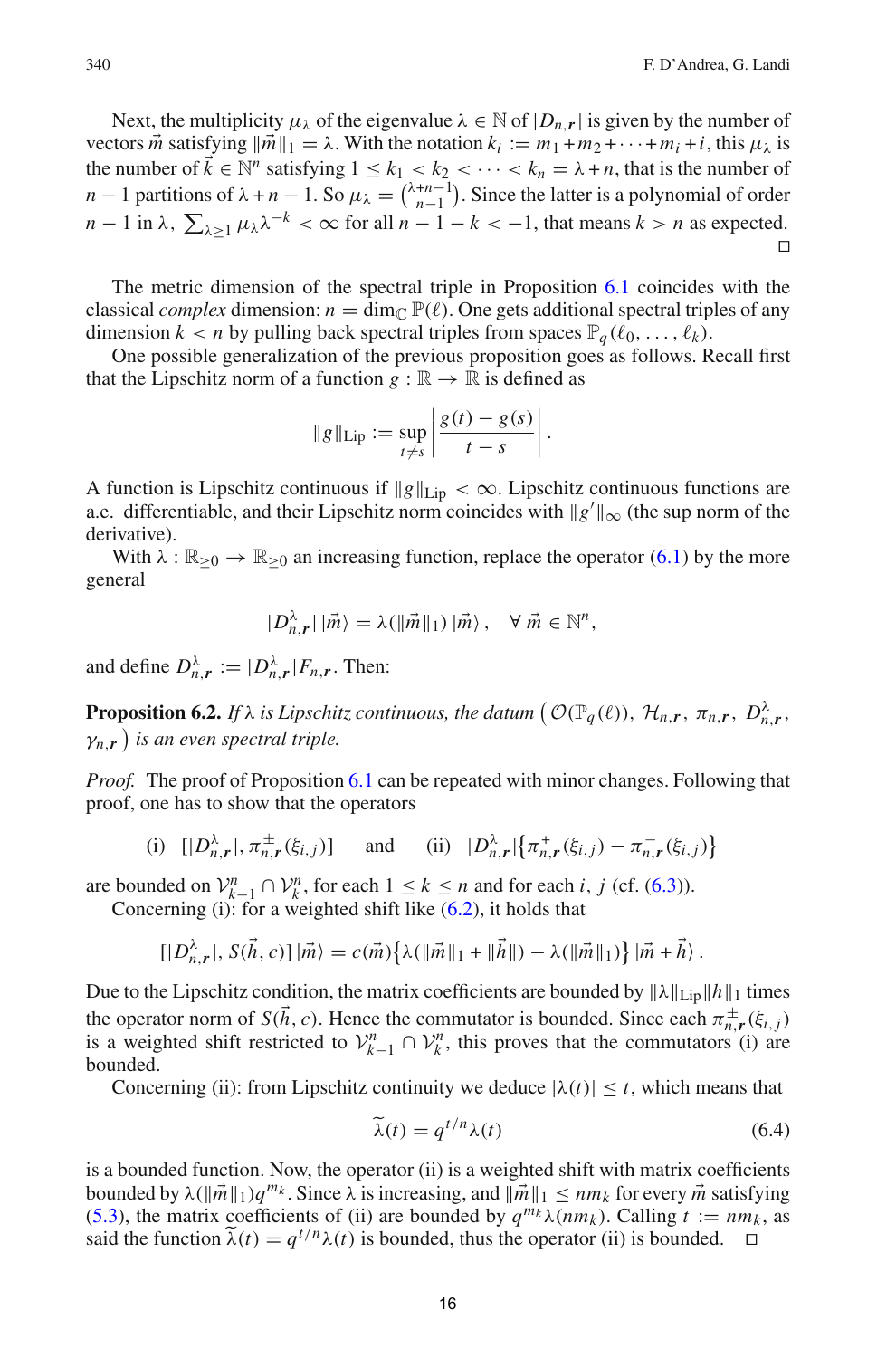From previous proposition one can get spectral triples of arbitrary metric dimension  $d > n$ .

**Proposition 6.3.** *Let*  $d \ge n$  *be a real number. With the choice*  $\lambda(t) := t^{n/d}$  *the spectral triple in Proposition* [6.2](#page-15-0) *has metric dimension d.*

*Proof.* Eigenvalues of  $|D_{n,r}^{\lambda}|$  are given by  $\lambda(j)$ , with  $j \in \mathbb{N}$ . The multiplicity of  $\lambda(j)$  is  $\binom{j+n-1}{n-1}$ , which is a polynomial of order *n* − 1 in *j* (as in the proof of Proposition [6.1\)](#page-14-1).  $\begin{bmatrix} n-1 \end{bmatrix}$ , which is a polynomial of order  $n-1$  in  $f$  (as in the proof of 1).<br>Let us write the leading term in the zeta-function of the Dirac operator:

$$
\operatorname{Tr}(|D_{n,\mathbf{r}}^{\lambda}|^{-s}) = \sum_{j\geq 1} j^{n-1} \lambda(j)^{-s} + \text{lower order terms},
$$

where the trace is on the orthogonal complement of the kernel of  $D_{n,r}^{\lambda}$ . For  $\lambda(t) = t^{n/d}$ , this is convergent for  $\text{Re}(s) \geq d$  and has a pole at  $s = d$ , proving that the metric dimension is  $d$ .  $\Box$ 

*Remark 6.4.* For  $d < n$ , with  $\lambda(t) := t^{n/d}$  the function  $\tilde{\lambda}(t) = q^{t/n} \lambda(t)$  is still bounded. What fails is Lipschits continuity: the derivative  $\lambda'(t) = \frac{n}{d} t^{n/d-1}$  is unbounded if  $n/d - 1 > 0$ . The example of  $\mathbb{C}P_q^1$ , that is the standard Podles<sup>[\[8\]](#page-27-7)</sup>, would suggest that while boundedness of the function  $\lambda(t)$  in [\(6.4\)](#page-15-1) is necessary in order to have a spectral triple, the Lipschitz condition is sufficient but not necessary. Were this to be true, the above construction would yield spectral triples of any metric dimension, even  $0^+$  with  $\lambda(t) := q^{-\epsilon t}$  (for any  $0 < \epsilon < 1/n$ ).

*Remark 6.5.* The spectral triples above have no classical analogue (the representation become trivial for  $q = 1$ ). For the quantum projective space  $\mathbb{C}P_q^n$  there are additional equivariant,  $0^+$ -summable, spectral triples, which for  $q = 1$  give the Dolbeault–Dirac operator of  $\mathbb{C}P^n$  twisted with a line bundle  $[10]$  $[10]$  (see also [\[9\]](#page-27-9)). For quantum weighted projective spaces it is not clear how to get a *q*-analogue of the Dolbeault–Dirac operator (a crucial ingredient in the construction—the action of  $U_q(\mathfrak{su}(n+1))$ —is missing in these cases).

### <span id="page-16-0"></span>**7. Principal Bundle Structures**

It is well-known that the inclusion  $\mathcal{O}(\mathbb{C}P_q^1) \hookrightarrow \mathcal{O}(S_q^3)$  is a quantum principal bundle [\[7](#page-27-10)]. On the other hand, if  $\ell_0 \neq 1$ ,  $\mathcal{O}(\mathbb{P}_q(\ell_0, \ell_1)) \hookrightarrow \mathcal{O}(S_q^3)$  is not a quantum principal bundle (nor is a more general principal comodule algebra), since surjectivity of the canonical map fails [\[6](#page-27-0)]. For  $p = \ell_0 \ell_1$ , the inclusion  $\mathcal{O}(\mathbb{P}_q(\ell_0, \ell_1)) \hookrightarrow \mathcal{O}(L_q(p; \ell_0, \ell_1))$  is a quantum principal bundle: this was proved in [\[6\]](#page-27-0) for  $\ell_0 = 1$  and in [\[3\]](#page-27-1) for general weights  $\ell_0$ ,  $\ell_1$ . In [\[2](#page-27-11)] there is the case of quantum lens spaces in any dimension *n* but with weights all equal to 1 and any integer  $p$ ; so that the 'base space' is now a quantum projective space.

In this section, we are going to extend these results to our class of quantum lens and weighed projective spaces, showing that the inclusion  $\mathcal{O}(\mathbb{P}_q(\underline{\ell})) \hookrightarrow \mathcal{O}(L_q(p, \underline{\ell}))$ , for  $\underline{\ell} = \underline{p}^{\sharp}$  with  $\underline{p}$  pairwise coprime, is a quantum principal U(1)-bundle.

 $N<sub>o</sub>$  is needing the full fledged theory, we content ourself with the following definition [\[7](#page-27-10)[,12](#page-27-12)]. Let  $H = \mathcal{O}(U(1))$  be the Hopf \*-algebra generated by a unitary group-like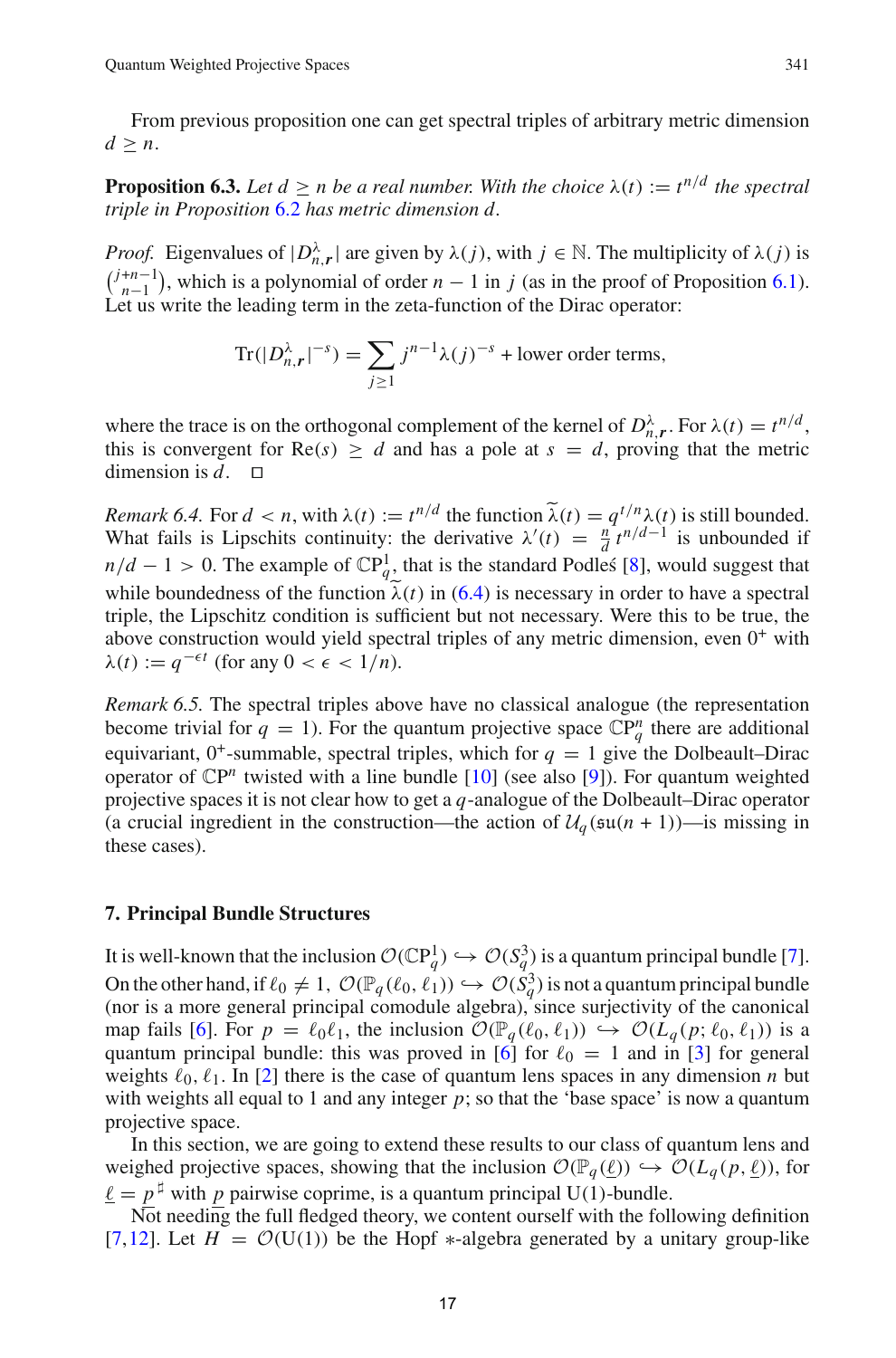element *u*. Let *A* be a right comodule algebra over  $H = \mathcal{O}(U(1))$ , that is there is a coaction,

$$
\delta: A \to A \otimes H,
$$

with  $B := A^{coH}$  the subalgebra of *A* consisting of coinvariant elements. One says that *A* is *principal* or that  $B \hookrightarrow A$  is a *quantum principal* U(1)*-bundle*, if the canonical map,

$$
\operatorname{can}: A \otimes_B A \to A \otimes H, \quad x \otimes y \mapsto x \, \delta(y),
$$

is an isomorphism. Indeed, being *H* cosemisimple with bijective antipode, the surjectivity of the canonical map implies its bijectivity and also faithfully flatness of the extension  $B \hookrightarrow A$ . With  $H = \mathcal{O}(U(1))$ , the algebra *A* gets naturally graded,  $A = \bigoplus_{k \in \mathbb{Z}} \mathcal{L}_k$  where

$$
\mathcal{L}_k := \{ a \in A : \delta(a) = a \otimes u^{-k} \},
$$

and the principality of the algebra *A* becomes then equivalent to *A* being *strongly* Z-graded [\[16,](#page-28-3) Cor. I.3.3], that is  $\mathcal{L}_k \mathcal{L}_{k'} = \mathcal{L}_{k+k'}$ . An efficient way to establish this is by use of the so-called strong connection, *A* being principal (or equivalently strongly Z-graded) if and only if such a strong connection exists [\[12\]](#page-27-12). For the case at hand with  $H = \mathcal{O}(U(1))$ , a *strong connection* is a linear map  $\omega : H \to A \otimes A$  satisfying the following conditions:

<span id="page-17-1"></span>
$$
\omega(1) = 1 \otimes 1,
$$
  
\n
$$
\omega(u^{k}) \in \mathcal{L}_{-k} \otimes \mathcal{L}_{k} \qquad \forall k \in \mathbb{Z},
$$
  
\n
$$
\sum_{i} \omega(u^{k})_{i}^{[1]} \omega(u^{k})_{i}^{[2]} = 1 \qquad \forall k \in \mathbb{Z}.
$$
 (7.1)

Here we used the notation

$$
\omega(h) = \sum_{i} \omega(h)^{[1]}_{i} \otimes \omega(h)^{[2]}_{i}, \quad \text{for } h \in H.
$$

As a consequence, the matrix  $E_k$  with entries

<span id="page-17-2"></span><span id="page-17-0"></span>
$$
(E_k)_{ij} := \omega(u^k)^{[2]}_i \omega(u^k)^{[1]}_j \tag{7.2}
$$

is a coinvariant idempotent, that is its entries are in the algebra  $B = \mathcal{L}_0$  of coinvariants. Thus, the principality of *A* implies that each  $\mathcal{L}_k$  is finitely generated and projective as left and right  $\mathcal{L}_0$ -module. In fact, one can easily show the left (respectively right)  $\mathcal{L}_0$ -module isomorphisms  $B^{N_k}E_k \simeq \mathcal{L}_k$  (and  $E_k B^{N_k} \simeq \mathcal{L}_{-k}$ ), where  $N_k$  is the size of  $E_k$ .

Back to quantum lens and weighted projective spaces. Firstly, dually to the  $U(1)$ action  $(3.2)$ , one has a coaction of the Hopf algebra  $\mathcal{O}(U(1))$  on the sphere:

$$
\mathcal{O}(S_q^{2n+1}) \to \mathcal{O}(S_q^{2n+1}) \otimes \mathcal{O}(U(1)), \quad z_i \mapsto z_i \otimes u^{\ell_i}, \quad \forall \ i = 0, \dots, n.
$$

Next, we take  $A = \mathcal{O}(L_q(p, \underline{\ell}))$  as in Theorem [3.9,](#page-8-9) that is for  $\underline{\ell} = \underline{p}^{\frac{d}{p}}$  with  $\underline{p}$  pairwise coprime and  $p = p_0 p_1 \dots p_n$ . On the generators of A the previous coaction becomes:

$$
\zeta_i \mapsto \zeta_i \otimes u^p, \qquad x_i \mapsto x_i \otimes 1, \qquad \forall \ i = 0, \dots, n. \tag{7.3}
$$

The subalgebra of coinvariant elements is clearly  $B = \mathcal{O}(\mathbb{P}_q(\underline{\ell}))$ .

However, the coaction [\(7.3\)](#page-17-0) is not quite the one we are after. Classically the lens space  $L(p, \underline{\ell})$  is a principal bundle over  $\mathbb{P}(\underline{\ell})$  with structure group  $U(1)/\mathbb{Z}_p \simeq U(1)$ .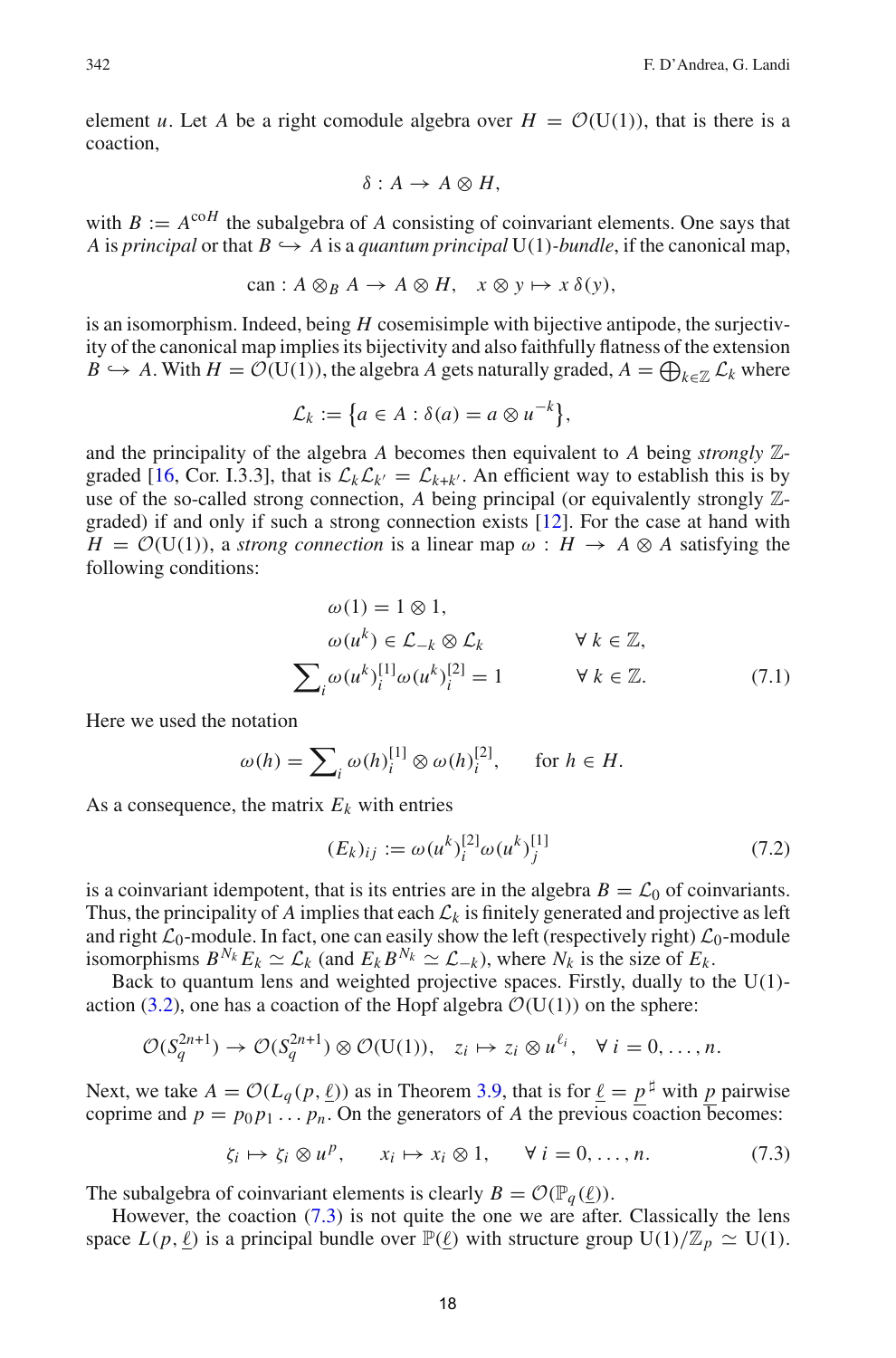In algebraic terms, this amounts to taking as structure Hopf algebra *H* the Hopf ∗ subalgebra of  $\mathcal{O}(U(1))$  generated by  $u' := u^p$ , which clearly is still isomorphic to  $\mathcal{O}(U(1))$ . Renaming *u'* to *u*, the 'correct' coaction  $\delta : A \rightarrow A \otimes H$  on generators becomes:

$$
\delta(\zeta_i) = \zeta_i \otimes u, \qquad \delta(x_i) = x_i \otimes 1, \qquad \forall \ i = 0, \dots, n,
$$
\n
$$
(7.4)
$$

<span id="page-18-0"></span>for which the subalgebra of coinvariant elements is again  $B = \mathcal{O}(\mathbb{P}_q(\underline{\ell}))$ .

We next show that the algebra inclusion  $\mathcal{O}(\mathbb{P}_q(\underline{\ell})) \hookrightarrow \mathcal{O}(L_q(p, \underline{\ell}))$  (for the coaction  $\delta$  in [\(7.4\)](#page-18-0)) is a quantum principal U(1)-bundle. We do this by establishing in general, the existence of a strong connection and by providing recursive relations that in principle would allow one to write down explicitly the connection case by case.

<span id="page-18-1"></span>**Proposition 7.1.** *Consider the commuting generators*  $x_i$ ,  $i = 1,...n$ , of  $\mathcal{O}(\mathbb{P}_q(\underline{\ell}))$ *. Then*

- (i) *There exists a*<sub>0</sub>,  $a_1, \ldots, a_n \in \mathbb{C}[x_1, \ldots, x_n]$  *such that*  $a_0 \zeta_0 \zeta_0^* + a_1 \zeta_1 \zeta_1^* + \cdots + a_n \zeta_n \zeta_n^* = 1.$  (7.5a)
- (ii) *There exists b*<sub>0</sub>, *b*<sub>1</sub>, ..., *b*<sub>n</sub>  $\in \mathbb{C}[x_1, \ldots, x_n]$  *such that*

<span id="page-18-4"></span><span id="page-18-2"></span>
$$
b_0 \zeta_0^* \zeta_0 + b_1 \zeta_1^* \zeta_1 + \dots + b_n \zeta_n^* \zeta_n = 1. \tag{7.5b}
$$

Note that due to [\(3.8h\)](#page-8-4) and [\(3.8i\)](#page-8-5), the products  $\zeta_i \zeta_i^*$  and  $\zeta_i^* \zeta_i$  all belong to the commutative subalgebra generated by  $x_0, \ldots, x_n$ . Using [\(3.8g\)](#page-8-6) we can eliminate  $x_0$ , hence it makes sense to look for solutions of the above equations that are polynomials in  $\mathbb{C}[x_1,\ldots,x_n].$ 

For  $n = 1$ , we give a proof using Bézout's identity as in Lemma [3.5](#page-6-2) for the principal ideal domain  $R := \mathbb{C}[x_1]$ . For general *n*, we cannot use Bézout's identity since  $\mathbb{C}[x_1,\ldots,x_n]$  is not a principal ideal domain if  $n \geq 2$ , but we can use Hilbert's weak Nullstellensatz, which states that the only ideal representing the empty variety is the entire polynomial ring.

<span id="page-18-3"></span>**Lemma 7.2.** (Hilbert's weak Nullstellensatz). An ideal  $I \subset \mathbb{C}[x_1, \ldots, x_n]$  contains 1 if *and only if the polynomials in I do not have any common zero, i.e.*  $\mathcal{Z}(I) = \emptyset$ *.* 

For arbitrary *n*, we give two alternative proofs of Proposition [7.1,](#page-18-1) one using the Nullstellensatz and a second one which is more explicit and which will be useful later on to compute some pairings between K-theory and K-homology. We will only prove point (i) of the proposition, the proof of point (ii) being clearly analogous.

*Proof 0: Bézout's identity (n = 1).* Let  $R = \mathbb{C}[x_1]$ . Since  $a := \zeta_1 \zeta_1^* = x_1^{p_1}$  and  $b :=$  $\zeta_0 \zeta_0^* = \prod_{k=0}^{p_0-1} (1 - q^{-2k} x_1)$  are coprime (they have no common zeros), by Lemma [3.5](#page-6-2) there exist  $x, y \in R$  such that  $ax + by = 1$ , which is [\(7.5a\)](#page-18-2) except for a different notation. □

*Proof 1: Hilbert's Nullstellensatz.* For  $0 \le k \le n$ , let  $I_k \subset \mathbb{C}[x_1, \ldots, x_n]$  be the ideal generated by  $\{\zeta_j \zeta_j^*\}_{j=k}^n$ . Clearly, the zero loci satisfy  $\mathcal{Z}(I_k) = \mathcal{Z}(I_{k+1}) \cap \mathcal{Z}(\{\zeta_k \zeta_k^*\})$ .

By induction on  $k \ge 1$  one proves that  $(x_1, \ldots, x_n) \in \mathcal{Z}(I_k)$  if and only if  $x_j = 0$ for all  $j \geq k$ . This is true for  $k = n$ , since  $\zeta_n \zeta_n^* = x_n^{p_n}$ . If it is true for some k, by simplifying [\(3.8h\)](#page-8-4) using  $x_k = x_{k+1} = \cdots = x_n = 0$  one gets  $\zeta_{k-1}\zeta_{k-1}^* = x_{k-1}^{p_{k-1}}$ , which vanishes only if  $x_{k-1} = 0$ . This proves the inductive step.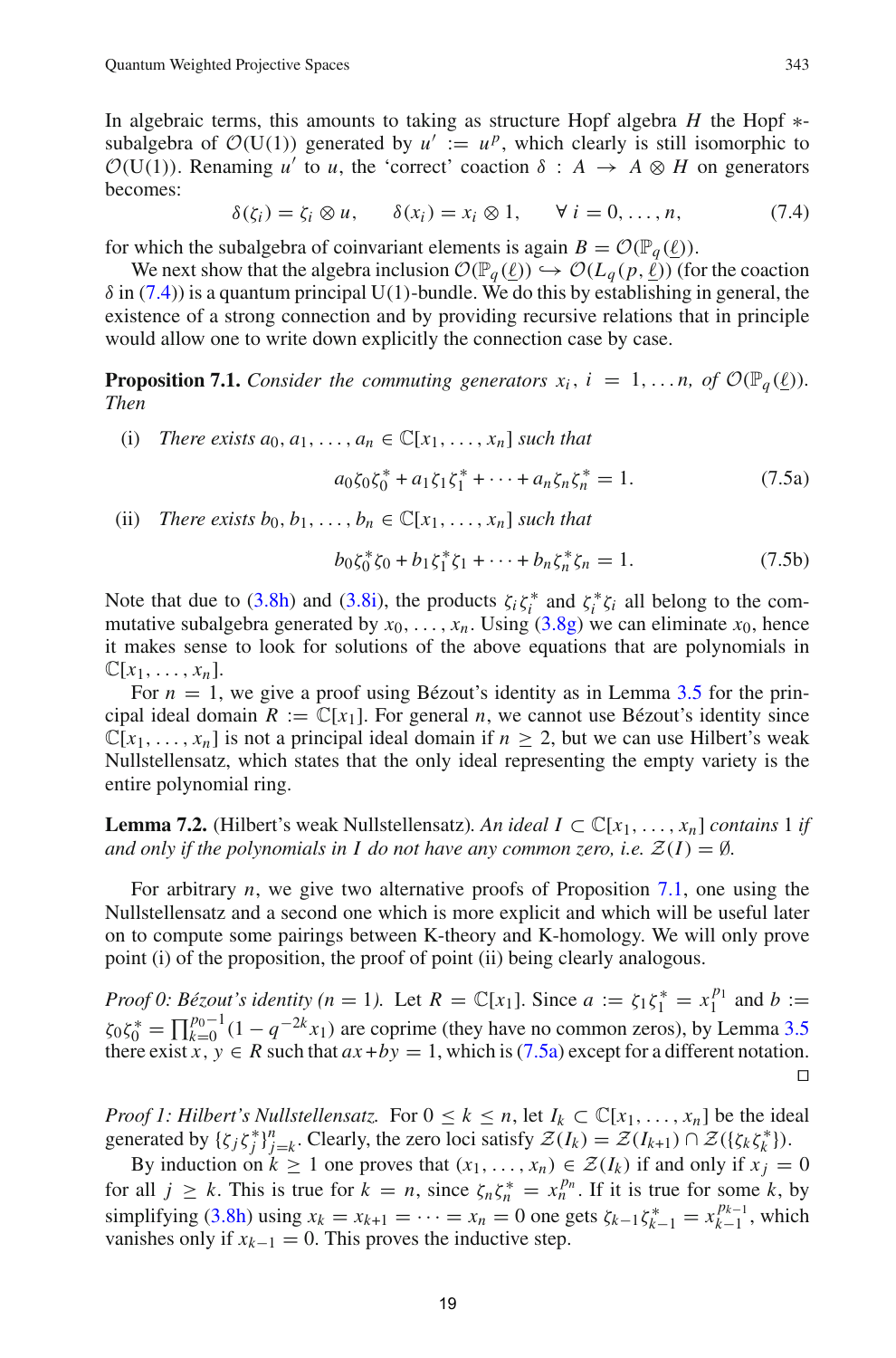Now  $\mathcal{Z}(I_1) = \{0\}$ , but  $x_1 = \cdots = x_n = 0$  implies  $x_0 = 1$  and then  $\zeta_0 \zeta_0^* = 1 \neq 0$ . Thus  $\mathcal{Z}(I_0) = \emptyset$  and from Lemma [7.2](#page-18-3) it follows that  $1 \in I_0$ . But any element in  $I_0$ is a linear combination  $a_0 \zeta_0 \zeta_0^* + a_1 \zeta_1 \zeta_1^* + \cdots + a_n \zeta_n \zeta_n^*$ , with coefficients  $a_0, \ldots, a_n \in \mathbb{R}$  $\mathbb{C}[x_1,\ldots,x_n]$ , thus proving that  $(7.5a)$  must admit a solution.  $\Box$ 

*Proof 2: by induction.* For  $0 \le k \le n + 1$  consider the following statement: there exist elements  $a_{0,k}, \ldots, a_{n,k} \in \mathbb{C}[x_1, \ldots, x_n]$  such that

$$
\sum_{i=0}^{k-1} a_{i,k} \zeta_i \zeta_i^* + \sum_{i=k}^n a_{i,k} z_i z_i^* = 1.
$$
 (eq<sub>k</sub>)

.

We prove this by induction on *k*. It is understood that an empty sum is zero. The above is true for  $k = 0$  with  $a_{0,0} = a_{1,0} = \cdots = a_{n,0} = 1$ .

Next, one takes the  $p_k$ -th power of both sides of (eq<sub>k</sub>). Note that the set of monomials  $\zeta_i \zeta_i^*$ ,  $z_i z_i^*$  and  $a_{i,k}$  are mutually commuting. From the multinomial formula, it follows that

$$
\sum_{s_0+\cdots+s_n=p_k} [s_0, s_1, \ldots, s_n]! \left( \prod_{j=0}^n a_{j,k}^{s_j} \right) \left( \prod_{j=0}^{k-1} (\zeta_j \zeta_j^*)^{s_j} \right) \left( \prod_{j=k}^n (z_j z_j^*)^{s_j} \right) = 1,
$$

where

$$
[s_0, s_1, \ldots, s_n]! = \frac{(s_0 + s_1 + \cdots + s_n)!}{s_0! s_1! \ldots s_n!}
$$

is the  $(q = 1)$  multinomial coefficient. We break the sum as follows:

$$
\sum_{s_0 + \dots + s_n = p_k} = \sum_{\substack{s_k = p_k \\ s_i = 0 \ \forall \ i \neq k}} + \sum_{\substack{i \neq k \\ s_0 = s_1 = \dots = s_{i-1} = 0}} \sum_{\substack{s_0 + \dots + s_n = p_k \\ s_i \neq 0}}
$$

Using  $(3.8h)$ :

$$
\zeta_k \zeta_k^* = x_k^{p_k} + A_k(x_k, \dots, x_n) \sum\nolimits_{j > k} x_j,
$$

where  $A_k(x_k, \ldots, x_n)$  is a polynomial of  $x_k, \ldots, x_n$ . Hence:

$$
(z_k z_k^*)^{p_k} = \zeta_k \zeta_k^* - A_k(x_k, \ldots, x_n) \sum_{j > k} z_j z_j^*.
$$

Then  $(eq_{k+1})$  is satisfied by defining recursively:

• for  $i < k$ :

$$
a_{i,k+1} := \sum_{\substack{s_i + \dots + s_n = p_k \\ s_i \ge 1}} [s_i, s_{i+1}, \dots, s_n]! \left( \prod_{j=i}^n a_{j,k}^{s_j} \right) (\zeta_i \zeta_j^*)^{s_i-1} \left( \prod_{j=i+1}^{k-1} (\zeta_j \zeta_j^*)^{s_j} \right) \times \left( \prod_{j=k}^n (z_j z_j^*)^{s_j} \right),
$$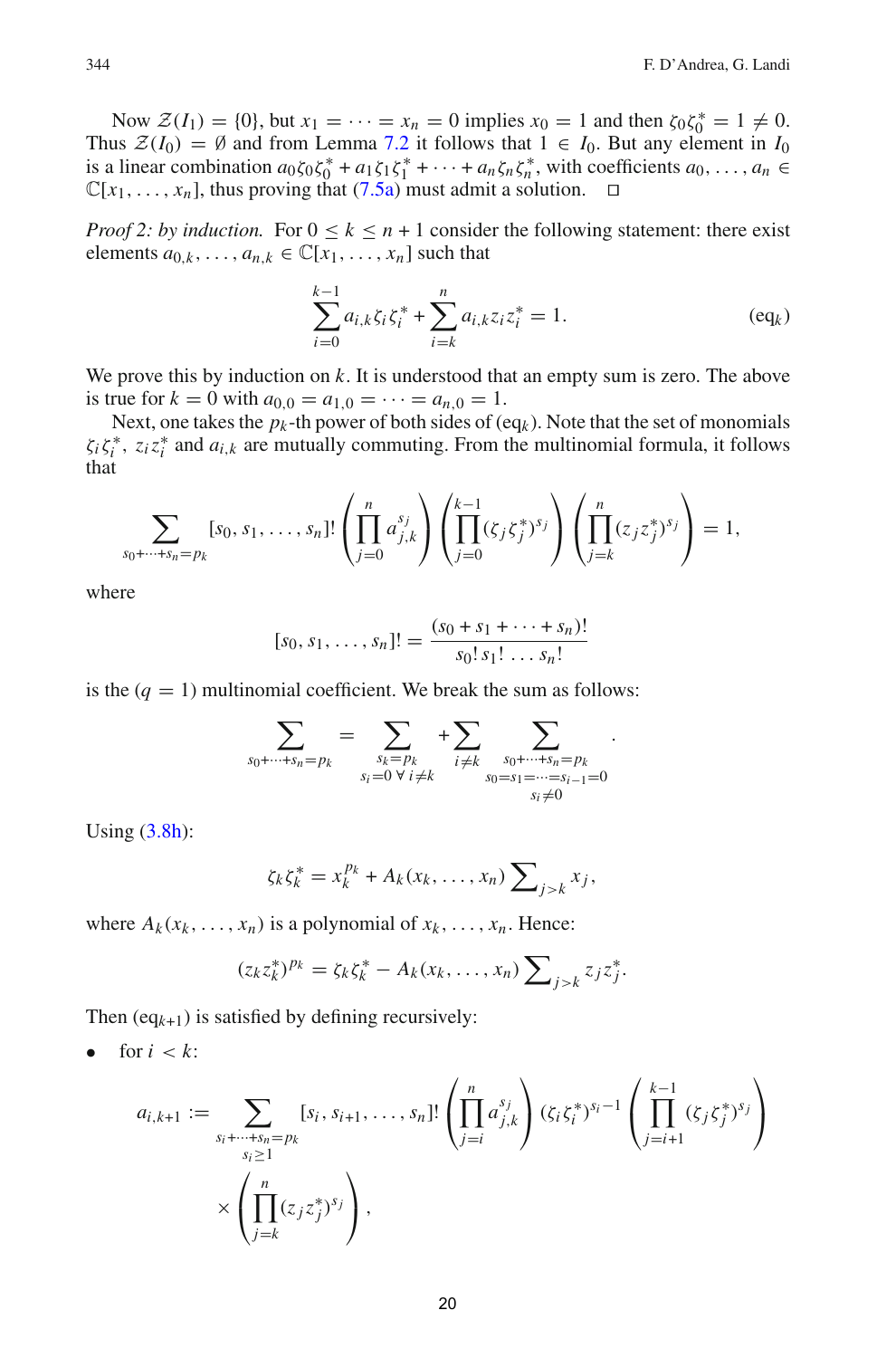$\text{for } i = k$ :

$$
a_{k,k+1} := a_{k,k}^{p_k},
$$

and for  $i > k$ :

$$
a_{i,k+1} := \sum_{\substack{s_i + \dots + s_n = p_k \\ s_i \ge 1}} [s_i, s_{i+1}, \dots, s_n]! \left( \prod_{j=i}^n a_{j,k}^{s_j} \right) (z_i z_i^*)^{s_i-1} \left( \prod_{j=i+1}^n (z_j z_j^*)^{s_j} \right)
$$
  

$$
-a_{k,k}^{pk} A_k(x_k, \dots, x_n).
$$

The proof of Proposition [7.1](#page-18-1) is completed if one puts  $a_i := a_{i,n+1}$  for all  $i = 0, \ldots, n$ .  $\Box$ 

<span id="page-20-0"></span>**Theorem 7.3.** *For any weight vector*  $\underline{\ell} = \underline{p}^{\sharp}$ , with  $\underline{p}$  *pairwise coprime, a strong connection on*  $\mathcal{O}(L_q(p, \underline{\ell}))$ *, with*  $p := p_0 p_1 \dots p_n$ *, is defined recursively by* 

$$
\omega(1) = 1 \otimes 1,
$$
  
\n
$$
\omega(u^k) = \sum_{i=0}^n a_i \zeta_i \omega(u^{k-1}) \zeta_i^*, \quad \text{for } k \ge 1,
$$
  
\n
$$
\omega(u^k) = \sum_{i=0}^n b_i \zeta_i^* \omega(u^{k+1}) \zeta_i, \quad \text{for } k \le -1,
$$

*where ai*, *bi are the polynomials in Proposition* [7.1](#page-18-1)*. Moreover, the quantum principal*  $U(1)$ *-bundle*  $\mathcal{O}(L_q(p, \underline{\ell}))$  *over*  $\mathcal{O}(\mathbb{P}_q(\underline{\ell}))$  *is not trivial.* 

*Proof.* The only non-trivial condition to check is the last one in [\(7.1\)](#page-17-1), which we show by induction. If  $k > 1$ :

$$
\omega(u^{k}) = \sum_{i=0}^{n} a_{i} \sum_{j} \zeta_{i} \omega(u^{k-1})_{j}^{[1]} \otimes \omega(u^{k-1})_{j}^{[2]} \zeta_{i}^{*}.
$$

By the inductive hypothesis:

$$
\sum_{i} \omega(u^{k})_{i}^{[1]} \omega(u^{k})_{i}^{[2]} = \sum_{i=0}^{n} a_{i} \zeta_{i} \zeta_{i}^{*} = 1,
$$

having used [\(7.5a\)](#page-18-2). Similarly, by using induction and [\(7.5b\)](#page-18-4) one shows [\(7.1\)](#page-17-1) for  $k \le -1$ .

As for the non-triviality of the bundle, one can repeat verbatim the proof of  $[6, 6]$  $[6, 6]$ Lem. 3.4], which only uses the fact that the unique invertible elements of  $\mathcal{O}(S_q^{2n+1})$ are the multiples of 1. Alternatively, the statement is a consequence of Propositi on [7.5](#page-21-1) below.  $\square$ 

For  $n = 1$  one can compute explicitly the two polynomials  $a_0, a_1$  (cf. also [\[3,](#page-27-1) Prop. 6.4]).

We need some notations. We define the *q*-analogue of an integer *k*, for  $q \neq 1$ , as

$$
[k]_q := \frac{q^k - q^{-k}}{q - q^{-1}}.
$$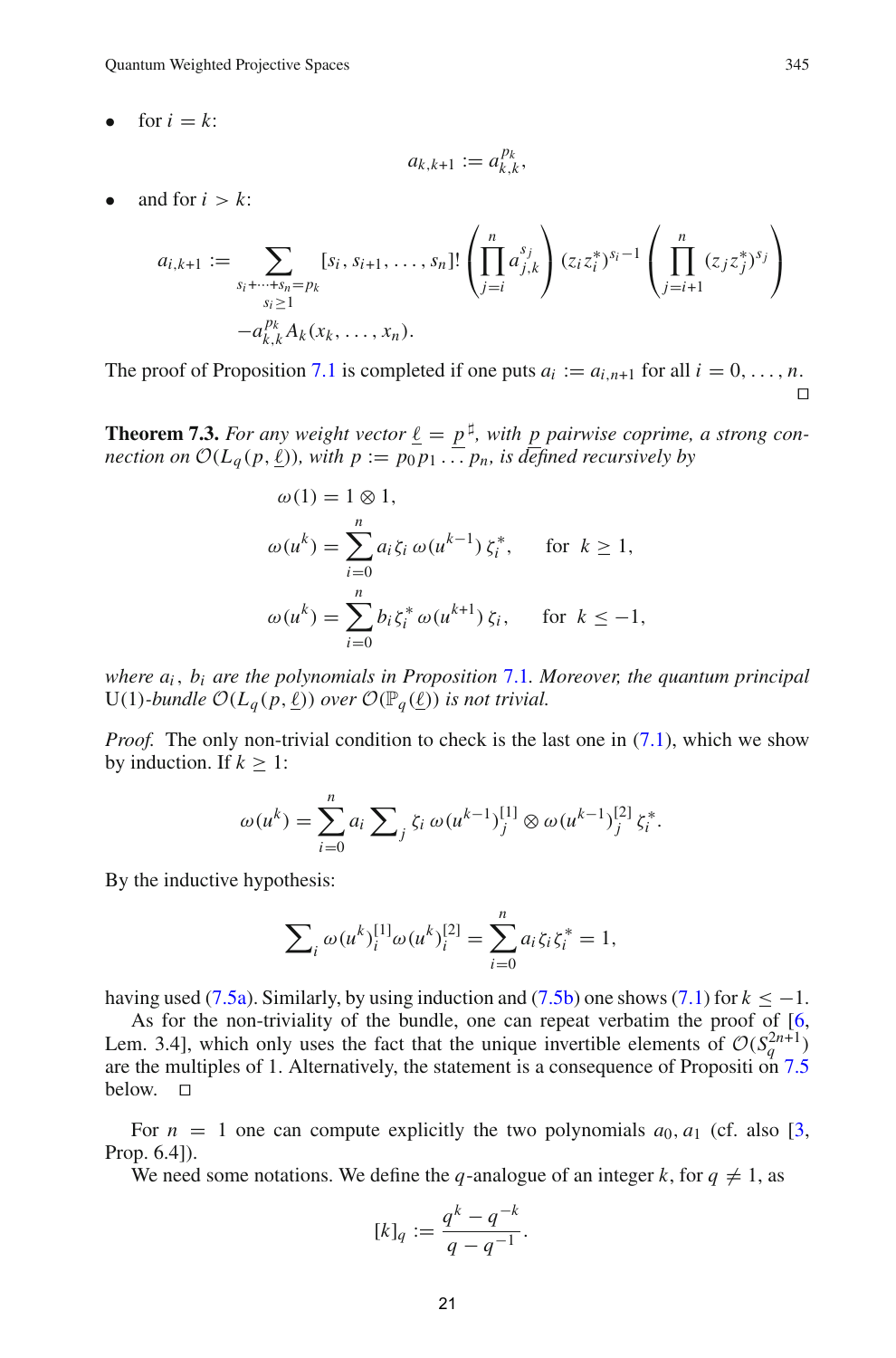Clearly  $[k]_q \rightarrow k$  when  $q \rightarrow 1^-$ . The *q*-factorial is defined recursively by

$$
[0]_q!:=1, \qquad [k]_q!:= [k]_q \cdot [k-1]_q! \ \text{ for } \ k \geq 1.
$$

For  $0 \le k \le m$ , we define the *q*-binomial through the identity of polynomials in *t*:

<span id="page-21-0"></span>
$$
\prod_{l=0}^{m-1} (1+q^{2l}t) = \sum_{k=0}^{m} \begin{bmatrix} m \\ k \end{bmatrix}_q q^{k(m-1)}t^k,
$$
\n(7.6)

with the convention that an empty sum is 0 and an empty product is 1. Through the substitution  $t \to q^{-2(m-1)}t$  one verifies that the *q*-binomial is invariant under  $q \to q^{-1}$ . From the recursive formula:

$$
\begin{bmatrix} m+1 \\ k \end{bmatrix}_q = q^{-k} \begin{bmatrix} m \\ k \end{bmatrix}_q + q^{m-k+1} \begin{bmatrix} m \\ k-1 \end{bmatrix}_q
$$

one deduces by induction that

$$
\begin{bmatrix} m \\ k \end{bmatrix}_q = \frac{[m]_q!}{[k]_q! [m-k]_q!}.
$$

<span id="page-21-3"></span>**Proposition 7.4.** *For n* = 1, *two elements*  $a_0, a_1 \in \mathbb{C}[x_1]$  *satisfying* [\(7.5a\)](#page-18-2) *are given by:* 

$$
a_0(x_1) = \sum_{k=1}^{p_1} {p_1 \choose k} f(x_1)^{k-1} \{1 - f(x_1)\}^{p_1 - k}, \quad a_1(x_1) = \left(\frac{1 - f(x_1)}{x_1}\right)^{p_1},
$$

<span id="page-21-2"></span>*where*

$$
f(t) := \sum_{k=0}^{p_0} \begin{bmatrix} p_0 \\ k \end{bmatrix}_q q^{-k(p_0 - 1)} (-t)^k.
$$
 (7.7)

*Proof.* Note that  $(1 - f(t))/t$  is a well defined polynomial in *t*. From [\(3.8h\)](#page-8-4) and [\(7.6\)](#page-21-0) one has:

$$
\zeta_0 \zeta_0^* = \prod_{k=0}^{p_0 - 1} (1 - q^{-2k} x_1) = f(x_1),
$$

being  $x_1 = 1 - x_0$ , with  $f(t)$  given by [\(7.7\)](#page-21-2). From  $x_1 = z_1 z_1^*$  we get the algebraic identity

$$
\zeta_0 \zeta_0^* + \frac{1 - f(x_1)}{x_1} z_1 z_1^* = 1.
$$

We now take the  $p_1$ -th power and use the binomial formula to get:

$$
\zeta_0 \zeta_0^* \sum_{k=1}^{p_1} \binom{p_1}{k} (\zeta_0 \zeta_0^*)^{k-1} \left\{ 1 - f(x_1) \right\}^{p_1 - k} + \left( \frac{1 - f(x_1)}{x_1} \right)^{p_1} \zeta_1 \zeta_1^* = 1,
$$

where we used  $(x_1)^{p_1} = \zeta_1 \zeta_1^*$  (cf. [\(3.8h\)](#page-8-4)). If we call  $a_0$  the first sum and  $a_1$  the coefficient of  $\zeta_1 \zeta_1^*$ , the proof is concluded.  $\Box$ 

<span id="page-21-1"></span>**Proposition 7.5.** Let  $E = E_1$  be the idempotent defined in [\(7.2\)](#page-17-2)*, for the strong connection of Theorem* [7.3](#page-20-0)*; let F*1,*<sup>r</sup> the* 1*-summable Fredholm module of Sect.* [5](#page-11-0)*. Then*  $\langle \mathcal{F}_{1,r},[E]\rangle = -1.$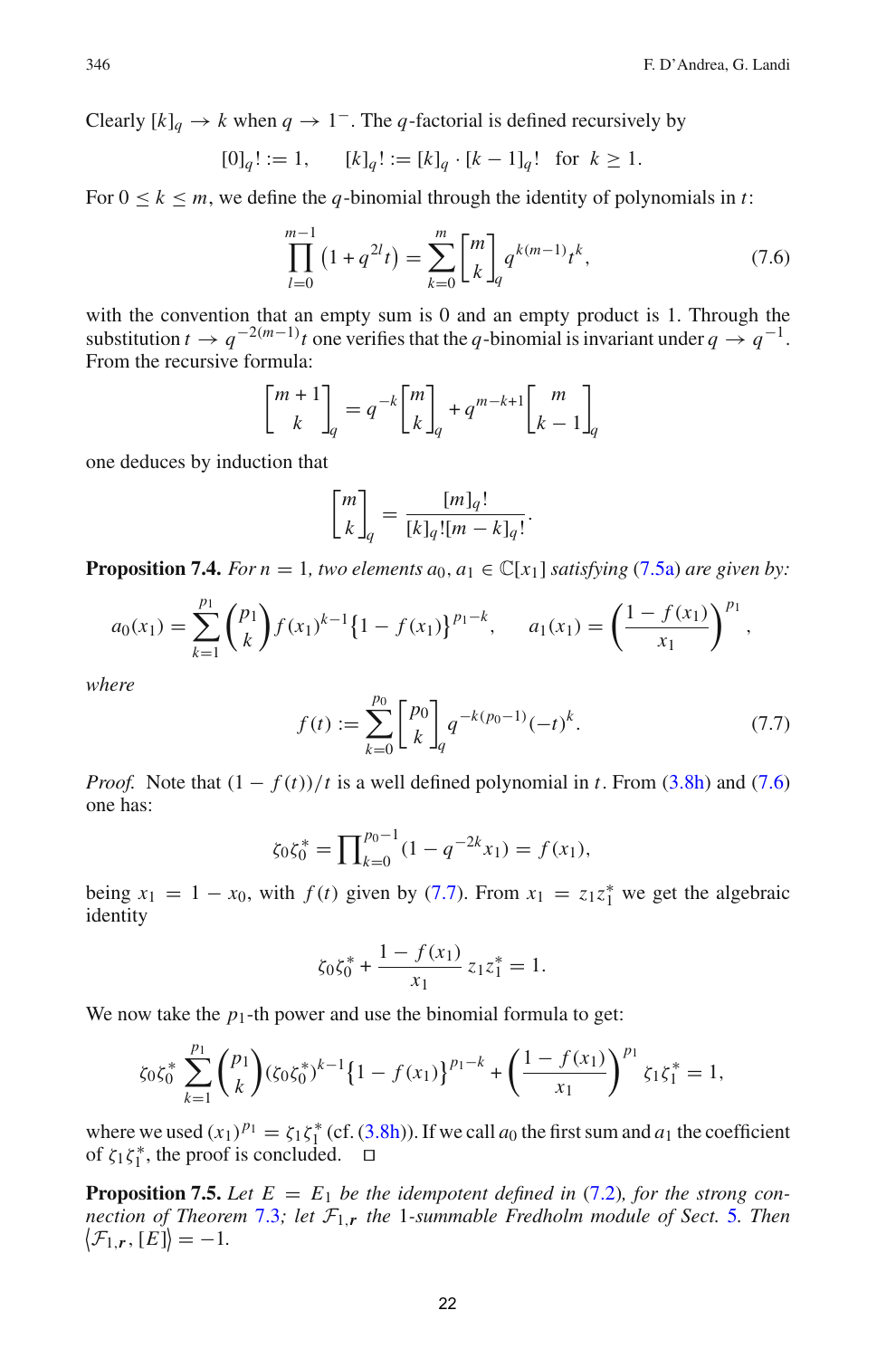*Proof.* In the present case  $r = (r_0)$  is an integer,  $0 \le r_0 \le p_0$ , and the Hilbert space is  $\ell^2(\mathbb{N})$  with orthonormal basis  $\{|m_1\rangle, m_1 \in \mathbb{N}\}$ . The representations  $\pi^{\pm}_{1,r}$  satisfy  $\pi_{1,r}^{\pm}(x_i) = 0$ , for all  $i \geq 2$ ,  $\pi_{1,r}^{\pm}(x_0) = 1 - \pi_{1,r}^{\pm}(x_1)$ , and

$$
\pi^+_{1,r}(x_1) = 0, \qquad \pi^-_{1,r}(x_1) |m_1\rangle = q^{2r_0 + 2p_0 m_1} |m_1\rangle.
$$

Let us write  $a \sim b$  if  $a - b$  is in the kernel of both  $\pi_{1,r}^+$  and  $\pi_{1,r}^-$ . So,  $x_i \sim 0$  for all  $i \ge 2$ and  $x_1 \sim 1 - x_0$ . *De facto*, the computation reduces to the case  $n = 1$ .

The pairing with any idempotent  $E = (E_{ij})$  is

$$
\left\langle \mathcal{F}_{1,\mathbf{r}},\left[E\right]\right\rangle =\mathrm{Tr}_{\ell^2(\mathbb{N})}\left(\pi_{1,\mathbf{r}}^+-\pi_{1,\mathbf{r}}^-\right)\left(\mathrm{Tr}(E)\right).
$$

If  $E = E_1$  is the idempotent in [\(7.2\)](#page-17-2), with strong connection  $\omega(u) = \sum_{i=0}^n a_i \xi_i \otimes \xi_i^*$ as in Theorem [7.3,](#page-20-0) we get  $Tr(E) = \sum_{i=0}^{n} \zeta_i^* a_i \zeta_i$ . Modulo elements in the kernel of  $\pi_{1,r}^{\pm}$ the coefficients  $a_0(x_1)$ ,  $a_1(x_1)$  are those in Proposition [7.4,](#page-21-3) while all other coefficients *a<sub>i</sub>*'s are zero. From *x*<sub>1</sub> ζ<sub>0</sub> =  $q^{2p_0}$ ζ<sub>0</sub> *x*<sub>1</sub> and *x*<sub>1</sub> ζ<sub>1</sub> ∼ ζ<sub>1</sub> *x*<sub>1</sub> we get

Tr(E) ~ 
$$
a_0(q^{2p_0}x_1)\zeta_0^*\zeta_0 + a_1(x_1)\zeta_1^*\zeta_1
$$
  
\n~  $a_0(q^{2p_0}x_1)\prod_{k=1}^{p_0}(1-q^{2k}x_1) + a_1(x_1)(x_1)^{p_1}$   
\n~  $a_0(q^{2p_0}x_1)\prod_{k=1}^{p_0}(1-q^{2k}x_1) + \{1 - f(x_1)\}^{p_1}$ 

where we used  $(3.8i)$  and then Proposition [7.4;](#page-21-3) with  $f(t)$  the function in [\(7.7\)](#page-21-2). In the above expressions, we denoted by  $a_0(q^{2p_0}x_1)$  the polynomial obtained from the element  $a_0(x_1)$  in [\(7.4\)](#page-21-3) with a replacement  $x_1 \mapsto q^{2p_0}x_1$ . From [\(7.6\)](#page-21-0):

$$
\prod_{k=1}^{p_0} (1 - q^{2k} x_1) = \prod_{l=0}^{p_0 - 1} (1 - q^{2l} q^2 x_1) = \sum_{k=0}^{p_0} \binom{p_0}{k}_{\! \! \! q} q^{k(p_0 - 1)} (-q^2 x_1)^k = f(q^{2p_0} x_1).
$$

But the identity  $a_0 \zeta_0 \zeta_0^* + a_1 \zeta_1 \zeta_1^* = 1$  reads  $a_0(q^{2p_0}x_1) f(q^{2p_0}x_1) + a_1(q^{2p_0}x_1)$ .  $(q^{2p_0}x_1)^{p_1} = 1$ , when  $x_1$  is replaced by  $q^{2p_0}x_1$ . Therefore:

$$
\operatorname{Tr}(E) \sim 1 - \left\{ 1 - f(q^{2p_0}x_1) \right\}^{p_1} + \left\{ 1 - f(x_1) \right\}^{p_1}.
$$

Since  $x_1$  is diagonal in both representations and  $f(0) = 1$ ,

$$
\langle \mathcal{F}_{1,r}, [E] \rangle = \sum_{m_1 \ge 0} \left[ \left\{ 1 - f(q^{2p_0} x_1) \right\}^{p_1} - \left\{ 1 - f(x_1) \right\}^{p_1} \right]_{x_1 = q^{2r_0 + 2p_0 m_1}}.
$$

From the condition  $0 < q < 1$  it follows that

$$
|1 - f(x_1)|_{x_1 = q^{2r_0 + 2p_0 m_1}} \le q^{2p_0 m_1} \sum_{k=1}^{p_0} {p_0 \brack k}_q q^{-k(p_0 - 1)},
$$

and similar for  $1 - f(q^{2p_0}x_1)$ . Thus, the series in  $m_1$  is bounded by  $q^{2p_0p_1m_1}$  times a constant. By Weierstrass M-test it is absolutely convergent in the open interval [0, 1[ and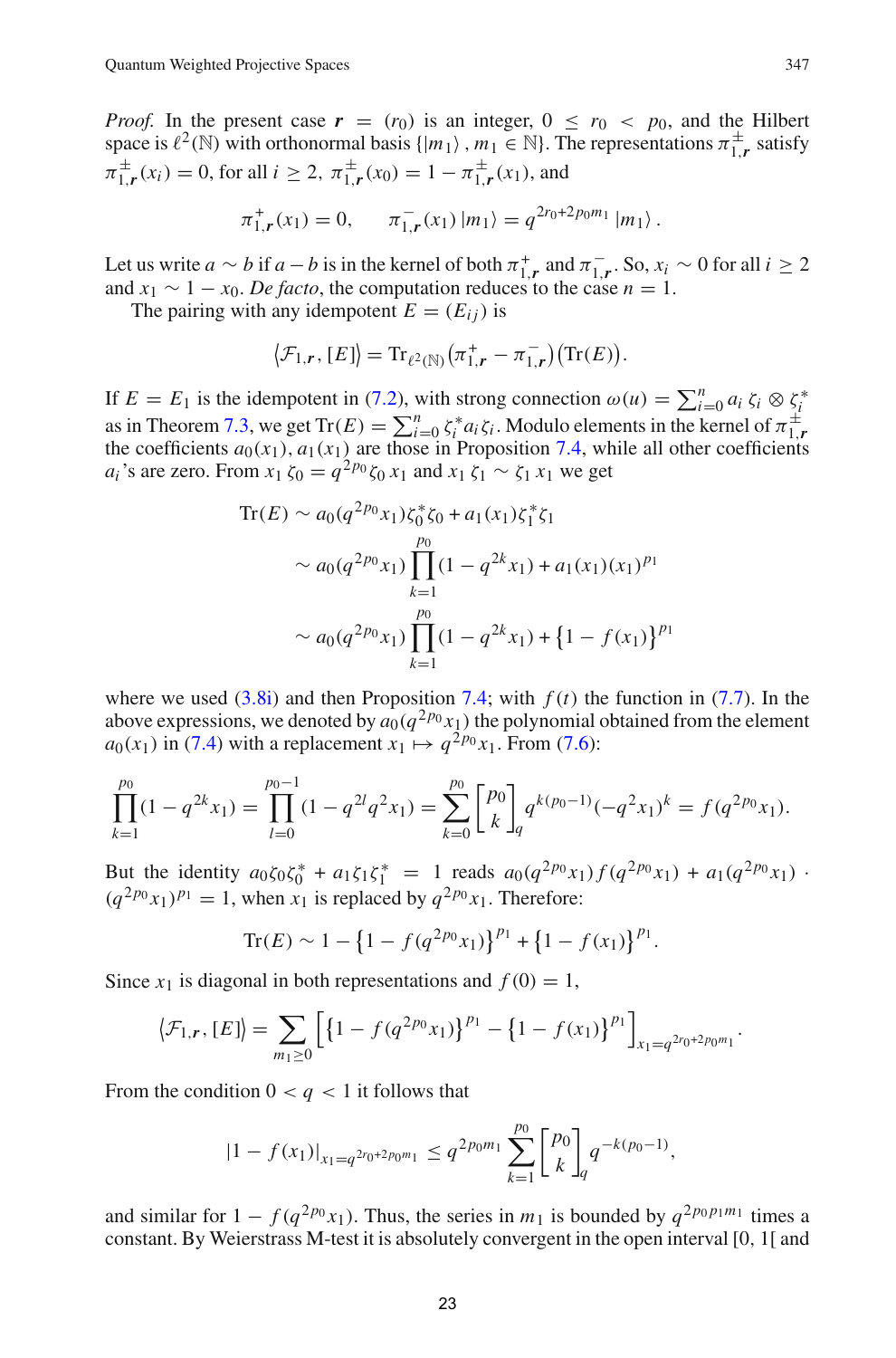then continuous. Being integer-valued in ]0, 1[, it is constant in the interval (including 0) and it can be computed for  $q \to 0^+$ , by inverting summation and this limit. Now,

$$
1 - f(q^{2p_0}x_1)|_{x_1 = q^{2r_0 + 2p_0m_1}} = 1 - \prod_{k=0}^{p_0 - 1} (1 - q^{2(p_0m_1 + r_0 + p_0 - k)}) = 1 - 1 + O(q) = O(q),
$$

since  $p_0m_1 + r_0 + p_0 - k > p_0 - k > 1$ . Moreover

$$
1 - f(x_1)|_{x_1 = q^{2r_0 + 2p_0 m_1}} = 1 - \prod_{k=0}^{p_0 - 1} (1 - q^{2(p_0 m_1 + r_0 - k)}) =: c_{m_1}.
$$

Being  $0 \le r_0 < p_0$ , for  $m_1 = 0$  at least one term in the product has  $k = r_0$ , so the product is zero and  $c_{m_1=0} = 1$ . On the other hand, if  $m_1 \ge 1$ , then  $p_0m_1 + r_0 - k \ge p_0 - k \ge 1$ and so the product is  $1 + O(q)$  and  $c_{m_1} = O(q)$ . We conclude that

$$
\lim_{q \to 0^+} \langle \mathcal{F}_{1,r}, [E] \rangle = - \sum_{m_1 \ge 0} \lim_{q \to 0^+} c_{m_1}^{p_1} = -c_0^{p_1} = -1.
$$

 $\Box$ 

Proposition [7.5](#page-21-1) allows us to computes the pairing of *P* with Fredholm modules that are pullbacks from  $\mathcal{O}(\mathbb{P}_q(\ell_0, \ell_1))$ , thanks to the fact that for  $n = 1$  one has an explicit expression for the coefficients in [\(7.5a\)](#page-18-2) (and then for the trace of *P*).

In order to compute the pairing with all the other Fredholm modules, one would need the expression of *P* for arbitrary *n*. Such a computation seems intractable in full generality. We study some interesting examples in the next section.

#### <span id="page-23-0"></span>**8. Examples**

Let us compute the coefficients in  $(7.5a)$  for particular values of the weight vector. In all of the examples below, we will assume that all the weights are equal but one, say  $\ell_{i_0}$ . In the cases  $i_0 = 0$  and  $i_0 = n$ , the coefficients in [\(7.5a\)](#page-18-2) can be explicitly computed. We start with these two examples, in reverse order.

**Proposition 8.1.** Let  $\underline{\ell} = \underline{p}^{\sharp}$  with  $p_i = 1$  for all  $i \neq n$ . A set of elements  $a_0, \ldots, a_n$ *satisfying* [\(7.5a\)](#page-18-2) *is given by:*

$$
a_n = 1
$$
,  $a_0 = a_1 = \cdots = a_{n-1} = \sum_{k=0}^{p_n-1} (x_n)^k$ .

*Proof.* Since  $\zeta_i \zeta_i^* = z_i z_i^* = x_i$  for all  $i \neq n$  and  $\zeta_n \zeta_n^* = (z_n z_n^*)^{p_n} = x_n^{p_n}$  (using the relation [\(3.8h\)](#page-8-4) and the fact that  $z_n$  is normal), we get

$$
a_0 \zeta_0 \zeta_0^* + \dots + a_n \zeta_n \zeta_n^* = (x_0 + x_1 + \dots + x_{n-1}) \sum_{k=0}^{p_n - 1} (x_n)^k + x_n^{p_n}
$$
  
=  $(1 - x_n) \sum_{k=0}^{p_n - 1} (x_n)^k + x_n^{p_n} = (1 - x_n^{p_n}) + x_n^{p_n}$   
= 1.

Hence  $(7.5a)$  is satisfied.  $\Box$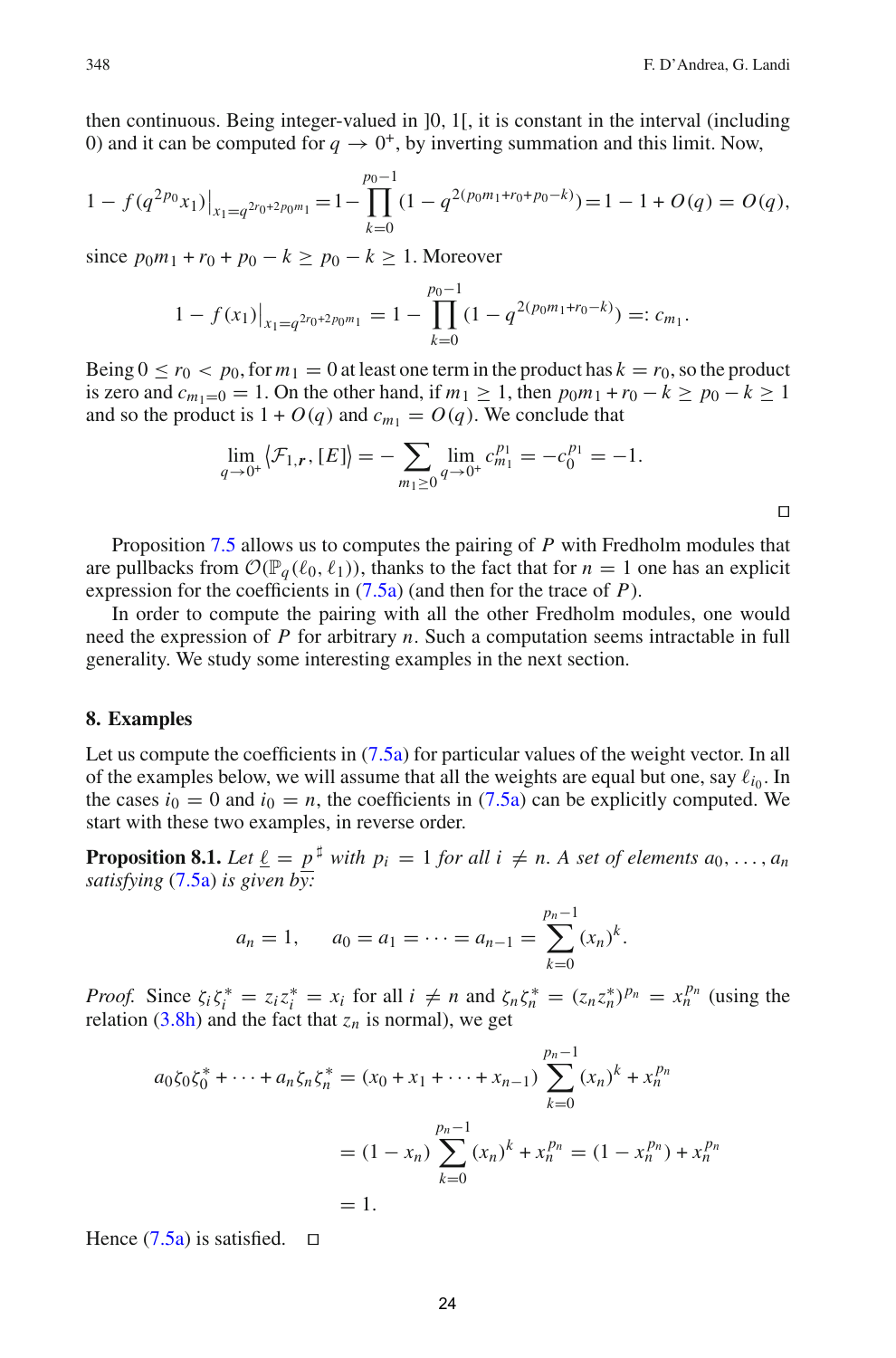**Proposition 8.2.** Let  $\underline{\ell} = \underline{p}^{\sharp}$  with  $p_i = 1$  for all  $i \neq 0$ *. With f* (*t*) *the function in* [\(7.7\)](#page-21-2)*, a set of elements*  $a_0, \ldots, a_n$  *satisfying* [\(7.5a\)](#page-18-2) *is given by:* 

$$
a_0 = 1
$$
,  $a_1 = \cdots = a_n = \frac{1 - f(x_1 + \cdots + x_n)}{x_1 + \cdots + x_n}$ .

*Proof.* We know from the proof of Proposition [7.4](#page-21-3) that  $(1 - f(t))/t$  is a well defined polynomial of *t*. Now  $t := 1 - x_0 = x_1 + x_2 + \cdots + x_n$ , and it still holds that  $\zeta_0 \zeta_0^* = f(t)$ . Condition  $(7.5a)$  reduces to

$$
\zeta_0 \zeta_0^* + \frac{1 - f(t)}{t} (z_1 z_1^* + \dots + z_n z_n^*) = 1,
$$

 $\text{since } z_1 z_1^* + \cdots + z_n z_n^* = x_1 + \cdots + x_n = t \text{ and } \zeta_0 \zeta_0^* + 1 - f(t) = 1. \quad \Box$ 

*Remark 8.3.* Fix  $i_0 \in \{0, \ldots, n\}$  and let  $\underline{\ell} = \underline{p}^{\sharp}$  with  $p_i = 1$  for all  $i \neq i_0$ . From previous examples one may think that  $a$  solution to [\(7.5a\)](#page-18-2) is given by  $a_{i_0} = 1$  and  $a_i = (1 - \zeta_{i_0} \zeta_{i_0}^*)/(1 - x_{i_0})$ . Indeed, with these choices

$$
\sum a_i \zeta_i \zeta_i^* = \zeta_{i_0} \zeta_{i_0}^* + \frac{1 - \zeta_{i_0} \zeta_{i_0}^*}{1 - x_{i_0}} \sum_{i \neq i_0} z_i z_i^* = 1
$$

is a simple algebraic identity, since  $\sum_{i \neq i_0} z_i z_i^* = 1 - x_{i_0}$  simplifies the denominator. Unfortunately, in general  $1 - x_{i_0}$  does not divide  $1 - \zeta_{i_0} \zeta_{i_0}^*$ , so that the quotient is not a polynomial in  $x_1, \ldots, x_n$ . For example, for  $n = 2$ , if  $p = (1, 2, 1)$  (so  $i_0 = 1$ ) one has  $1 - \zeta_1 \zeta_1^* = 1 - x_1(x_1 + x_2 - q^{-2}x_2)$ , which is not divisible by  $1 - x_1$ : that is it does not vanish if  $x_1 = 1$ , and arbitrary  $x_2$ , unless  $q = 1$ .

#### <span id="page-24-0"></span>**9. On C\*-algebras and K-homology**

For  $\lambda \in U(1)$ , let  $\psi_{\lambda}^{(2n+1)}$  be the representation of  $\mathcal{O}(S_q^{2n+1})$  given in Sect. [4](#page-10-0) composed with the automorphism  $z_n \mapsto \lambda z_n$ . Every bounded irreducible representation of  $\mathcal{O}(S_q^{2n+1})$  is isomorphic to a representation  $\psi_{\lambda}^{(2k+1)}$ , for  $0 \le k \le n$ , pulled back from  $\mathcal{O}(S_q^{2k+1})$ , see [\[13\]](#page-27-5).

The direct sum of all these representations is faithful—it is the so-called *reduced atomic representation*—and the  $C^*$ -completion of  $\mathcal{O}(S_q^{2k+1})$  in the associated norm is the universal *C*<sup>\*</sup>-algebra  $C(S_q^{2k+1})$  (cf. [\[15,](#page-28-4) Prop. 10.3.10]).

In this section, we study the *C*<sup>∗</sup>-subalgebra  $C(\mathbb{P}_q(\underline{\ell}))$  completion of  $O(\mathbb{P}_q(\underline{\ell}))$  in  $C(S_q^{2k+1})$ . It is not obvious whether or not by restriction of  $\psi_{\lambda}^{(2n+1)}$  one gets all equivalence classes of irreducible representations of  $C(\mathbb{P}_q(\underline{\ell}))$ , so that their direct sum would be the reduced atomic representation and the *C*∗-algebra be universal. In fact, classifying irreducible representations of  $C(\mathbb{P}_q(\underline{\ell}))$  goes beyond the scope of this paper.

We limit ourself to exhibit a family of projections in  $C(\mathbb{P}_q(\underline{\ell}))$  and to compute their pairing with the Fredholm modules  $\mathcal{F}_{k,r}$  of Sect. [5.](#page-11-0) This will show that the classes in K-homology of these Fredholm modules are linearly independent over Z.

It is convenient to use the operators  $X_i := \sum_{j \geq i} x_j$ , for  $1 \leq i \leq n$  (recall that  $x_i = z_i z_i^*$ ), since one easily verifies that, for any  $1 \le m \le n$  and  $\vec{k} \in \mathbb{N}^m$ :

$$
\psi_{\lambda}^{(2m+1)}(X_i) \, |\vec{k}\rangle = \begin{cases} q^{2(k_1 + \cdots + k_i)} \, |\vec{k}\rangle & \text{if } i \le m, \\ 0 & \text{if } i > m. \end{cases}
$$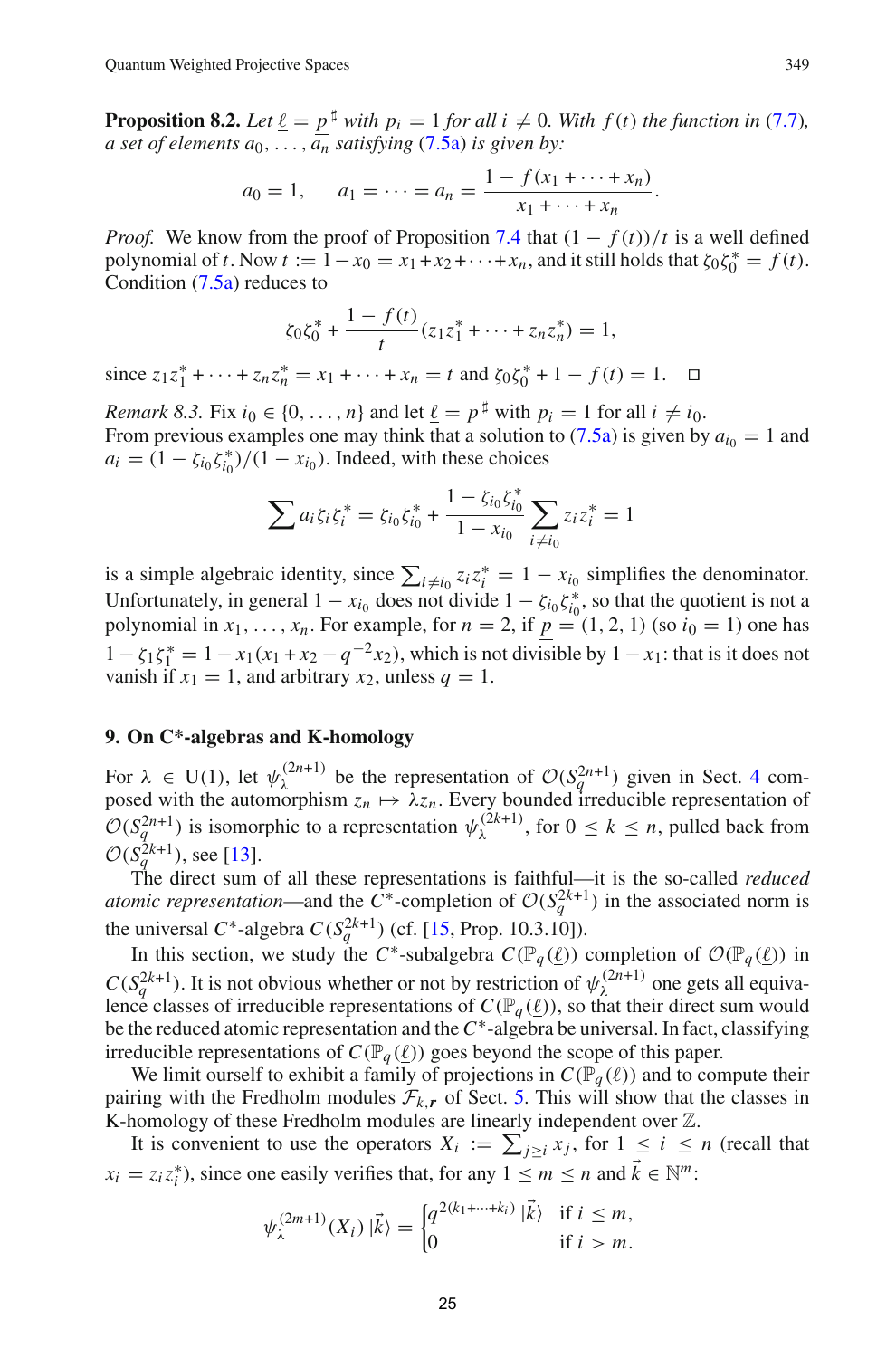Then, for each  $\alpha \in \mathbb{N}$  and index  $1 \leq i \leq n$ , the sequence

$$
q^{-2\alpha} X_i \prod_{\substack{\beta=0,\dots,N \\ \beta \neq \alpha}} \frac{X_i - q^{2\beta}}{q^{2\alpha} - q^{2\beta}} \xrightarrow[N \to \infty]{} P(X_i, q^{2\alpha})
$$

is norm convergent to the spectral projection  $P(X_i, q^{2\alpha})$  projecting onto the eigenspace of *X<sub>i</sub>* associated to the eigenvalue  $q^{2\alpha}$ . For  $\vec{\alpha} = (\alpha_1, \ldots, \alpha_m) \in \mathbb{N}^m$  with  $1 \leq m \leq n$ , let

$$
P_m(\vec{\alpha}) = \prod_{i=1}^m P(X_i, q^{2(\alpha_1 + \cdots + \alpha_i)}).
$$

We now compute the pairing between the class of the projection  $P_m(\vec{\alpha})$  in  $K_0(C(\mathbb{P}_q(\underline{\ell}))$ and the class of the Fredholm module  $\mathcal{F}_{k,r}$  of Sect. [5.](#page-11-0)

<span id="page-25-1"></span>**Theorem 9.1.** *Let* 1 ≤ *h* ≤ *n*, *let*  $r = (r_0, ..., r_{h-1})$  *satisfy* [\(5.1\)](#page-11-3)*, let* 1 ≤ *m* ≤ *n, and*  $\vec{\alpha} = (\alpha_1, \ldots, \alpha_m) \in \mathbb{N}^m$ . If  $h \geq m$  and  $\alpha_{i+1} - r_i \in p_i \mathbb{N}$  for all  $0 \leq i < m$ , the pairing *is*

$$
\langle [\mathcal{F}_{h,\mathbf{r}}], [P_m(\vec{\alpha})] \rangle = (-1)^m \binom{N(\mathbf{r}, \vec{\alpha})}{h - m}
$$

*where the integer*  $N(r, \vec{\alpha})$  *is given by* 

$$
N(r, \vec{\alpha}) = \sum_{0 \le i < m} \frac{\alpha_{i+1} - r_i}{p_i},
$$

*and by convention a binomial*  $\binom{r}{s}$  $\int_{s}^{r}$ ) is zero if  $s > r$ . In all other cases, the pairing is zero. *Proof.* From Definition [5.1,](#page-11-2) the pairing is

$$
\langle [\mathcal{F}_{h,r}], [P_m(\vec{\alpha})] \rangle = \mathrm{Tr}_{\mathcal{H}_n} \bigg\{ \sum_{\substack{0 \le k \le h \\ k \text{ even}}} \pi_k^{(h)} - \sum_{\substack{0 \le k \le h \\ k \text{ odd}}} \pi_k^{(h)} \bigg\} \big( P_m(\vec{\alpha}) \big).
$$

We can start the sum from *m*, rather than 0, because if  $k < m$ , the operator  $y_m$  is in the kernel of the representation and then  $\pi_k^{(h)}(P(y_m, q^{\beta}))$  vanishes for any  $\beta \in \mathbb{N}$ . So, the pairing is 0 if  $h < m$ , while for  $h > m$ .

$$
\langle [\mathcal{F}_{h,r}], [P_m(\vec{\alpha})] \rangle = \text{Tr}_{\mathcal{H}_n} \sum_{m \leq k \leq h} (-1)^k \pi_k^{(h)} (P_m(\vec{\alpha})).
$$

Recall that  $\mathcal{H}_n$  is the orthogonal direct sum of  $\mathcal{V}_k^h \cap \mathcal{V}_{k-1}^h$  over  $k = 1, \ldots, n$ , plus the joint kernel of all representations, and note that in fact  $\mathcal{V}_0^h \subset \mathcal{V}_1^h$  and  $\mathcal{V}_h^h \subset \mathcal{V}_{h-1}^h$ .

A basis vector  $|\vec{m}\rangle \in \mathcal{V}_k^h$  is in the range of  $\pi_k^{(h)}(P_m(\vec{\alpha}))$  if and only if

$$
q^{2\sum_{j=1}^{i}r_{j-1}+p_{j-1}(m_j-m_{j-1})}=q^{2\sum_{j=1}^{i}\alpha_j}\quad\forall\ i=1,\ldots,m,
$$

<span id="page-25-0"></span>which is equivalent to

$$
r_i + p_i(m_{i+1} - m_i) = \alpha_{i+1} \quad \forall \ 0 \le i < m. \tag{9.1}
$$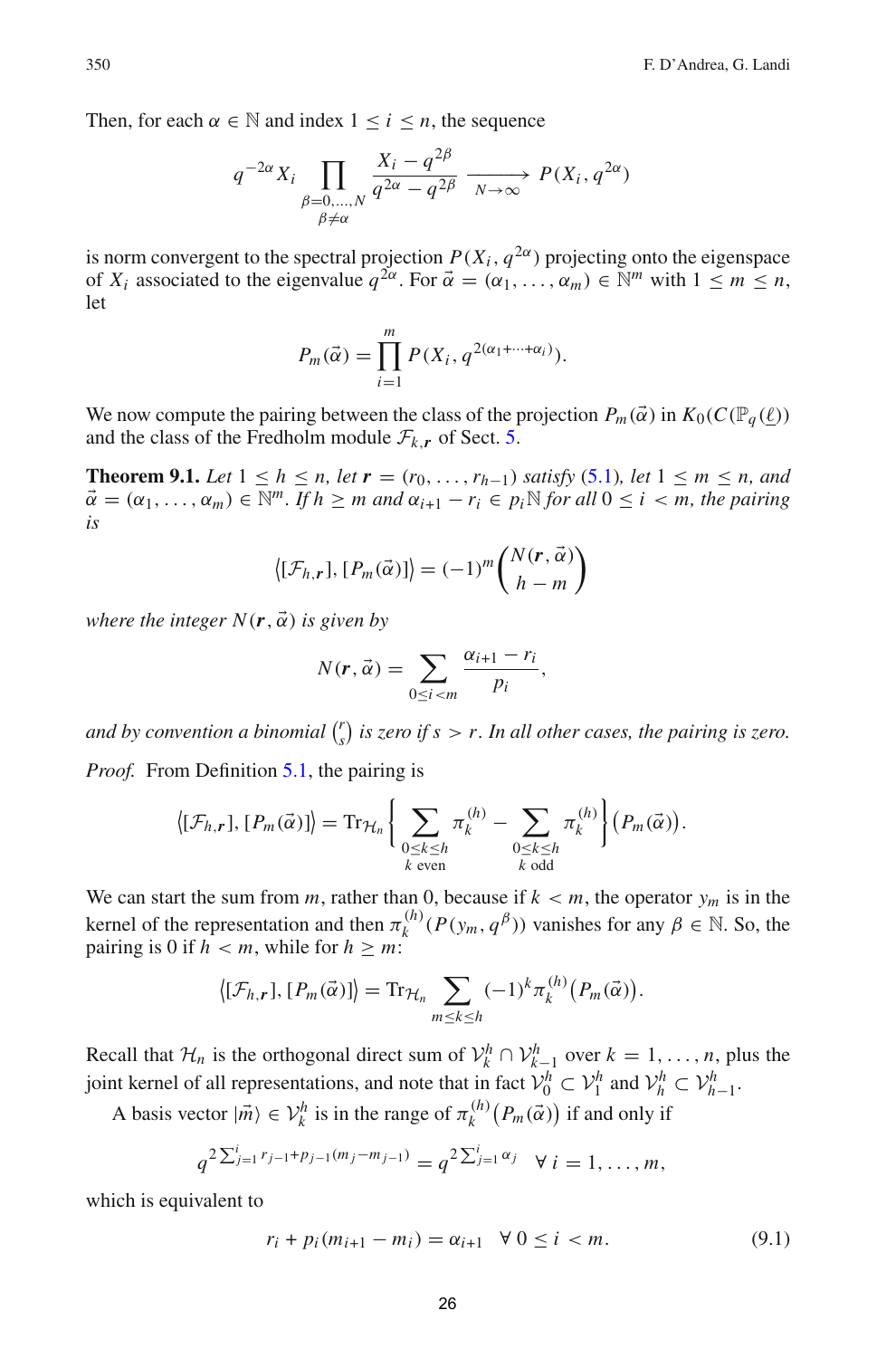So the range is zero (in all representations  $\pi_k^{(h)}$ ) unless  $\alpha_{i+1} \ge r_i$  and  $p_i$  divides  $\alpha_{i+1} - r_i$ , for all  $0 \le i \le m$ . Assume this is satisfied.

For all  $1 \le k \le h - 1$ , from [\(5.2\)](#page-12-4) and [\(5.3\)](#page-12-1),

$$
\mathcal{V}_k^h = (\mathcal{V}_k^h \cap \mathcal{V}_{k-1}^h) \oplus (\mathcal{V}_{k+1}^h \cap \mathcal{V}_k^h).
$$

For  $m < k \leq h$ ,  $|\vec{m}\rangle \in \mathcal{V}_k^h \cap \mathcal{V}_{k-1}^h$  is in the range of  $\pi_k^{(h)}(P_m(\vec{\alpha}))$  if and only if it is in the range of  $\pi_{k-1}^{(h)}(P_m(\vec{\alpha}))$ , and the total contribution to the pairing is zero. Similarly, vectors in  $V_{k+1}^h \cap V_k^h$ , for  $m \le k < h$ , give no contribution. Non-zero contributions then can only come from the restriction of  $\pi_m^{(h)}(P_m(\vec{\alpha}))$  to  $\mathcal{V}_m^h \cap \mathcal{V}_{m-1}^h$ :

$$
\langle [\mathcal{F}_{h,r}], [P_m(\vec{\alpha})] \rangle = (-1)^m \text{Tr}_{\mathcal{V}_m^h \cap \mathcal{V}_{m-1}^h} \pi_m^{(h)}(P_m(\vec{\alpha})).
$$

It remains to compute the dimension of the range of the projection.

A basis vector  $|\vec{\beta}\rangle \in \mathcal{V}_m^h \cap \mathcal{V}_{m-1}^h$  in the range of  $\pi_m^{(h)}(P_m(\vec{\alpha}))$  has labels  $\beta_1, \beta_2, \ldots, \beta_m$ fixed, and from [\(5.3\)](#page-12-1) the dimension is the number of  $(\beta_{m+1}, \ldots, \beta_h)$  satisfying

 $1 < \beta_h + 1 < \beta_{h-1} + 1 < \cdots < \beta_{m+1} + 1 < \beta_m$ .

This is the number of *h* − *m* partitions of  $\beta_m$ , that is  $\binom{\beta_m}{h-m}$  (it is zero if *h* − *m* >  $\beta_m$ ). From  $(9.1)$  and  $(4.1)$ , we get

$$
\beta_m = \sum_{j=1}^m \frac{\alpha_j - r_{j-1}}{p_{j-1}}
$$

and this concludes the proof.  $\square$ 

**Theorem 9.2.** *The K-homology classes*  $[\mathcal{F}_{h,r}]$  *are linearly independent over*  $\mathbb{Z}$ *.* 

*Proof.* Suppose we have elements  $\{e_i\}$  of a Z-module *M* and Z-linear maps  $f_i : M \to \mathbb{Z}$ satisfying  $f_i(e_j) = \delta_{ij}$ . Then the maps  $f_i$  are linearly independent: if  $\sum_i n_i f_i = 0$ , then  $\sum_i n_i f_i(e_j) = n_j = 0$  proving that all coefficients are zero. We need to find a family of K-theory classes of projections dual to the K-homology classes of the Fredholm modules  $\mathcal{F}_{h,r}$ .

The trivial projection is dual to  $\mathcal{F}_{0,\emptyset}$ :  $\langle [\mathcal{F}_{h,r}], [1] \rangle$  is 1 if  $h = 0$  and is 0 otherwise. Let now  $1 \le h \le n$ ,  $1 \le m \le n$ ,  $r = (r_0, \ldots, r_{h-1})$  and  $s = (s_0, \ldots, s_{m-1})$  chosen to satisfy

<span id="page-26-0"></span> $0 \leq r_i < p_i, \qquad 0 \leq s_j < p_j,$ 

as in [\(5.1\)](#page-11-3), for all  $0 \le i < h$  and  $0 \le j < m$ . For  $\vec{\beta} = (\beta_1, \dots, \beta_m) \in \mathbb{N}^m$  set  $\beta_0 := 0$ and

$$
\alpha_{i+1}(s,\beta)=s_i+p_i(\beta_{i+1}-\beta_i),\qquad\forall\ 0\leq i
$$

From Theorem [9.1,](#page-25-1)  $[(\mathcal{F}_{h,r}], [P_m(\vec{\alpha}(s, \vec{\beta}))]]$  is zero unless  $h \geq m$  and  $\alpha_{i+1} - r_i$  is divisible by *p<sub>i</sub>*—i.e. *s<sub>i</sub>* − *r<sub>i</sub>* is divisible by *p<sub>i</sub>*—for all  $0 \le i < m$ . Since  $|r_i - s_i| < p_i$ , the latter condition implies  $s_i = r_i$  for all  $0 \le i \le m$ . Therefore, by Theorem [9.1:](#page-25-1)

$$
\langle [\mathcal{F}_{h,r}], [P_m(\vec{\alpha}(s,\vec{\beta}))] \rangle = \begin{cases} 0 & \text{if } h < m, \\ \delta_{r_0,s_0} \dots \delta_{r_m,s_m} (-1)^m {(\beta_m \choose h-m)} & \text{if } h \ge m, \end{cases}
$$
(9.2)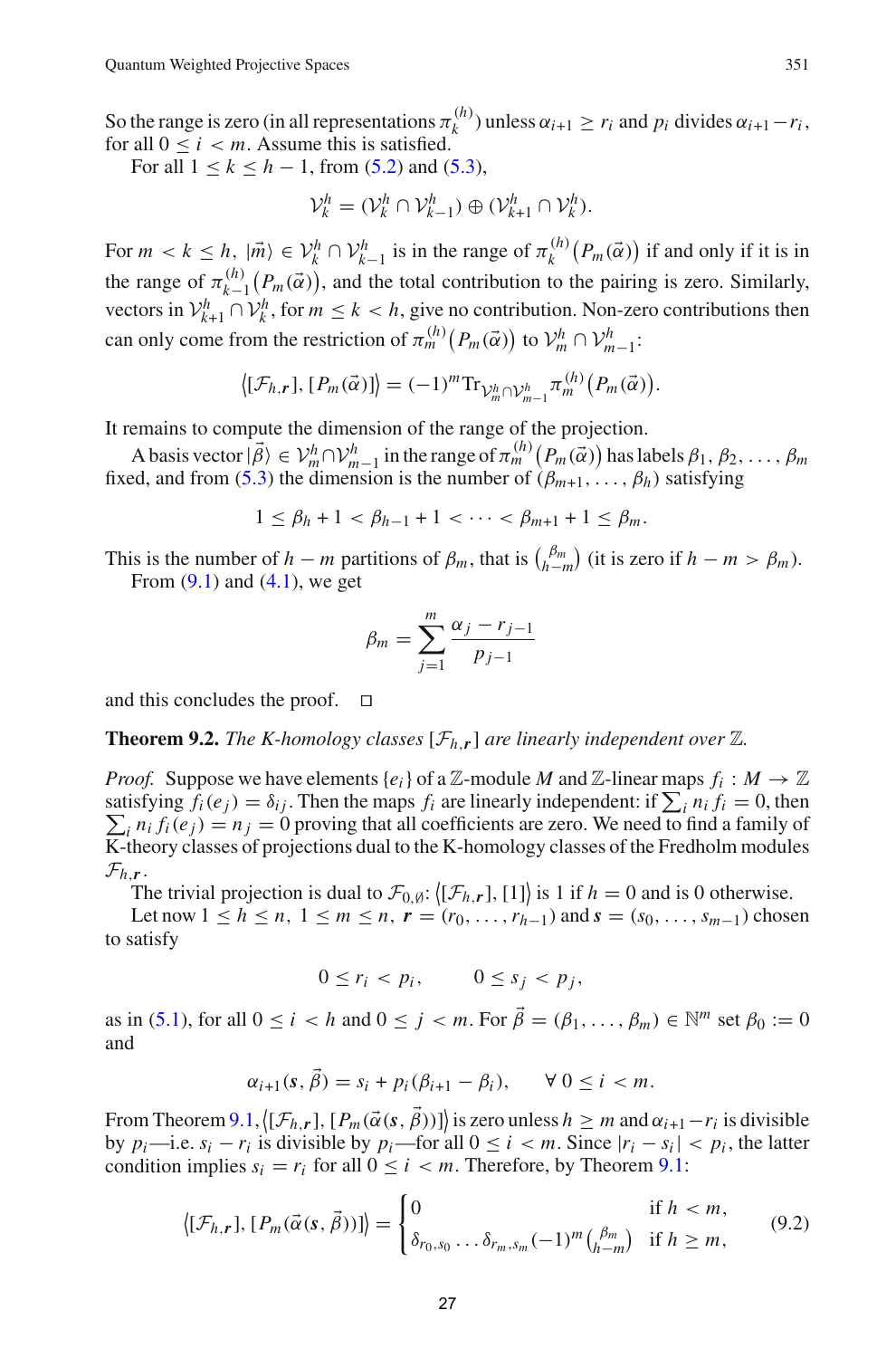where by convention  $\binom{\beta_m}{h-m} = 0$  if  $h - m > \beta_m$ . If we choose  $\vec{\beta} = 0$ ,

$$
\langle [\mathcal{F}_{h,\mathbf{r}}], [P_m(\vec{\alpha}(s,0))] \rangle = (-1)^m \delta_{h,m} \delta_{r_0,s_0} \dots \delta_{r_m,s_m}.
$$

We have our dual family of projections: the pairing is zero unless  $h = m$  and  $r = s$ .

The K-theory of weighted projective spaces is known. As an abelian group it is independent of the weights [\[1,](#page-27-13) Thm. 3.4]:  $\hat{K}^0(\mathbb{P}(\ell)) \simeq K^0(\mathbb{C}P^n) \simeq \mathbb{Z}^{n+1}$ . On the other hand, the multiplicative structure making  $K^0(\mathbb{P}(\underline{\ell}))$  a ring does depend upon the weights [\[1](#page-27-13), §5].

Notably, the K-theory of the quantum weighted projective spaces does not agree with the K-theory of their commutative counterparts. For  $n = 1$ , it was shown in [\[6\]](#page-27-0) that  $K_0(C(\mathbb{P}_q(\ell_0, \ell_1))) = \mathbb{Z}^{\ell_1+1}$ , while as said, in the commutative case  $K^0(\mathbb{P}(\ell_0, \ell_1)) =$  $\mathbb{Z}^2$ 

From the pairings computed in  $(9.2)$ , one deduces that in the quantum case the  $K_0$ and  $K^0$  groups are bigger for  $n \geq 1$ . Indeed, both  $K_0(C(\mathbb{P}_q(\underline{\ell})))$  and  $K^0(C(\mathbb{P}_q(\underline{\ell})))$ contain a subgroup isomorphic to  $\mathbb{Z}^N$ , where, for  $\underline{\ell} = \underline{p}^{\sharp}$  and  $\underline{p}$  pairwise coprime, *N* is the number in  $(5.7)$ :

$$
N = 1 + \sum_{k=1}^{n} p_0 p_1 \dots p_{k-1}.
$$

*Acknowledgements.* We are grateful to A. De Paris, M. Frank and T. Brzeziński for useful discussions and correspondences. Part of the work was done at the Hausdorff Research Institute for Mathematics in Bonn during the 2014 Trimester Program "Non-commutative Geometry and its Applications". We thank the organizers of the Program for the invitation, and all people at HIM for the nice hospitality.

#### <span id="page-27-13"></span>**References**

- 1. Al Amrani, A.: Complex K-theory of weighted projective spaces. J. Pure Appl. Algebra **93**, 113– 127 (1994)
- <span id="page-27-11"></span>2. Arici, F., Brain, S., Landi, G.: The Gysin sequence for quantum lens spaces. J. Noncomm. Geom. (2015, in press). [arXiv:1401.6788](http://arxiv.org/abs/1401.6788) [math.QA]
- <span id="page-27-1"></span>3. Arici, F., Kaad, J., Landi, G.: Pimsner algebras and Gysin sequences from principal circle actions. J. Noncomm. Geom. (2015, in press). [arXiv:1409.5335](http://arxiv.org/abs/1409.5335) [math.QA]
- <span id="page-27-4"></span>4. Bahri, A., Franz, M., Notbohm, D., Ray, N.: The classification of weighted projective spaces. Fund. Math. **220**, 217–226 (2013)
- <span id="page-27-3"></span>5. Blau, M., Thompson, G.: Chern–Simons theory on Seifert 3-manifolds. JHEP **09**, 033 (2013)
- <span id="page-27-0"></span>6. Brzeziński, T., Fairfax, S.A.: Quantum teardrops. Commun. Math. Phys. 316, 151–170 (2012)
- <span id="page-27-10"></span>7. Brzeziński, T., Majid, S.: Quantum group gauge theory on quantum spaces. Commun. Math. Phys. 157, 591–638 (1993) [Erratum **167**, 235 (1995)]
- <span id="page-27-7"></span>8. D'Andrea, F., Dabrowski, L., Landi, G., Wagner, E.: Dirac operators on all Podles quantum spheres. J. Noncommut. Geom. **1**, 213–239 (2007)
- 9. D'Andrea, F., Dabrowski, L., Landi, G.: The noncommutative geometry of the quantum projective plane. Rev. Math. Phys. **20**, 979–1006 (2008)
- <span id="page-27-9"></span><span id="page-27-8"></span>10. D'Andrea, F., Dabrowski, L.: Dirac operators on quantum projective spaces. Commun. Math. Phys. **295**, 731–790 (2010)
- <span id="page-27-2"></span>11. D'Andrea, F., Landi, G.: Bounded and unbounded Fredholm modules for quantum projective spaces. J. K-Theory **6**, 231–240 (2010)
- <span id="page-27-12"></span>12. Hajac, P.M.: Strong connections on quantum principal bundles. Commun. Math. Phys. **182**, 579– 617 (1996)
- <span id="page-27-5"></span>13. Hawkins, E., Landi, G.: Fredholm modules for quantum Euclidean spheres. J. Geom. Phys. **49**, 272– 293 (2004)
- <span id="page-27-6"></span>14. Hong, J.H., Szymański, W.: Quantum lens spaces and graph algebras. Pac. J. Math. 211, 249–263 (2003)